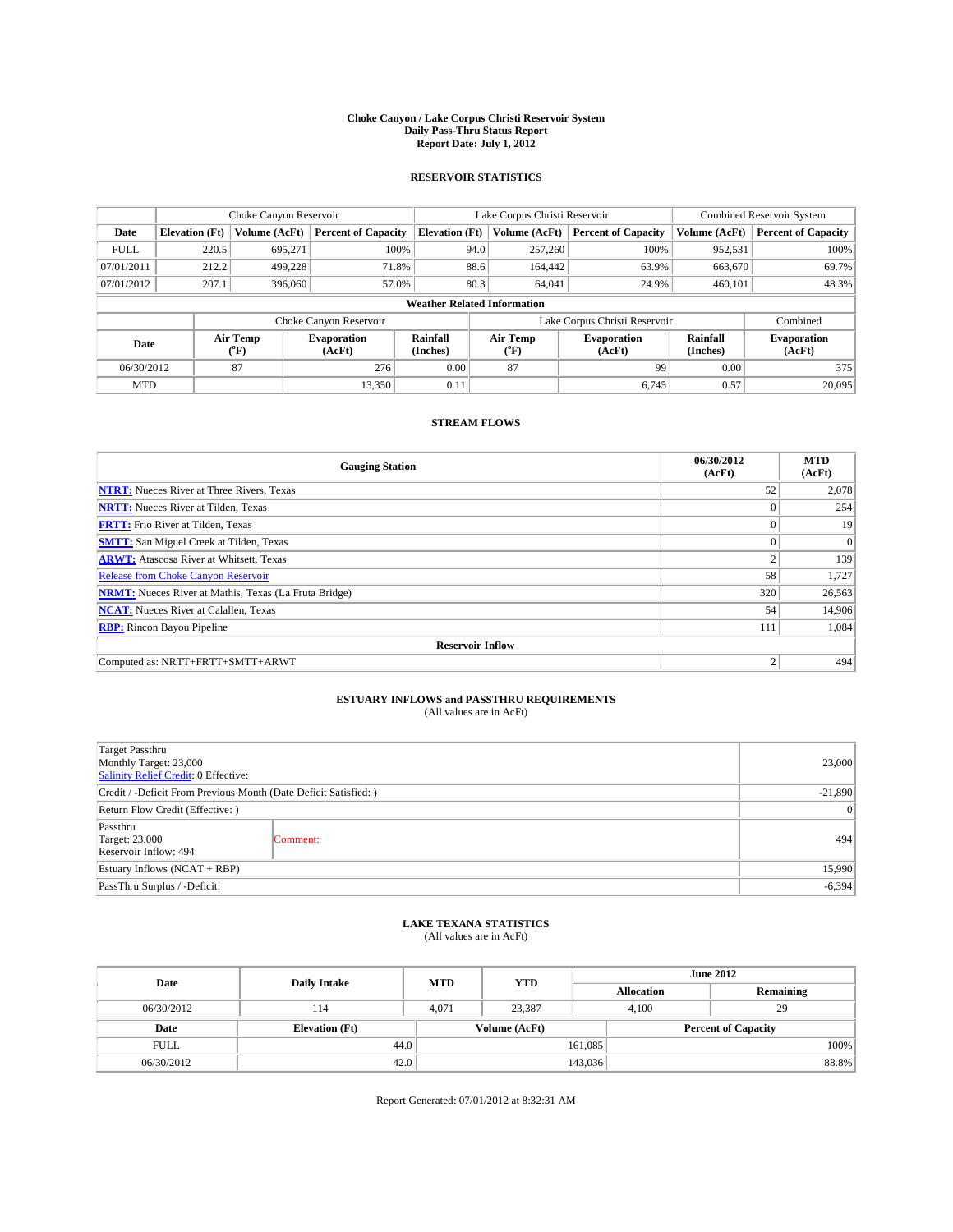#### **Choke Canyon / Lake Corpus Christi Reservoir System Daily Pass-Thru Status Report Report Date: July 2, 2012**

### **RESERVOIR STATISTICS**

|             | Choke Canyon Reservoir             |                                      |                              |                       | Lake Corpus Christi Reservoir |         |                               |                      | <b>Combined Reservoir System</b> |  |
|-------------|------------------------------------|--------------------------------------|------------------------------|-----------------------|-------------------------------|---------|-------------------------------|----------------------|----------------------------------|--|
| Date        | <b>Elevation</b> (Ft)              | Volume (AcFt)                        | <b>Percent of Capacity</b>   | <b>Elevation (Ft)</b> | Volume (AcFt)                 |         | <b>Percent of Capacity</b>    | Volume (AcFt)        | Percent of Capacity              |  |
| <b>FULL</b> | 220.5                              | 695,271                              | 100%                         |                       | 94.0<br>257,260               |         | 100%                          | 952,531              | 100%                             |  |
| 07/02/2011  | 212.2                              | 498,166                              | 71.7%                        |                       | 88.6                          | 163,965 | 63.7%                         | 662,131              | 69.5%                            |  |
| 07/02/2012  | 207.0                              | 394,931                              | 56.8%                        |                       | 80.3                          | 63.449  | 24.7%                         | 458,380              | 48.1%                            |  |
|             | <b>Weather Related Information</b> |                                      |                              |                       |                               |         |                               |                      |                                  |  |
|             |                                    |                                      | Choke Canyon Reservoir       |                       |                               |         | Lake Corpus Christi Reservoir |                      | Combined                         |  |
| Date        |                                    | Air Temp<br>$({}^{\circ}\mathrm{F})$ | <b>Evaporation</b><br>(AcFt) | Rainfall<br>(Inches)  | Air Temp<br>("F)              |         | <b>Evaporation</b><br>(AcFt)  | Rainfall<br>(Inches) | <b>Evaporation</b><br>(AcFt)     |  |
| 07/01/2012  |                                    | 92                                   | 469                          | 0.90                  | 93                            |         | 152                           | 0.03                 | 621                              |  |
| <b>MTD</b>  |                                    |                                      | 469                          | 0.90                  |                               |         | 152                           | 0.03                 | 621                              |  |

### **STREAM FLOWS**

| <b>Gauging Station</b>                                       | 07/01/2012<br>(AcFt) | <b>MTD</b><br>(AcFt) |  |  |  |  |  |
|--------------------------------------------------------------|----------------------|----------------------|--|--|--|--|--|
| <b>NTRT:</b> Nueces River at Three Rivers, Texas             | 54                   | 54                   |  |  |  |  |  |
| <b>NRTT:</b> Nueces River at Tilden, Texas                   |                      | $\overline{0}$       |  |  |  |  |  |
| <b>FRTT:</b> Frio River at Tilden, Texas                     |                      | $\overline{0}$       |  |  |  |  |  |
| <b>SMTT:</b> San Miguel Creek at Tilden, Texas               | $\Omega$             | $\overline{0}$       |  |  |  |  |  |
| <b>ARWT:</b> Atascosa River at Whitsett, Texas               | $\overline{2}$       | 2                    |  |  |  |  |  |
| <b>Release from Choke Canyon Reservoir</b>                   | 58                   | 58                   |  |  |  |  |  |
| <b>NRMT:</b> Nueces River at Mathis, Texas (La Fruta Bridge) | 318                  | 318                  |  |  |  |  |  |
| <b>NCAT:</b> Nueces River at Calallen, Texas                 | 66                   | 66                   |  |  |  |  |  |
| <b>RBP:</b> Rincon Bayou Pipeline                            | 109                  | 109                  |  |  |  |  |  |
| <b>Reservoir Inflow</b>                                      |                      |                      |  |  |  |  |  |
| Computed as: NRTT+FRTT+SMTT+ARWT                             | $\overline{2}$       |                      |  |  |  |  |  |

# **ESTUARY INFLOWS and PASSTHRU REQUIREMENTS**<br>(All values are in AcFt)

| Target Passthru<br>Monthly Target: 4,500<br>Salinity Relief Credit: 0 Effective: | 4,500    |                |
|----------------------------------------------------------------------------------|----------|----------------|
| Credit / -Deficit From Previous Month (Date Deficit Satisfied: )                 |          | $-5,883$       |
| Return Flow Credit (Effective: )                                                 |          | $\vert$ 0      |
| Passthru<br><b>Target: 4,500</b><br>Reservoir Inflow: 2                          | Comment: | $\overline{2}$ |
| Estuary Inflows (NCAT + RBP)                                                     |          | 175            |
| PassThru Surplus / -Deficit:                                                     |          |                |

## **LAKE TEXANA STATISTICS** (All values are in AcFt)

| Date        | <b>Daily Intake</b>   | <b>MTD</b> | <b>YTD</b>    | <b>July 2012</b>  |                            |  |  |
|-------------|-----------------------|------------|---------------|-------------------|----------------------------|--|--|
|             |                       |            |               | <b>Allocation</b> | Remaining                  |  |  |
| 07/01/2012  | 140                   | 140        | 23,527        | 4,100             | 3,960                      |  |  |
| Date        | <b>Elevation</b> (Ft) |            | Volume (AcFt) |                   | <b>Percent of Capacity</b> |  |  |
| <b>FULL</b> | 44.0                  |            |               | 161,085           | 100%                       |  |  |
| 07/01/2012  | 42.0                  |            |               | 143,036           | 88.8%                      |  |  |

Report Generated: 07/02/2012 at 11:07:24 AM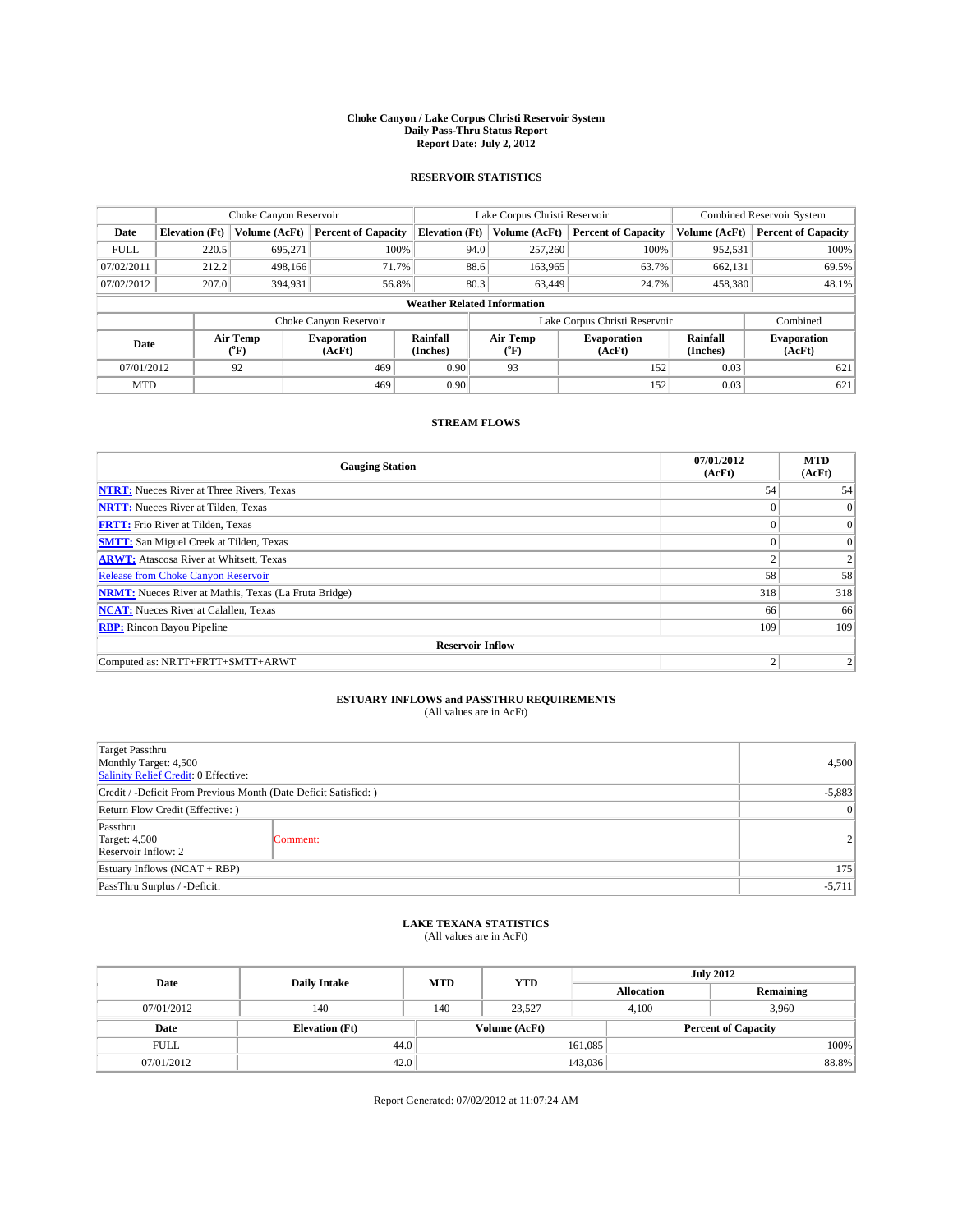#### **Choke Canyon / Lake Corpus Christi Reservoir System Daily Pass-Thru Status Report Report Date: July 3, 2012**

### **RESERVOIR STATISTICS**

|             | Choke Canyon Reservoir             |                                      |                              |                       | Lake Corpus Christi Reservoir | <b>Combined Reservoir System</b> |                      |                              |  |
|-------------|------------------------------------|--------------------------------------|------------------------------|-----------------------|-------------------------------|----------------------------------|----------------------|------------------------------|--|
| Date        | <b>Elevation</b> (Ft)              | Volume (AcFt)                        | <b>Percent of Capacity</b>   | <b>Elevation (Ft)</b> | Volume (AcFt)                 | <b>Percent of Capacity</b>       | Volume (AcFt)        | Percent of Capacity          |  |
| <b>FULL</b> | 220.5                              | 695,271                              | 100%                         | 94.0                  | 257,260                       | 100%                             | 952,531              | 100%                         |  |
| 07/03/2011  | 212.2                              | 497,952                              | 71.6%                        | 88.5                  | 163,329                       | 63.5%                            | 661,281              | 69.4%                        |  |
| 07/03/2012  | 207.1                              | 395,872                              | 56.9%                        | 80.2                  | 62,777                        | 24.4%                            | 458,649              | 48.2%                        |  |
|             | <b>Weather Related Information</b> |                                      |                              |                       |                               |                                  |                      |                              |  |
|             |                                    |                                      | Choke Canyon Reservoir       |                       |                               | Lake Corpus Christi Reservoir    |                      | Combined                     |  |
| Date        |                                    | Air Temp<br>$({}^{\circ}\mathrm{F})$ | <b>Evaporation</b><br>(AcFt) | Rainfall<br>(Inches)  | Air Temp<br>("F)              | <b>Evaporation</b><br>(AcFt)     | Rainfall<br>(Inches) | <b>Evaporation</b><br>(AcFt) |  |
| 07/02/2012  |                                    | 93                                   | 459                          | 0.00                  | 95                            | 239                              | 0.00                 | 698                          |  |
| <b>MTD</b>  |                                    |                                      | 928                          | 0.90                  |                               | 391                              | 0.03                 | 1,319                        |  |

### **STREAM FLOWS**

| <b>Gauging Station</b>                                       | 07/02/2012<br>(AcFt) | <b>MTD</b><br>(AcFt) |  |  |  |  |
|--------------------------------------------------------------|----------------------|----------------------|--|--|--|--|
| <b>NTRT:</b> Nueces River at Three Rivers, Texas             | 58                   | 111                  |  |  |  |  |
| <b>NRTT:</b> Nueces River at Tilden, Texas                   |                      |                      |  |  |  |  |
| <b>FRTT:</b> Frio River at Tilden, Texas                     |                      | $\overline{0}$       |  |  |  |  |
| <b>SMTT:</b> San Miguel Creek at Tilden, Texas               |                      | $\Omega$             |  |  |  |  |
| <b>ARWT:</b> Atascosa River at Whitsett, Texas               |                      |                      |  |  |  |  |
| Release from Choke Canyon Reservoir                          | 58                   | 115                  |  |  |  |  |
| <b>NRMT:</b> Nueces River at Mathis, Texas (La Fruta Bridge) | 314                  | 631                  |  |  |  |  |
| <b>NCAT:</b> Nueces River at Calallen, Texas                 | 60                   | 125                  |  |  |  |  |
| <b>RBP:</b> Rincon Bayou Pipeline                            | 109                  | 218                  |  |  |  |  |
| <b>Reservoir Inflow</b>                                      |                      |                      |  |  |  |  |
| Computed as: (NTRT+FRTT+SMTT)-Release From Choke Canyon      | $\Omega$             | 2                    |  |  |  |  |

# **ESTUARY INFLOWS and PASSTHRU REQUIREMENTS**<br>(All values are in AcFt)

| Target Passthru<br>Monthly Target: 4,500<br>Salinity Relief Credit: 0 Effective: | 4,500    |                |
|----------------------------------------------------------------------------------|----------|----------------|
| Credit / -Deficit From Previous Month (Date Deficit Satisfied: )                 | $-5,883$ |                |
| Return Flow Credit (Effective: )                                                 |          |                |
| Passthru<br><b>Target: 4,500</b><br>Reservoir Inflow: 2                          | Comment: | 2 <sup>1</sup> |
| Estuary Inflows $(NCAT + RBP)$                                                   |          |                |
| PassThru Surplus / -Deficit:                                                     |          |                |

## **LAKE TEXANA STATISTICS** (All values are in AcFt)

| Date        | <b>Daily Intake</b>   | <b>MTD</b> | <b>YTD</b>    | <b>July 2012</b>  |                            |  |
|-------------|-----------------------|------------|---------------|-------------------|----------------------------|--|
|             |                       |            |               | <b>Allocation</b> | Remaining                  |  |
| 07/02/2012  | 140                   | 280        | 23,668        | 4,100             | 3,820                      |  |
| Date        | <b>Elevation</b> (Ft) |            | Volume (AcFt) |                   | <b>Percent of Capacity</b> |  |
| <b>FULL</b> | 44.0                  |            |               | 161,085           | 100%                       |  |
| 07/02/2012  | 42.0                  |            |               | 143,036           | 88.8%                      |  |

Report Generated: 07/03/2012 at 8:44:19 AM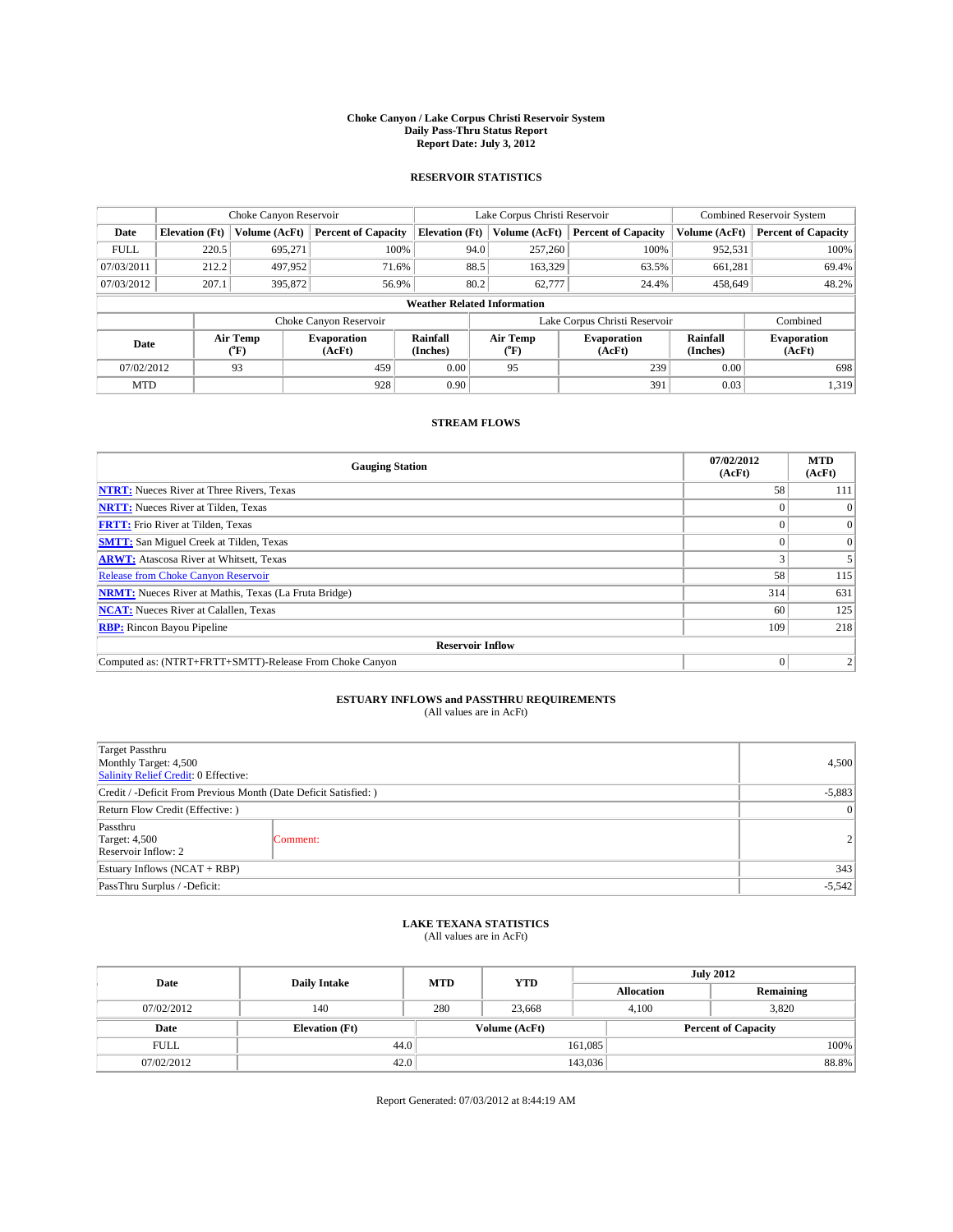#### **Choke Canyon / Lake Corpus Christi Reservoir System Daily Pass-Thru Status Report Report Date: July 4, 2012**

### **RESERVOIR STATISTICS**

|             |                       | Choke Canyon Reservoir |                              |                                    | Lake Corpus Christi Reservoir | <b>Combined Reservoir System</b> |                      |                              |
|-------------|-----------------------|------------------------|------------------------------|------------------------------------|-------------------------------|----------------------------------|----------------------|------------------------------|
| Date        | <b>Elevation</b> (Ft) | Volume (AcFt)          | <b>Percent of Capacity</b>   | <b>Elevation (Ft)</b>              | Volume (AcFt)                 | <b>Percent of Capacity</b>       | Volume (AcFt)        | <b>Percent of Capacity</b>   |
| <b>FULL</b> | 220.5                 | 695,271                | 100%                         |                                    | 94.0<br>257,260               | 100%                             | 952,531              | 100%                         |
| 07/04/2011  | 212.2                 | 498,166                | 71.7%                        |                                    | 88.5<br>162,378               | 63.1%                            | 660,544              | 69.3%                        |
| 07/04/2012  | 207.0                 | 394,371                | 56.7%                        | 80.1                               | 61,945                        | 24.1%                            | 456,316              | 47.9%                        |
|             |                       |                        |                              | <b>Weather Related Information</b> |                               |                                  |                      |                              |
|             |                       |                        | Choke Canyon Reservoir       |                                    | Lake Corpus Christi Reservoir |                                  |                      |                              |
| Date        |                       | Air Temp<br>(°F)       | <b>Evaporation</b><br>(AcFt) | Rainfall<br>(Inches)               | Air Temp<br>(°F)              | <b>Evaporation</b><br>(AcFt)     | Rainfall<br>(Inches) | <b>Evaporation</b><br>(AcFt) |
| 07/03/2012  |                       | 95                     | 425                          | 0.00                               | 98                            | 237                              | 0.00                 | 662                          |
| <b>MTD</b>  |                       |                        | 1,353                        | 0.90                               |                               | 628                              | 0.03                 | 1,981                        |

### **STREAM FLOWS**

| <b>Gauging Station</b>                                       | 07/03/2012<br>(AcFt) | <b>MTD</b><br>(AcFt) |
|--------------------------------------------------------------|----------------------|----------------------|
| <b>NTRT:</b> Nueces River at Three Rivers, Texas             | 54                   | 165                  |
| <b>NRTT:</b> Nueces River at Tilden, Texas                   |                      | $\Omega$             |
| <b>FRTT:</b> Frio River at Tilden, Texas                     |                      | $\overline{0}$       |
| <b>SMTT:</b> San Miguel Creek at Tilden, Texas               |                      | $\overline{0}$       |
| <b>ARWT:</b> Atascosa River at Whitsett, Texas               | 3                    |                      |
| <b>Release from Choke Canyon Reservoir</b>                   | 58                   | 173                  |
| <b>NRMT:</b> Nueces River at Mathis, Texas (La Fruta Bridge) | 314                  | 945                  |
| <b>NCAT:</b> Nueces River at Calallen, Texas                 | 36                   | 161                  |
| <b>RBP:</b> Rincon Bayou Pipeline                            | 104                  | 322                  |
| <b>Reservoir Inflow</b>                                      |                      |                      |
| Computed as: NRTT+FRTT+SMTT+ARWT                             | 3                    |                      |

# **ESTUARY INFLOWS and PASSTHRU REQUIREMENTS**<br>(All values are in AcFt)

| Target Passthru<br>Monthly Target: 4,500<br>Salinity Relief Credit: 0 Effective: |          |  |  |
|----------------------------------------------------------------------------------|----------|--|--|
| Credit / -Deficit From Previous Month (Date Deficit Satisfied: )                 |          |  |  |
| Return Flow Credit (Effective: )                                                 |          |  |  |
| Passthru<br><b>Target: 4,500</b><br>Reservoir Inflow: 5                          | Comment: |  |  |
| Estuary Inflows $(NCAT + RBP)$                                                   |          |  |  |
| PassThru Surplus / -Deficit:                                                     |          |  |  |

## **LAKE TEXANA STATISTICS** (All values are in AcFt)

| Date        | <b>Daily Intake</b>   | <b>MTD</b> | <b>YTD</b>    | <b>July 2012</b>  |                            |           |  |
|-------------|-----------------------|------------|---------------|-------------------|----------------------------|-----------|--|
|             |                       |            |               | <b>Allocation</b> |                            | Remaining |  |
| 07/03/2012  | 141                   | 421        | 23,809        | 4,100             |                            | 3,679     |  |
| Date        | <b>Elevation</b> (Ft) |            | Volume (AcFt) |                   | <b>Percent of Capacity</b> |           |  |
| <b>FULL</b> | 44.0                  |            |               | 161,085           |                            | 100%      |  |
| 07/03/2012  | 42.0                  |            |               | 143,036           |                            | 88.8%     |  |

Report Generated: 07/04/2012 at 9:12:56 AM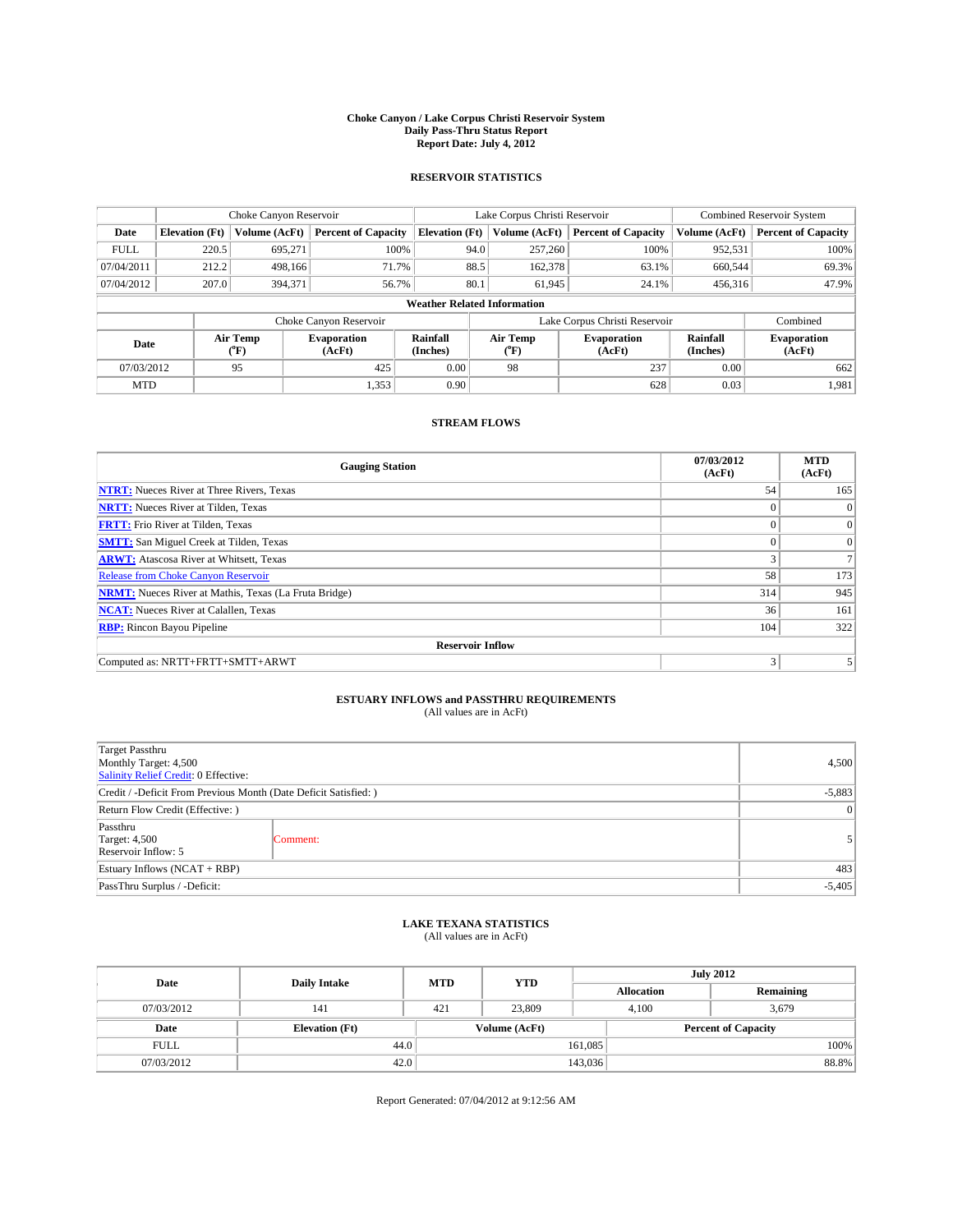#### **Choke Canyon / Lake Corpus Christi Reservoir System Daily Pass-Thru Status Report Report Date: July 5, 2012**

### **RESERVOIR STATISTICS**

|             |                       | Choke Canyon Reservoir |                              |                                    | Lake Corpus Christi Reservoir | <b>Combined Reservoir System</b> |                      |                              |
|-------------|-----------------------|------------------------|------------------------------|------------------------------------|-------------------------------|----------------------------------|----------------------|------------------------------|
| Date        | <b>Elevation</b> (Ft) | Volume (AcFt)          | <b>Percent of Capacity</b>   | <b>Elevation (Ft)</b>              | Volume (AcFt)                 | <b>Percent of Capacity</b>       | Volume (AcFt)        | Percent of Capacity          |
| <b>FULL</b> | 220.5                 | 695,271                | 100%                         | 94.0                               | 257,260                       | 100%                             | 952,531              | 100%                         |
| 07/05/2011  | 212.1                 | 497,525                | 71.6%                        | 88.4                               | 161,745                       | 62.9%                            | 659,270              | $69.2\%$                     |
| 07/05/2012  | 207.0                 | 394,371                | 56.7%                        | 80.0                               | 61.449                        | 23.9%                            | 455,820              | 47.9%                        |
|             |                       |                        |                              | <b>Weather Related Information</b> |                               |                                  |                      |                              |
|             |                       |                        | Choke Canyon Reservoir       |                                    | Lake Corpus Christi Reservoir |                                  | Combined             |                              |
| Date        |                       | Air Temp<br>$(^{0}F)$  | <b>Evaporation</b><br>(AcFt) | Rainfall<br>(Inches)               | Air Temp<br>("F)              | <b>Evaporation</b><br>(AcFt)     | Rainfall<br>(Inches) | <b>Evaporation</b><br>(AcFt) |
| 07/04/2012  |                       | 95                     | 469                          | 0.00                               | 98                            | 230                              | 0.00                 | 699                          |
| <b>MTD</b>  |                       |                        | 1,822                        | 0.90                               |                               | 858                              | 0.03                 | 2,680                        |

### **STREAM FLOWS**

| <b>Gauging Station</b>                                       | 07/04/2012<br>(AcFt) | <b>MTD</b><br>(AcFt) |
|--------------------------------------------------------------|----------------------|----------------------|
| <b>NTRT:</b> Nueces River at Three Rivers, Texas             | 54                   | 218                  |
| <b>NRTT:</b> Nueces River at Tilden, Texas                   |                      | $\overline{0}$       |
| <b>FRTT:</b> Frio River at Tilden, Texas                     |                      |                      |
| <b>SMTT:</b> San Miguel Creek at Tilden, Texas               |                      | $\Omega$             |
| <b>ARWT:</b> Atascosa River at Whitsett, Texas               | 2                    | 10                   |
| Release from Choke Canyon Reservoir                          | 58                   | 230                  |
| <b>NRMT:</b> Nueces River at Mathis, Texas (La Fruta Bridge) | 312                  | 1,257                |
| <b>NCAT:</b> Nueces River at Calallen, Texas                 | 60                   | 220                  |
| <b>RBP:</b> Rincon Bayou Pipeline                            | 120                  | 442                  |
| <b>Reservoir Inflow</b>                                      |                      |                      |
| Computed as: NRTT+FRTT+SMTT+ARWT                             | 3                    | 8                    |

# **ESTUARY INFLOWS and PASSTHRU REQUIREMENTS**<br>(All values are in AcFt)

| Target Passthru<br>Monthly Target: 4,500<br>Salinity Relief Credit: 0 Effective: |           |                |  |
|----------------------------------------------------------------------------------|-----------|----------------|--|
| Credit / -Deficit From Previous Month (Date Deficit Satisfied: )                 |           |                |  |
| Return Flow Credit (Effective: )                                                 | $\vert$ 0 |                |  |
| Passthru<br><b>Target: 4,500</b><br>Reservoir Inflow: 8                          | Comment:  | 8 <sup>1</sup> |  |
| Estuary Inflows (NCAT + RBP)                                                     | 663       |                |  |
| PassThru Surplus / -Deficit:                                                     | $-5,228$  |                |  |

# **LAKE TEXANA STATISTICS** (All values are in AcFt)

| Date        | <b>Daily Intake</b>   | <b>MTD</b> | <b>YTD</b>    | <b>July 2012</b>  |                            |           |  |
|-------------|-----------------------|------------|---------------|-------------------|----------------------------|-----------|--|
|             |                       |            |               | <b>Allocation</b> |                            | Remaining |  |
| 07/04/2012  | 141                   | 563        | 23.950        |                   | 3,537<br>4,100             |           |  |
| Date        | <b>Elevation</b> (Ft) |            | Volume (AcFt) |                   | <b>Percent of Capacity</b> |           |  |
| <b>FULL</b> | 44.0                  |            |               | 161,085           |                            | 100%      |  |
| 07/04/2012  | 41.9                  |            |               | 142.163           |                            | 88.3%     |  |

Report Generated: 07/05/2012 at 9:01:33 AM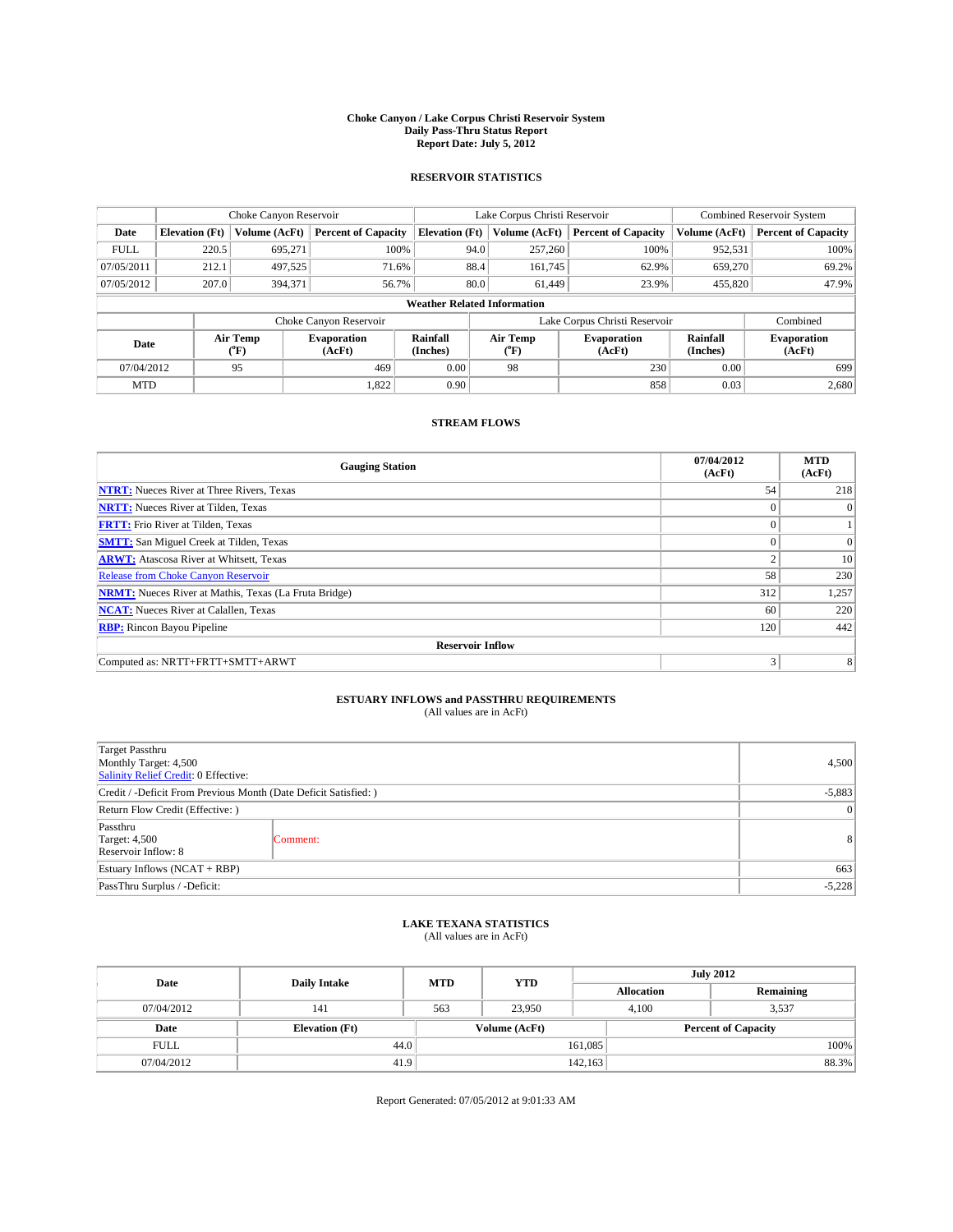#### **Choke Canyon / Lake Corpus Christi Reservoir System Daily Pass-Thru Status Report Report Date: July 6, 2012**

### **RESERVOIR STATISTICS**

|             | Choke Canyon Reservoir |                  | Lake Corpus Christi Reservoir |                                    |                               |                  | <b>Combined Reservoir System</b> |                      |                              |
|-------------|------------------------|------------------|-------------------------------|------------------------------------|-------------------------------|------------------|----------------------------------|----------------------|------------------------------|
| Date        | <b>Elevation</b> (Ft)  | Volume (AcFt)    | <b>Percent of Capacity</b>    | <b>Elevation</b> (Ft)              |                               | Volume (AcFt)    | <b>Percent of Capacity</b>       | Volume (AcFt)        | Percent of Capacity          |
| <b>FULL</b> | 220.5                  | 695,271          | 100%                          |                                    | 94.0                          | 257,260          | 100%                             | 952,531              | 100%                         |
| 07/06/2011  | 212.1                  | 496,037          | 71.3%                         |                                    | 88.4                          | 161,271          | 62.7%                            | 657,308              | $69.0\%$                     |
| 07/06/2012  | 207.0                  | 393,999          | 56.7%                         |                                    | 80.0                          | 61.366           | 23.9%                            | 455,365              | 47.8%                        |
|             |                        |                  |                               | <b>Weather Related Information</b> |                               |                  |                                  |                      |                              |
|             |                        |                  | Choke Canyon Reservoir        |                                    | Lake Corpus Christi Reservoir |                  |                                  |                      | Combined                     |
| Date        |                        | Air Temp<br>(°F) | Evaporation<br>(AcFt)         | Rainfall<br>(Inches)               |                               | Air Temp<br>("F) | <b>Evaporation</b><br>(AcFt)     | Rainfall<br>(Inches) | <b>Evaporation</b><br>(AcFt) |
| 07/05/2012  |                        | 95               | 360                           | 0.00                               |                               | 90               | 206                              | 0.43                 | 566                          |
| <b>MTD</b>  |                        |                  | 2.182                         | 0.90                               |                               |                  | 1.064                            | 0.46                 | 3.246                        |

### **STREAM FLOWS**

| <b>Gauging Station</b>                                       | 07/05/2012<br>(AcFt) | <b>MTD</b><br>(AcFt) |
|--------------------------------------------------------------|----------------------|----------------------|
| <b>NTRT:</b> Nueces River at Three Rivers, Texas             | 48                   | 266                  |
| <b>NRTT:</b> Nueces River at Tilden, Texas                   |                      | $\overline{0}$       |
| <b>FRTT:</b> Frio River at Tilden, Texas                     |                      |                      |
| <b>SMTT:</b> San Miguel Creek at Tilden, Texas               | $\theta$             | $\Omega$             |
| <b>ARWT:</b> Atascosa River at Whitsett, Texas               | $\overline{2}$       | 12                   |
| Release from Choke Canyon Reservoir                          | 58                   | 288                  |
| <b>NRMT:</b> Nueces River at Mathis, Texas (La Fruta Bridge) | 308                  | 1,564                |
| <b>NCAT:</b> Nueces River at Calallen, Texas                 | 40                   | 260                  |
| <b>RBP:</b> Rincon Bayou Pipeline                            | 110                  | 552                  |
| <b>Reservoir Inflow</b>                                      |                      |                      |
| Computed as: NRTT+FRTT+SMTT+ARWT                             | $\overline{2}$       | 10                   |

# **ESTUARY INFLOWS and PASSTHRU REQUIREMENTS**<br>(All values are in AcFt)

| Target Passthru<br>Monthly Target: 4,500<br>Salinity Relief Credit: 0 Effective: |          |                 |  |
|----------------------------------------------------------------------------------|----------|-----------------|--|
| Credit / -Deficit From Previous Month (Date Deficit Satisfied: )                 |          |                 |  |
| Return Flow Credit (Effective: )                                                 |          |                 |  |
| Passthru<br><b>Target: 4,500</b><br>Reservoir Inflow: 10                         | Comment: | 10 <sup>1</sup> |  |
| Estuary Inflows $(NCAT + RBP)$                                                   |          |                 |  |
| PassThru Surplus / -Deficit:                                                     |          |                 |  |

## **LAKE TEXANA STATISTICS** (All values are in AcFt)

| Date        | <b>Daily Intake</b>   | <b>MTD</b>    | <b>YTD</b> | <b>July 2012</b>  |                            |           |       |
|-------------|-----------------------|---------------|------------|-------------------|----------------------------|-----------|-------|
|             |                       |               |            | <b>Allocation</b> |                            | Remaining |       |
| 07/05/2012  | 142                   | 704           | 24,092     |                   | 3,396<br>4,100             |           |       |
| Date        | <b>Elevation</b> (Ft) | Volume (AcFt) |            |                   | <b>Percent of Capacity</b> |           |       |
| <b>FULL</b> | 44.0                  |               |            | 161,085           |                            |           | 100%  |
| 07/05/2012  | 41.9                  |               |            | 142,163           |                            |           | 88.3% |

Report Generated: 07/06/2012 at 9:27:51 AM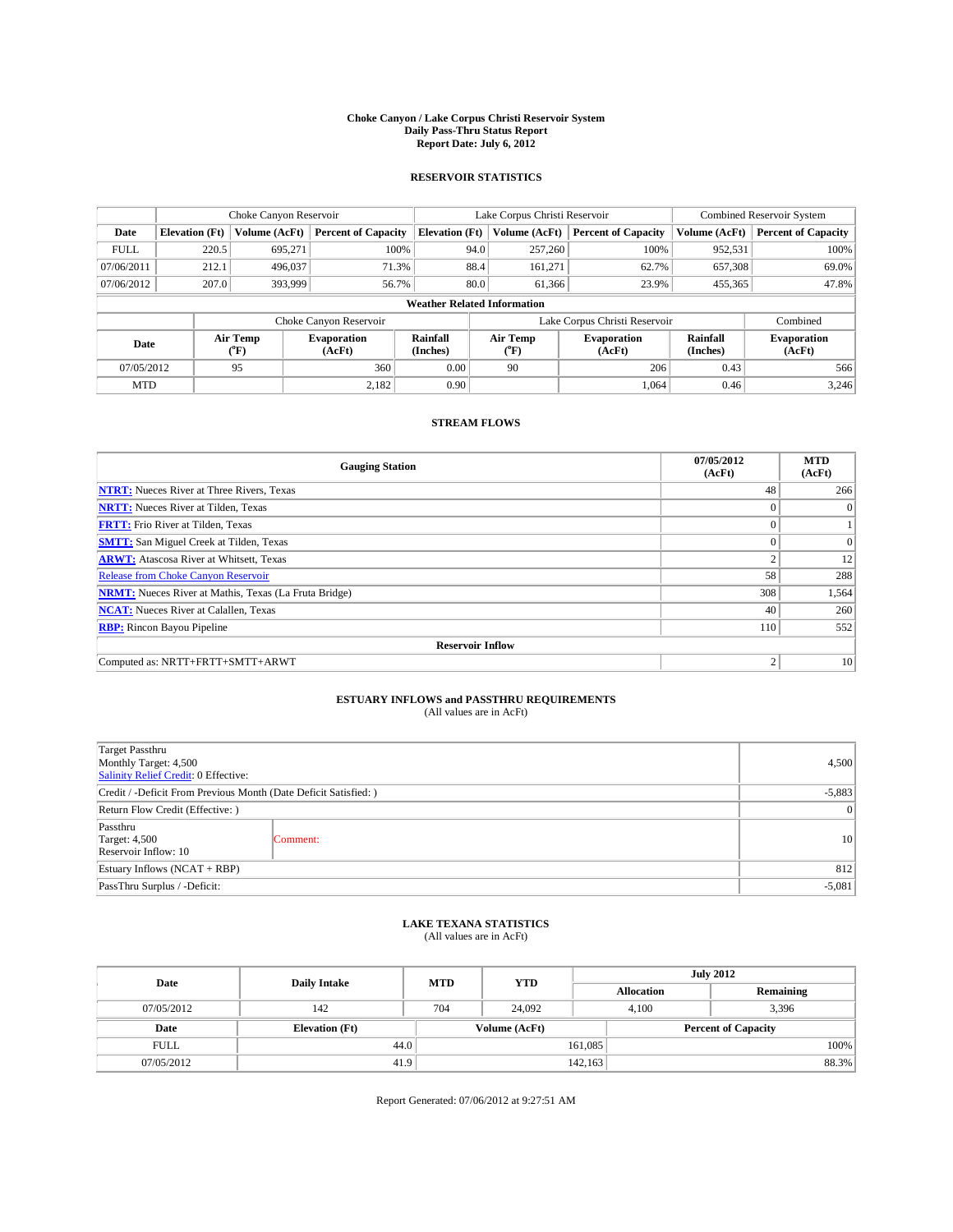#### **Choke Canyon / Lake Corpus Christi Reservoir System Daily Pass-Thru Status Report Report Date: July 7, 2012**

### **RESERVOIR STATISTICS**

|             | Choke Canyon Reservoir             |                  |                            |                       | Lake Corpus Christi Reservoir |               |                              |                      | <b>Combined Reservoir System</b> |  |  |
|-------------|------------------------------------|------------------|----------------------------|-----------------------|-------------------------------|---------------|------------------------------|----------------------|----------------------------------|--|--|
| Date        | <b>Elevation</b> (Ft)              | Volume (AcFt)    | <b>Percent of Capacity</b> | <b>Elevation</b> (Ft) |                               | Volume (AcFt) | <b>Percent of Capacity</b>   | Volume (AcFt)        | Percent of Capacity              |  |  |
| <b>FULL</b> | 220.5                              | 695,271          | 100%                       |                       | 94.0                          | 257,260       | 100%                         | 952,531              | 100%                             |  |  |
| 07/07/2011  | 212.1                              | 496,037          | 71.3%                      |                       | 88.4                          | 160,640       | 62.4%                        | 656,677              | 68.9%                            |  |  |
| 07/07/2012  | 206.9                              | 393.441          | 56.6%                      |                       | 80.0                          | 60.956        | 23.7%                        | 454,397              | 47.7%                            |  |  |
|             | <b>Weather Related Information</b> |                  |                            |                       |                               |               |                              |                      |                                  |  |  |
|             |                                    |                  | Choke Canyon Reservoir     |                       | Lake Corpus Christi Reservoir |               |                              |                      | Combined                         |  |  |
| Date        |                                    | Air Temp<br>(°F) | Evaporation<br>(AcFt)      | Rainfall<br>(Inches)  | Air Temp<br>("F)              |               | <b>Evaporation</b><br>(AcFt) | Rainfall<br>(Inches) | <b>Evaporation</b><br>(AcFt)     |  |  |
| 07/06/2012  |                                    | 97               | 512                        | 0.00                  |                               | 96            | 0.06<br>196                  |                      | 708                              |  |  |
| <b>MTD</b>  |                                    |                  | 2.694                      | 0.90                  |                               |               | 1.260                        | 0.52                 | 3.954                            |  |  |

### **STREAM FLOWS**

| <b>Gauging Station</b>                                       | 07/06/2012<br>(AcFt) | <b>MTD</b><br>(AcFt) |
|--------------------------------------------------------------|----------------------|----------------------|
| <b>NTRT:</b> Nueces River at Three Rivers, Texas             | 48                   | 314                  |
| <b>NRTT:</b> Nueces River at Tilden, Texas                   |                      | $\overline{0}$       |
| <b>FRTT:</b> Frio River at Tilden, Texas                     |                      |                      |
| <b>SMTT:</b> San Miguel Creek at Tilden, Texas               | $\Omega$             | $\overline{0}$       |
| <b>ARWT:</b> Atascosa River at Whitsett, Texas               | $\overline{2}$       | 14                   |
| Release from Choke Canyon Reservoir                          | 58                   | 345                  |
| <b>NRMT:</b> Nueces River at Mathis, Texas (La Fruta Bridge) | 298                  | 1,862                |
| <b>NCAT:</b> Nueces River at Calallen, Texas                 | 32                   | 292                  |
| <b>RBP:</b> Rincon Bayou Pipeline                            | 100                  | 651                  |
| <b>Reservoir Inflow</b>                                      |                      |                      |
| Computed as: NRTT+FRTT+SMTT+ARWT                             | $\overline{2}$       | 12                   |

# **ESTUARY INFLOWS and PASSTHRU REQUIREMENTS**<br>(All values are in AcFt)

| Target Passthru<br>Monthly Target: 4,500<br>Salinity Relief Credit: 0 Effective: | 4,500           |    |  |
|----------------------------------------------------------------------------------|-----------------|----|--|
| Credit / -Deficit From Previous Month (Date Deficit Satisfied: )                 |                 |    |  |
| Return Flow Credit (Effective: )                                                 | $\vert 0 \vert$ |    |  |
| Passthru<br><b>Target: 4,500</b><br>Reservoir Inflow: 12                         | Comment:        | 12 |  |
| Estuary Inflows (NCAT + RBP)                                                     |                 |    |  |
| PassThru Surplus / -Deficit:                                                     |                 |    |  |

## **LAKE TEXANA STATISTICS** (All values are in AcFt)

| Date        | <b>Daily Intake</b>   | <b>MTD</b> | <b>YTD</b>    | <b>July 2012</b>  |  |                            |  |
|-------------|-----------------------|------------|---------------|-------------------|--|----------------------------|--|
|             |                       |            |               | <b>Allocation</b> |  | Remaining                  |  |
| 07/06/2012  | 142                   | 846        | 24.233        | 4,100             |  | 3,254                      |  |
| Date        | <b>Elevation</b> (Ft) |            | Volume (AcFt) |                   |  | <b>Percent of Capacity</b> |  |
| <b>FULL</b> | 44.0                  |            |               | 161,085           |  | 100%                       |  |
| 07/06/2012  | 41.9                  |            |               | 142,163           |  | 88.3%                      |  |

Report Generated: 07/07/2012 at 8:08:22 AM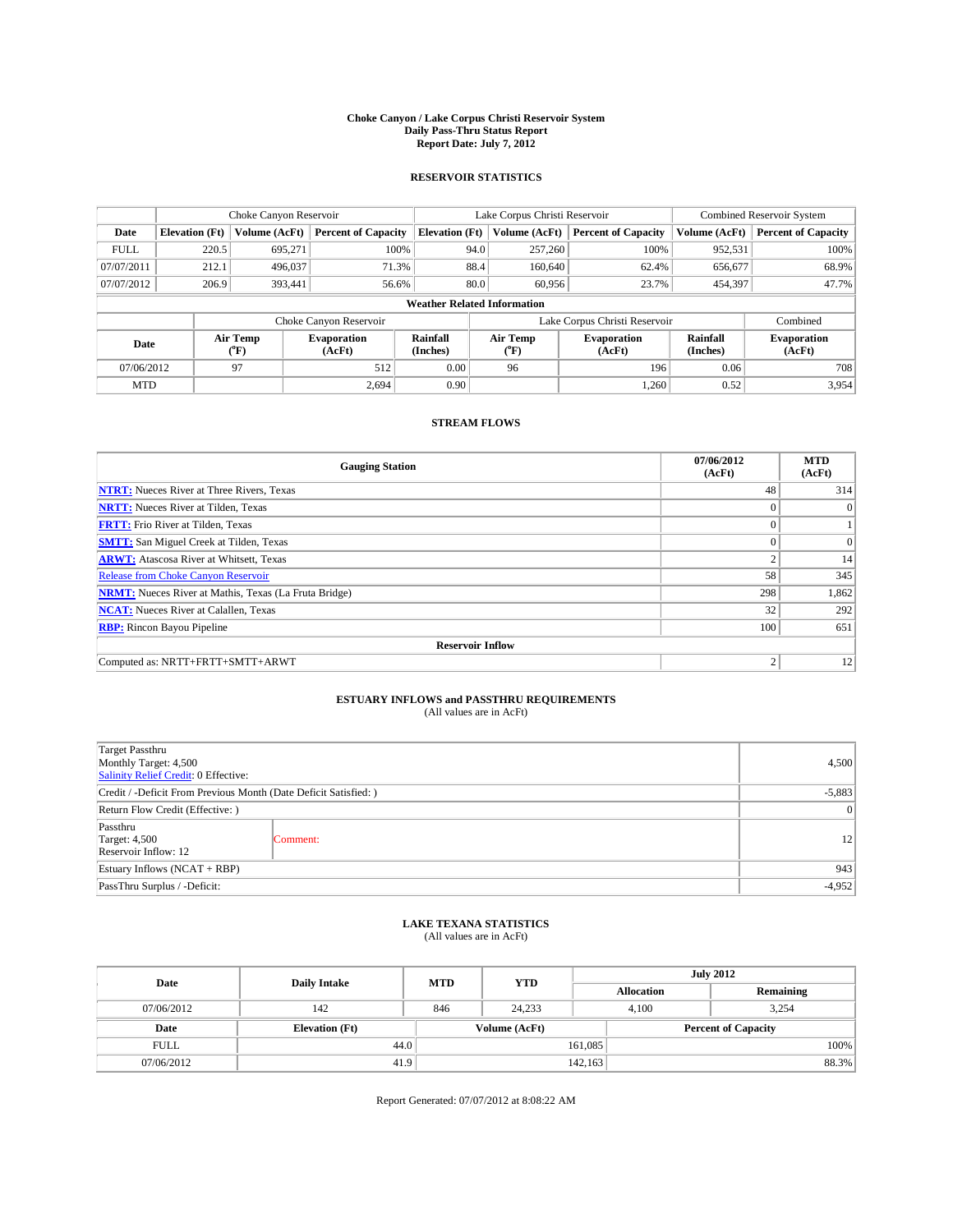#### **Choke Canyon / Lake Corpus Christi Reservoir System Daily Pass-Thru Status Report Report Date: July 8, 2012**

### **RESERVOIR STATISTICS**

|             | Choke Canyon Reservoir             |                  | Lake Corpus Christi Reservoir |                       |                               |                  | <b>Combined Reservoir System</b> |               |                              |  |
|-------------|------------------------------------|------------------|-------------------------------|-----------------------|-------------------------------|------------------|----------------------------------|---------------|------------------------------|--|
| Date        | <b>Elevation</b> (Ft)              | Volume (AcFt)    | <b>Percent of Capacity</b>    | <b>Elevation</b> (Ft) |                               | Volume (AcFt)    | <b>Percent of Capacity</b>       | Volume (AcFt) | Percent of Capacity          |  |
| <b>FULL</b> | 220.5                              | 695,271          | 100%                          |                       | 94.0                          | 257,260          | 100%                             | 952,531       | 100%                         |  |
| 07/08/2011  | 212.1                              | 496,037          | 71.3%                         |                       | 88.3                          | 159,852          | 62.1%                            | 655,889       | 68.9%                        |  |
| 07/08/2012  | 206.9                              | 393.441          | 56.6%                         |                       | 79.9                          | 60.547           | 23.5%                            | 453,988       | 47.7%                        |  |
|             | <b>Weather Related Information</b> |                  |                               |                       |                               |                  |                                  |               |                              |  |
|             |                                    |                  | Choke Canyon Reservoir        |                       | Lake Corpus Christi Reservoir |                  |                                  |               | Combined                     |  |
| Date        |                                    | Air Temp<br>(°F) | Evaporation<br>(AcFt)         | Rainfall<br>(Inches)  |                               | Air Temp<br>("F) | <b>Evaporation</b><br>(AcFt)     |               | <b>Evaporation</b><br>(AcFt) |  |
| 07/07/2012  |                                    | 98               | 501                           | 0.00                  |                               | 97               | 176                              | 0.34          | 677                          |  |
| <b>MTD</b>  |                                    |                  | 3.195                         | 0.90                  |                               |                  | 1.436                            | 0.86          | 4,631                        |  |

### **STREAM FLOWS**

| <b>Gauging Station</b>                                       | 07/07/2012<br>(AcFt) | <b>MTD</b><br>(AcFt) |
|--------------------------------------------------------------|----------------------|----------------------|
| <b>NTRT:</b> Nueces River at Three Rivers, Texas             | 48                   | 361                  |
| <b>NRTT:</b> Nueces River at Tilden, Texas                   |                      | $\overline{0}$       |
| <b>FRTT:</b> Frio River at Tilden, Texas                     |                      |                      |
| <b>SMTT:</b> San Miguel Creek at Tilden, Texas               | $\theta$             | $\Omega$             |
| <b>ARWT:</b> Atascosa River at Whitsett, Texas               |                      | 15                   |
| <b>Release from Choke Canyon Reservoir</b>                   | 58                   | 403                  |
| <b>NRMT:</b> Nueces River at Mathis, Texas (La Fruta Bridge) | 298                  | 2,160                |
| <b>NCAT:</b> Nueces River at Calallen, Texas                 | 15                   | 307                  |
| <b>RBP:</b> Rincon Bayou Pipeline                            | 113                  | 765                  |
| <b>Reservoir Inflow</b>                                      |                      |                      |
| Computed as: NRTT+FRTT+SMTT+ARWT                             |                      | 13                   |

# **ESTUARY INFLOWS and PASSTHRU REQUIREMENTS**<br>(All values are in AcFt)

| Target Passthru<br>Monthly Target: 4,500<br>Salinity Relief Credit: 0 Effective: | 4,500           |    |  |
|----------------------------------------------------------------------------------|-----------------|----|--|
| Credit / -Deficit From Previous Month (Date Deficit Satisfied: )                 |                 |    |  |
| Return Flow Credit (Effective: )                                                 | $\vert 0 \vert$ |    |  |
| Passthru<br><b>Target: 4,500</b><br>Reservoir Inflow: 13                         | Comment:        | 13 |  |
| Estuary Inflows (NCAT + RBP)                                                     |                 |    |  |
| PassThru Surplus / -Deficit:                                                     |                 |    |  |

## **LAKE TEXANA STATISTICS** (All values are in AcFt)

| Date        | <b>Daily Intake</b>   | <b>MTD</b> | <b>YTD</b>    | <b>July 2012</b>  |                |                            |  |
|-------------|-----------------------|------------|---------------|-------------------|----------------|----------------------------|--|
|             |                       |            |               | <b>Allocation</b> |                | Remaining                  |  |
| 07/07/2012  | 142                   | 988        | 24,375        |                   | 4,100<br>3,112 |                            |  |
| Date        | <b>Elevation</b> (Ft) |            | Volume (AcFt) |                   |                | <b>Percent of Capacity</b> |  |
| <b>FULL</b> | 44.0                  |            |               | 161,085           |                | 100%                       |  |
| 07/07/2012  | 41.9                  |            |               | 142,163           |                | 88.3%                      |  |

Report Generated: 07/08/2012 at 8:07:50 AM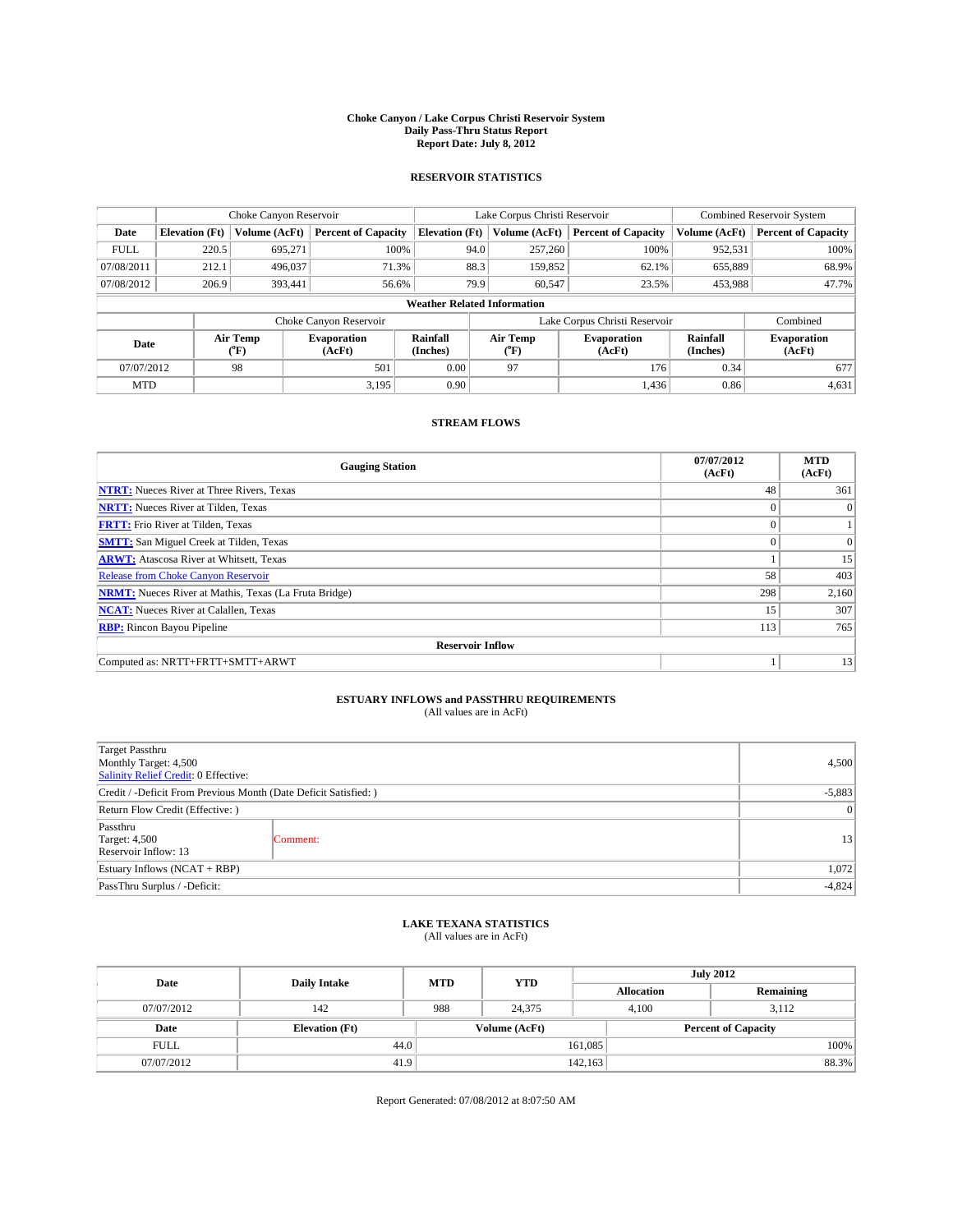#### **Choke Canyon / Lake Corpus Christi Reservoir System Daily Pass-Thru Status Report Report Date: July 9, 2012**

### **RESERVOIR STATISTICS**

|                          |                                    | Choke Canyon Reservoir |                            | Lake Corpus Christi Reservoir |                               |                              |                            | <b>Combined Reservoir System</b> |                              |  |
|--------------------------|------------------------------------|------------------------|----------------------------|-------------------------------|-------------------------------|------------------------------|----------------------------|----------------------------------|------------------------------|--|
| Date                     | <b>Elevation</b> (Ft)              | Volume (AcFt)          | <b>Percent of Capacity</b> | <b>Elevation</b> (Ft)         | Volume (AcFt)                 |                              | <b>Percent of Capacity</b> | Volume (AcFt)                    | Percent of Capacity          |  |
| <b>FULL</b>              | 220.5                              | 695,271                | 100%                       |                               | 257,260<br>94.0               |                              | 100%                       | 952,531                          | 100%                         |  |
| 07/09/2011               | 212.0                              | 494,770                | 71.2%                      |                               | 88.3<br>159,224               |                              | 61.9%                      | 653,994                          | 68.7%                        |  |
| 07/09/2012               | 206.9                              | 392,883                | 56.5%                      |                               | 79.9<br>59,978                |                              | 23.3%                      | 452,861                          | 47.5%                        |  |
|                          | <b>Weather Related Information</b> |                        |                            |                               |                               |                              |                            |                                  |                              |  |
|                          |                                    |                        | Choke Canyon Reservoir     |                               | Lake Corpus Christi Reservoir |                              |                            |                                  | Combined                     |  |
| Air Temp<br>Date<br>(°F) |                                    |                        | Evaporation<br>(AcFt)      | Rainfall<br>(Inches)          | Air Temp<br>("F)              | <b>Evaporation</b><br>(AcFt) |                            | Rainfall<br>(Inches)             | <b>Evaporation</b><br>(AcFt) |  |
| 07/08/2012               |                                    | 98                     | 501                        | 0.00                          | 98                            |                              | 203                        | 0.00                             | 704                          |  |
| <b>MTD</b>               |                                    |                        | 3.696                      | 0.90                          |                               |                              | 1,639                      | 0.86                             | 5,335                        |  |

### **STREAM FLOWS**

| <b>Gauging Station</b>                                       | 07/08/2012<br>(AcFt) | <b>MTD</b><br>(AcFt) |
|--------------------------------------------------------------|----------------------|----------------------|
| <b>NTRT:</b> Nueces River at Three Rivers, Texas             | 52                   | 413                  |
| <b>NRTT:</b> Nueces River at Tilden, Texas                   |                      | $\overline{0}$       |
| <b>FRTT:</b> Frio River at Tilden, Texas                     |                      |                      |
| <b>SMTT:</b> San Miguel Creek at Tilden, Texas               | $\Omega$             | $\Omega$             |
| <b>ARWT:</b> Atascosa River at Whitsett, Texas               | $\overline{2}$       | 16                   |
| Release from Choke Canyon Reservoir                          | 58                   | 461                  |
| <b>NRMT:</b> Nueces River at Mathis, Texas (La Fruta Bridge) | 248                  | 2,408                |
| <b>NCAT:</b> Nueces River at Calallen, Texas                 | 40                   | 347                  |
| <b>RBP:</b> Rincon Bayou Pipeline                            | 122                  | 886                  |
| <b>Reservoir Inflow</b>                                      |                      |                      |
| Computed as: NRTT+FRTT+SMTT+ARWT                             | $\overline{2}$       | 15                   |

# **ESTUARY INFLOWS and PASSTHRU REQUIREMENTS**<br>(All values are in AcFt)

| Target Passthru<br>Monthly Target: 4,500<br>Salinity Relief Credit: 0 Effective: |                 |                 |  |  |
|----------------------------------------------------------------------------------|-----------------|-----------------|--|--|
| Credit / -Deficit From Previous Month (Date Deficit Satisfied: )                 |                 |                 |  |  |
| Return Flow Credit (Effective: )                                                 | $\vert 0 \vert$ |                 |  |  |
| Passthru<br><b>Target: 4,500</b><br>Reservoir Inflow: 15                         | Comment:        | 15 <sup>1</sup> |  |  |
| Estuary Inflows $(NCAT + RBP)$                                                   |                 |                 |  |  |
| PassThru Surplus / -Deficit:                                                     | $-4,665$        |                 |  |  |

## **LAKE TEXANA STATISTICS** (All values are in AcFt)

| Date        | <b>Daily Intake</b>   | <b>MTD</b> | <b>YTD</b>    | <b>July 2012</b>  |                |                            |  |
|-------------|-----------------------|------------|---------------|-------------------|----------------|----------------------------|--|
|             |                       |            |               | <b>Allocation</b> |                | Remaining                  |  |
| 07/08/2012  | 142                   | 1,130      | 24.517        |                   | 2,970<br>4,100 |                            |  |
| Date        | <b>Elevation</b> (Ft) |            | Volume (AcFt) |                   |                | <b>Percent of Capacity</b> |  |
| <b>FULL</b> | 44.0                  |            |               | 161,085           |                | 100%                       |  |
| 07/08/2012  | 41.8                  |            |               | 141,293           |                | 87.7%                      |  |

Report Generated: 07/09/2012 at 9:10:37 AM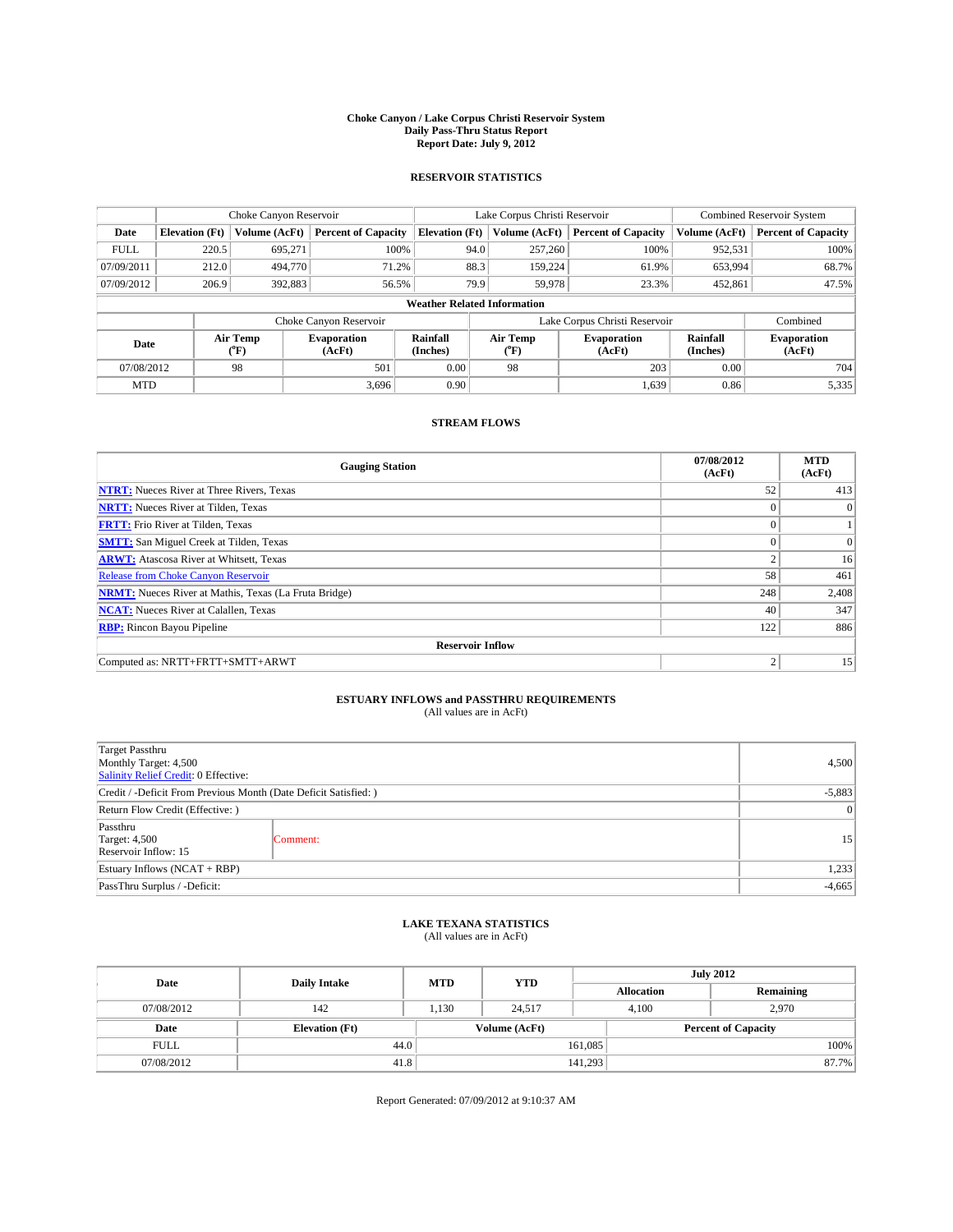#### **Choke Canyon / Lake Corpus Christi Reservoir System Daily Pass-Thru Status Report Report Date: July 10, 2012**

### **RESERVOIR STATISTICS**

|             |                                    | Choke Canyon Reservoir               |                              |                       | Lake Corpus Christi Reservoir | <b>Combined Reservoir System</b> |                      |                              |  |
|-------------|------------------------------------|--------------------------------------|------------------------------|-----------------------|-------------------------------|----------------------------------|----------------------|------------------------------|--|
| Date        | <b>Elevation</b> (Ft)              | Volume (AcFt)                        | <b>Percent of Capacity</b>   | <b>Elevation (Ft)</b> | Volume (AcFt)                 | <b>Percent of Capacity</b>       | Volume (AcFt)        | Percent of Capacity          |  |
| <b>FULL</b> | 220.5                              | 695,271                              | 100%                         |                       | 94.0<br>257,260               | 100%                             | 952,531              | 100%                         |  |
| 07/10/2011  | 211.9                              | 493,292                              | 70.9%                        |                       | 88.2<br>158,440               | 61.6%                            | 651,732              | 68.4%                        |  |
| 07/10/2012  | 206.9                              | 393,069                              | 56.5%                        | 79.7                  | 58,930                        | 22.9%                            | 451,999              | 47.5%                        |  |
|             | <b>Weather Related Information</b> |                                      |                              |                       |                               |                                  |                      |                              |  |
|             |                                    |                                      | Choke Canyon Reservoir       |                       |                               | Lake Corpus Christi Reservoir    |                      | Combined                     |  |
| Date        |                                    | Air Temp<br>$({}^{\circ}\mathrm{F})$ | <b>Evaporation</b><br>(AcFt) | Rainfall<br>(Inches)  | Air Temp<br>("F)              | <b>Evaporation</b><br>(AcFt)     | Rainfall<br>(Inches) | <b>Evaporation</b><br>(AcFt) |  |
| 07/09/2012  |                                    | 98                                   | 435                          | 2.70                  | 98                            | 187                              | 0.03                 | 622                          |  |
| <b>MTD</b>  |                                    |                                      | 4,131                        | 3.60                  |                               | 1,826                            | 0.89                 | 5,957                        |  |

### **STREAM FLOWS**

| <b>Gauging Station</b>                                       | 07/09/2012<br>(AcFt) | <b>MTD</b><br>(AcFt) |  |  |  |  |  |
|--------------------------------------------------------------|----------------------|----------------------|--|--|--|--|--|
| <b>NTRT:</b> Nueces River at Three Rivers, Texas             | 54                   | 466                  |  |  |  |  |  |
| <b>NRTT:</b> Nueces River at Tilden, Texas                   |                      | $\overline{0}$       |  |  |  |  |  |
| <b>FRTT:</b> Frio River at Tilden, Texas                     |                      |                      |  |  |  |  |  |
| <b>SMTT:</b> San Miguel Creek at Tilden, Texas               | $\Omega$             | $\Omega$             |  |  |  |  |  |
| <b>ARWT:</b> Atascosa River at Whitsett, Texas               | $\overline{2}$       | 18                   |  |  |  |  |  |
| <b>Release from Choke Canyon Reservoir</b>                   | 58                   | 518                  |  |  |  |  |  |
| <b>NRMT:</b> Nueces River at Mathis, Texas (La Fruta Bridge) | 230                  | 2,638                |  |  |  |  |  |
| <b>NCAT:</b> Nueces River at Calallen, Texas                 |                      | 351                  |  |  |  |  |  |
| <b>RBP:</b> Rincon Bayou Pipeline                            | 83                   | 969                  |  |  |  |  |  |
| <b>Reservoir Inflow</b>                                      |                      |                      |  |  |  |  |  |
| Computed as: NRTT+FRTT+SMTT+ARWT                             | $\overline{2}$       | 17                   |  |  |  |  |  |

# **ESTUARY INFLOWS and PASSTHRU REQUIREMENTS**<br>(All values are in AcFt)

| Target Passthru<br>Monthly Target: 4,500<br>Salinity Relief Credit: 0 Effective: | 4,500     |                 |
|----------------------------------------------------------------------------------|-----------|-----------------|
| Credit / -Deficit From Previous Month (Date Deficit Satisfied: )                 | $-5,883$  |                 |
| Return Flow Credit (Effective: )                                                 | $\vert$ 0 |                 |
| Passthru<br><b>Target: 4,500</b><br>Reservoir Inflow: 17                         | Comment:  | 17 <sup>1</sup> |
| Estuary Inflows (NCAT + RBP)                                                     | 1,321     |                 |
| PassThru Surplus / -Deficit:                                                     | $-4,579$  |                 |

## **LAKE TEXANA STATISTICS** (All values are in AcFt)

| Date        | <b>Daily Intake</b>   | <b>MTD</b> | <b>YTD</b>    | <b>July 2012</b>  |                            |           |  |
|-------------|-----------------------|------------|---------------|-------------------|----------------------------|-----------|--|
|             |                       |            |               | <b>Allocation</b> |                            | Remaining |  |
| 07/09/2012  | 142                   | 1,272      | 24.660        |                   | 2,828<br>4,100             |           |  |
| Date        | <b>Elevation</b> (Ft) |            | Volume (AcFt) |                   | <b>Percent of Capacity</b> |           |  |
| <b>FULL</b> | 44.0                  |            |               | 161,085           |                            | 100%      |  |
| 07/09/2012  | 41.8                  |            |               | 141,293           |                            | 87.7%     |  |

Report Generated: 07/10/2012 at 9:12:52 AM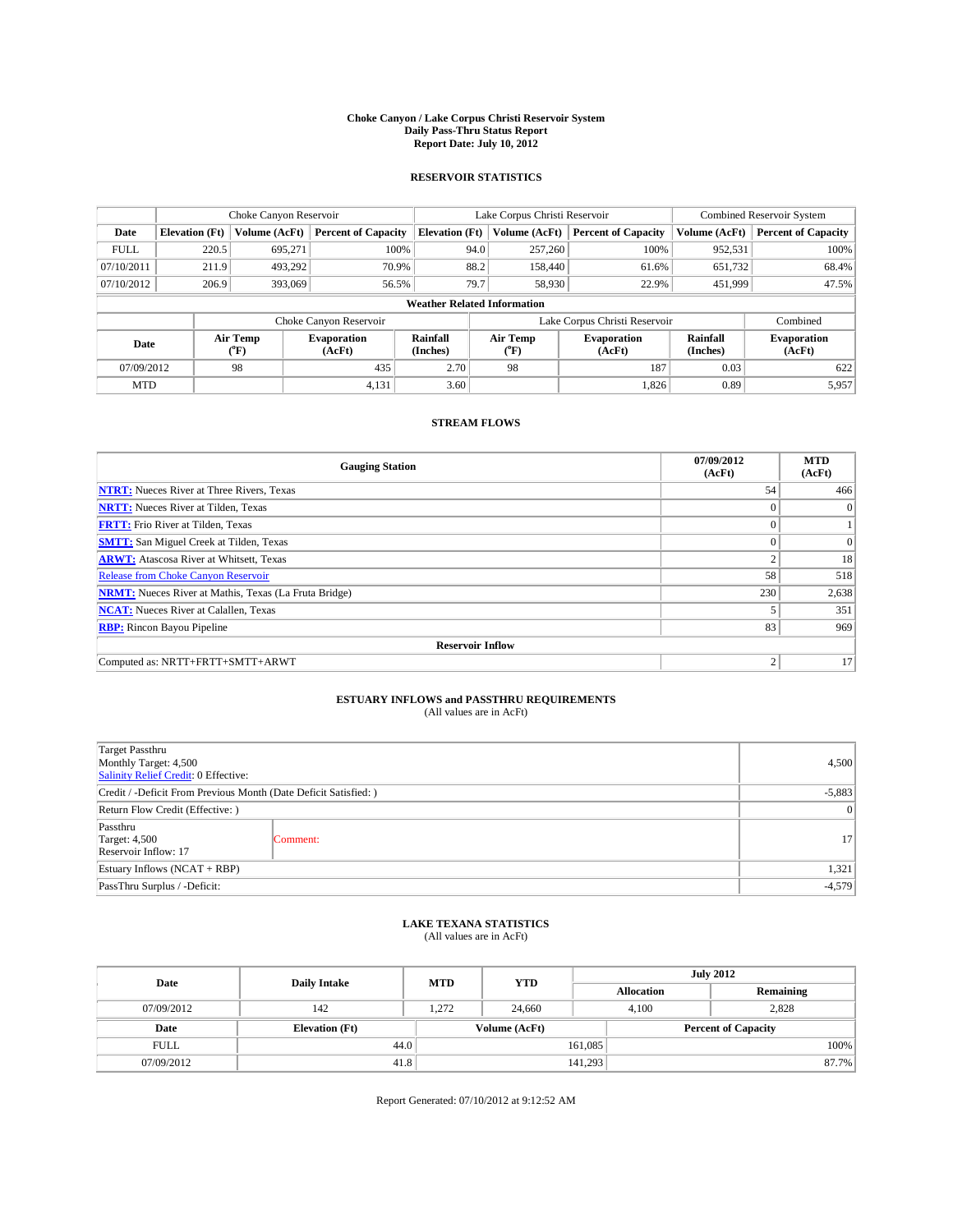#### **Choke Canyon / Lake Corpus Christi Reservoir System Daily Pass-Thru Status Report Report Date: July 11, 2012**

### **RESERVOIR STATISTICS**

|             |                                    | Choke Canyon Reservoir |                            |                       | Lake Corpus Christi Reservoir | <b>Combined Reservoir System</b> |                      |                              |  |  |
|-------------|------------------------------------|------------------------|----------------------------|-----------------------|-------------------------------|----------------------------------|----------------------|------------------------------|--|--|
| Date        | <b>Elevation</b> (Ft)              | Volume (AcFt)          | <b>Percent of Capacity</b> | <b>Elevation</b> (Ft) | Volume (AcFt)                 | <b>Percent of Capacity</b>       | Volume (AcFt)        | Percent of Capacity          |  |  |
| <b>FULL</b> | 220.5                              | 695,271                | 100%                       |                       | 257,260<br>94.0               | 100%                             | 952,531              | 100%                         |  |  |
| 07/11/2011  | 211.9                              | 492,869                | 70.9%                      |                       | 88.2<br>158,126               | 61.5%                            | 650,995              | 68.3%                        |  |  |
| 07/11/2012  | 206.9                              | 393,255                | 56.6%                      |                       | 79.7<br>59,010                | 22.9%                            | 452,265              | 47.5%                        |  |  |
|             | <b>Weather Related Information</b> |                        |                            |                       |                               |                                  |                      |                              |  |  |
|             |                                    |                        | Choke Canyon Reservoir     |                       |                               | Lake Corpus Christi Reservoir    |                      | Combined                     |  |  |
| Date        |                                    | Air Temp<br>(°F)       | Evaporation<br>(AcFt)      | Rainfall<br>(Inches)  | Air Temp<br>("F)              | <b>Evaporation</b><br>(AcFt)     | Rainfall<br>(Inches) | <b>Evaporation</b><br>(AcFt) |  |  |
| 07/10/2012  |                                    | 86                     | 0.09<br>120<br>86          |                       | 47                            | 0.23                             | 167                  |                              |  |  |
| <b>MTD</b>  |                                    |                        | 4,251                      | 3.69                  |                               | 1,873                            | 1.12                 | 6,124                        |  |  |

### **STREAM FLOWS**

| <b>Gauging Station</b>                                       | 07/10/2012<br>(AcFt) | <b>MTD</b><br>(AcFt) |  |  |  |  |
|--------------------------------------------------------------|----------------------|----------------------|--|--|--|--|
| <b>NTRT:</b> Nueces River at Three Rivers, Texas             | 145                  | 611                  |  |  |  |  |
| <b>NRTT:</b> Nueces River at Tilden, Texas                   |                      |                      |  |  |  |  |
| <b>FRTT:</b> Frio River at Tilden, Texas                     |                      |                      |  |  |  |  |
| <b>SMTT:</b> San Miguel Creek at Tilden, Texas               |                      | $\Omega$             |  |  |  |  |
| <b>ARWT:</b> Atascosa River at Whitsett, Texas               |                      | 20                   |  |  |  |  |
| Release from Choke Canyon Reservoir                          | 58                   | 576                  |  |  |  |  |
| <b>NRMT:</b> Nueces River at Mathis, Texas (La Fruta Bridge) | 288                  | 2,926                |  |  |  |  |
| <b>NCAT:</b> Nueces River at Calallen, Texas                 |                      | 351                  |  |  |  |  |
| <b>RBP:</b> Rincon Bayou Pipeline                            | 46                   | 1,015                |  |  |  |  |
| <b>Reservoir Inflow</b>                                      |                      |                      |  |  |  |  |
| Computed as: (NTRT+FRTT+SMTT)-Release From Choke Canyon      | 87                   | 104                  |  |  |  |  |

# **ESTUARY INFLOWS and PASSTHRU REQUIREMENTS**<br>(All values are in AcFt)

| Target Passthru<br>Monthly Target: 4,500<br>Salinity Relief Credit: 0 Effective: | 4,500    |     |  |  |
|----------------------------------------------------------------------------------|----------|-----|--|--|
| Credit / -Deficit From Previous Month (Date Deficit Satisfied: )                 |          |     |  |  |
| Return Flow Credit (Effective: )                                                 |          |     |  |  |
| Passthru<br><b>Target: 4,500</b><br>Reservoir Inflow: 104                        | Comment: | 104 |  |  |
| Estuary Inflows $(NCAT + RBP)$                                                   |          |     |  |  |
| PassThru Surplus / -Deficit:                                                     | $-4,621$ |     |  |  |

## **LAKE TEXANA STATISTICS** (All values are in AcFt)

| Date        | <b>Daily Intake</b>   | <b>MTD</b> | <b>YTD</b>    | <b>July 2012</b>  |                            |           |  |
|-------------|-----------------------|------------|---------------|-------------------|----------------------------|-----------|--|
|             |                       |            |               | <b>Allocation</b> |                            | Remaining |  |
| 07/10/2012  | 142                   | 1.414      | 24,802        |                   | 2,686<br>4,100             |           |  |
| Date        | <b>Elevation</b> (Ft) |            | Volume (AcFt) |                   | <b>Percent of Capacity</b> |           |  |
| <b>FULL</b> | 44.0                  |            |               | 161,085           |                            | 100%      |  |
| 07/10/2012  | 42.3                  |            |               | 145,671           |                            | 90.4%     |  |

Report Generated: 07/11/2012 at 8:54:39 AM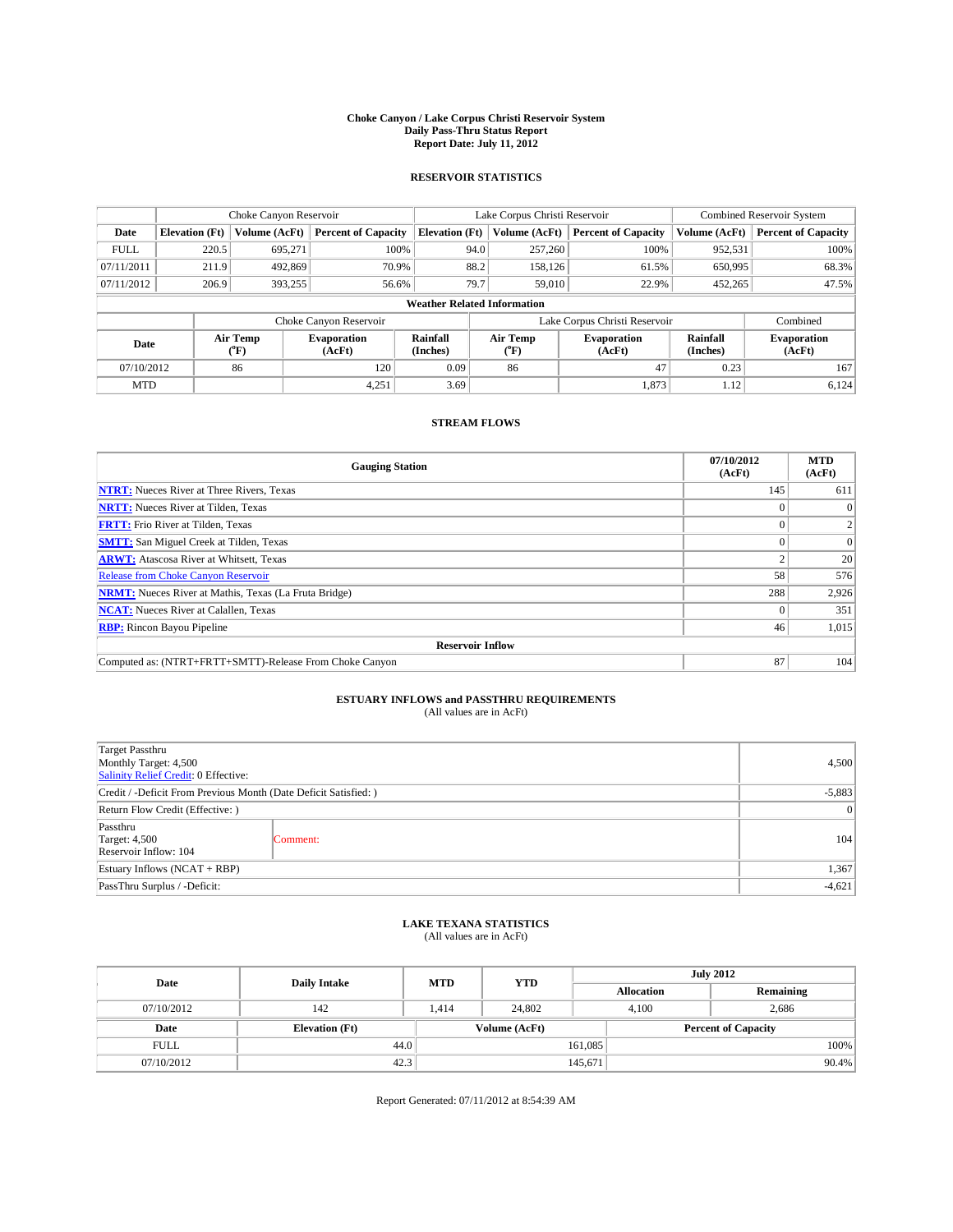#### **Choke Canyon / Lake Corpus Christi Reservoir System Daily Pass-Thru Status Report Report Date: July 12, 2012**

### **RESERVOIR STATISTICS**

|             |                                    | Choke Canyon Reservoir |                              |                       | Lake Corpus Christi Reservoir | <b>Combined Reservoir System</b> |               |                              |  |  |
|-------------|------------------------------------|------------------------|------------------------------|-----------------------|-------------------------------|----------------------------------|---------------|------------------------------|--|--|
| Date        | <b>Elevation</b> (Ft)              | Volume (AcFt)          | <b>Percent of Capacity</b>   | <b>Elevation (Ft)</b> | Volume (AcFt)                 | <b>Percent of Capacity</b>       | Volume (AcFt) | <b>Percent of Capacity</b>   |  |  |
| <b>FULL</b> | 220.5                              | 695,271                | 100%                         | 94.0                  | 257,260                       | 100%                             | 952,531       | 100%                         |  |  |
| 07/12/2011  | 211.9                              | 492,025                | 70.8%                        | 88.1                  | 157,032                       | 61.0%                            | 649,057       | 68.1%                        |  |  |
| 07/12/2012  | 206.9                              | 393,627                | 56.6%                        | 79.7                  | 58,850                        | 22.9%                            | 452,477       | 47.5%                        |  |  |
|             | <b>Weather Related Information</b> |                        |                              |                       |                               |                                  |               |                              |  |  |
|             |                                    |                        | Choke Canyon Reservoir       |                       |                               | Lake Corpus Christi Reservoir    |               | Combined                     |  |  |
| Date        |                                    | Air Temp<br>(°F)       | <b>Evaporation</b><br>(AcFt) | Rainfall<br>(Inches)  | Air Temp<br>(°F)              | <b>Evaporation</b><br>(AcFt)     |               | <b>Evaporation</b><br>(AcFt) |  |  |
| 07/11/2012  |                                    | 78                     | 76                           | 0.85                  | 81                            | 75                               | 0.30          | 151                          |  |  |
| <b>MTD</b>  |                                    |                        | 4,327                        | 4.54                  |                               | 1.948                            | 1.42          | 6,275                        |  |  |

### **STREAM FLOWS**

| <b>Gauging Station</b>                                       | 07/11/2012<br>(AcFt) | <b>MTD</b><br>(AcFt) |  |  |  |  |
|--------------------------------------------------------------|----------------------|----------------------|--|--|--|--|
| <b>NTRT:</b> Nueces River at Three Rivers, Texas             | 85                   | 697                  |  |  |  |  |
| <b>NRTT:</b> Nueces River at Tilden, Texas                   |                      |                      |  |  |  |  |
| <b>FRTT:</b> Frio River at Tilden, Texas                     |                      |                      |  |  |  |  |
| <b>SMTT:</b> San Miguel Creek at Tilden, Texas               |                      | $\Omega$             |  |  |  |  |
| <b>ARWT:</b> Atascosa River at Whitsett, Texas               |                      | 23                   |  |  |  |  |
| Release from Choke Canyon Reservoir                          | 58                   | 633                  |  |  |  |  |
| <b>NRMT:</b> Nueces River at Mathis, Texas (La Fruta Bridge) | 290                  | 3,216                |  |  |  |  |
| <b>NCAT:</b> Nueces River at Calallen, Texas                 |                      | 356                  |  |  |  |  |
| <b>RBP:</b> Rincon Bayou Pipeline                            | 92 <sub>1</sub>      | 1,107                |  |  |  |  |
| <b>Reservoir Inflow</b>                                      |                      |                      |  |  |  |  |
| Computed as: (NTRT+FRTT+SMTT)-Release From Choke Canyon      | 28                   | 132                  |  |  |  |  |

# **ESTUARY INFLOWS and PASSTHRU REQUIREMENTS**<br>(All values are in AcFt)

| Target Passthru<br>Monthly Target: 4,500<br>Salinity Relief Credit: 0 Effective: | 4,500           |     |  |  |
|----------------------------------------------------------------------------------|-----------------|-----|--|--|
| Credit / -Deficit From Previous Month (Date Deficit Satisfied: )                 |                 |     |  |  |
| Return Flow Credit (Effective: )                                                 | $\vert 0 \vert$ |     |  |  |
| Passthru<br><b>Target: 4,500</b><br>Reservoir Inflow: 132                        | Comment:        | 132 |  |  |
| Estuary Inflows $(NCAT + RBP)$                                                   |                 |     |  |  |
| PassThru Surplus / -Deficit:                                                     | $-4,552$        |     |  |  |

## **LAKE TEXANA STATISTICS** (All values are in AcFt)

| Date        | <b>Daily Intake</b>   | <b>MTD</b> | <b>YTD</b>    | <b>July 2012</b>  |                            |           |  |
|-------------|-----------------------|------------|---------------|-------------------|----------------------------|-----------|--|
|             |                       |            |               | <b>Allocation</b> |                            | Remaining |  |
| 07/11/2012  | 142                   | 1,556      | 24.943        |                   | 4,100<br>2.544             |           |  |
| Date        | <b>Elevation</b> (Ft) |            | Volume (AcFt) |                   | <b>Percent of Capacity</b> |           |  |
| <b>FULL</b> | 44.0                  |            |               | 161,085           |                            | 100%      |  |
| 07/11/2012  | 44.1                  |            |               | 162,101           |                            | 100.6%    |  |

Report Generated: 07/12/2012 at 9:19:40 AM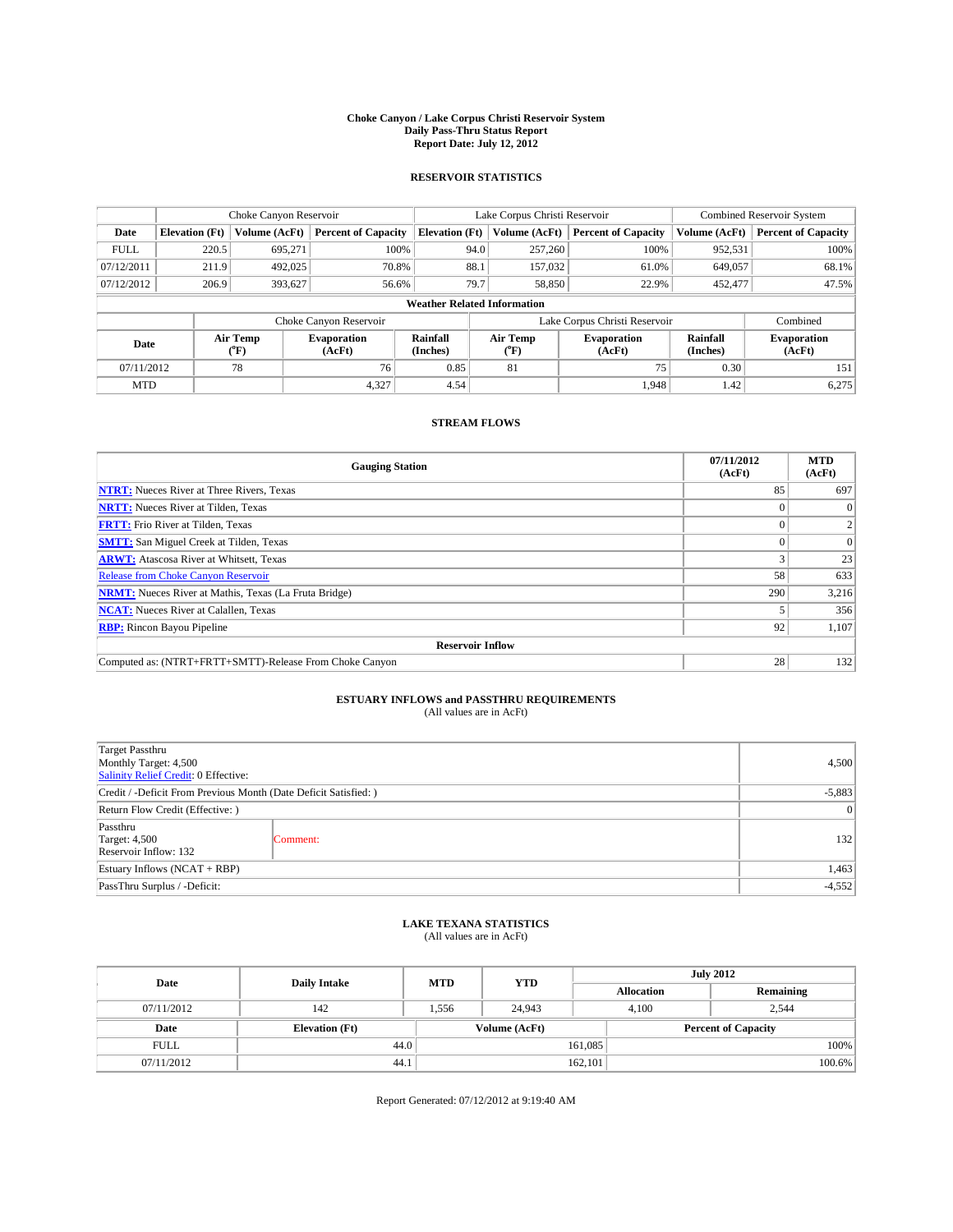#### **Choke Canyon / Lake Corpus Christi Reservoir System Daily Pass-Thru Status Report Report Date: July 13, 2012**

### **RESERVOIR STATISTICS**

|             | Choke Canyon Reservoir             |                  | Lake Corpus Christi Reservoir |                       |      |                  | Combined Reservoir System     |                      |                              |
|-------------|------------------------------------|------------------|-------------------------------|-----------------------|------|------------------|-------------------------------|----------------------|------------------------------|
| Date        | <b>Elevation</b> (Ft)              | Volume (AcFt)    | <b>Percent of Capacity</b>    | <b>Elevation (Ft)</b> |      | Volume (AcFt)    | <b>Percent of Capacity</b>    | Volume (AcFt)        | <b>Percent of Capacity</b>   |
| <b>FULL</b> | 220.5                              | 695,271          | 100%                          |                       | 94.0 | 257,260          | 100%                          | 952,531              | 100%                         |
| 07/13/2011  | 211.9                              | 491,813          | 70.7%                         |                       | 88.1 | 156,565          | 60.9%                         | 648,378              | 68.1%                        |
| 07/13/2012  | 206.9                              | 392,883          | 56.5%                         |                       | 79.7 | 58,930           | 22.9%                         | 451,813              | 47.4%                        |
|             | <b>Weather Related Information</b> |                  |                               |                       |      |                  |                               |                      |                              |
|             |                                    |                  | Choke Canyon Reservoir        |                       |      |                  | Lake Corpus Christi Reservoir |                      | Combined                     |
| Date        |                                    | Air Temp<br>(°F) | <b>Evaporation</b><br>(AcFt)  | Rainfall<br>(Inches)  |      | Air Temp<br>("F) | <b>Evaporation</b><br>(AcFt)  | Rainfall<br>(Inches) | <b>Evaporation</b><br>(AcFt) |
| 07/12/2012  |                                    | 89               | 0.00<br>47<br>250<br>91       |                       | 0.00 | 297              |                               |                      |                              |
| <b>MTD</b>  |                                    |                  | 4,577                         | 4.54                  |      |                  | 1.995                         | 1.42                 | 6,572                        |

### **STREAM FLOWS**

| <b>Gauging Station</b>                                       | 07/12/2012<br>(AcFt) | <b>MTD</b><br>(AcFt) |  |  |  |  |
|--------------------------------------------------------------|----------------------|----------------------|--|--|--|--|
| <b>NTRT:</b> Nueces River at Three Rivers, Texas             | 91                   | 788                  |  |  |  |  |
| <b>NRTT:</b> Nueces River at Tilden, Texas                   |                      | $\theta$             |  |  |  |  |
| <b>FRTT:</b> Frio River at Tilden, Texas                     |                      |                      |  |  |  |  |
| <b>SMTT:</b> San Miguel Creek at Tilden, Texas               |                      | $\Omega$             |  |  |  |  |
| <b>ARWT:</b> Atascosa River at Whitsett, Texas               |                      | 26                   |  |  |  |  |
| Release from Choke Canyon Reservoir                          | 58                   | 691                  |  |  |  |  |
| <b>NRMT:</b> Nueces River at Mathis, Texas (La Fruta Bridge) | 288                  | 3,504                |  |  |  |  |
| <b>NCAT:</b> Nueces River at Calallen, Texas                 | 40                   | 396                  |  |  |  |  |
| <b>RBP:</b> Rincon Bayou Pipeline                            | 91                   | 1,198                |  |  |  |  |
| <b>Reservoir Inflow</b>                                      |                      |                      |  |  |  |  |
| Computed as: (NTRT+FRTT+SMTT)-Release From Choke Canyon      | 34                   | 166                  |  |  |  |  |

# **ESTUARY INFLOWS and PASSTHRU REQUIREMENTS**<br>(All values are in AcFt)

| Target Passthru<br>Monthly Target: 4,500<br>Salinity Relief Credit: 0 Effective: |           |     |  |  |
|----------------------------------------------------------------------------------|-----------|-----|--|--|
| Credit / -Deficit From Previous Month (Date Deficit Satisfied: )                 | $-5,883$  |     |  |  |
| Return Flow Credit (Effective: )                                                 | $\vert$ 0 |     |  |  |
| Passthru<br><b>Target: 4,500</b><br>Reservoir Inflow: 166                        | Comment:  | 166 |  |  |
| Estuary Inflows (NCAT + RBP)                                                     | 1,594     |     |  |  |
| PassThru Surplus / -Deficit:                                                     | $-4,455$  |     |  |  |

## **LAKE TEXANA STATISTICS** (All values are in AcFt)

| Date        | <b>Daily Intake</b>   | <b>MTD</b> | <b>YTD</b>    | <b>July 2012</b> |                            |           |  |
|-------------|-----------------------|------------|---------------|------------------|----------------------------|-----------|--|
|             |                       |            |               |                  | <b>Allocation</b>          | Remaining |  |
| 07/12/2012  | 143                   | 1,699      | 25,086        |                  | 2,401<br>4,100             |           |  |
| Date        | <b>Elevation</b> (Ft) |            | Volume (AcFt) |                  | <b>Percent of Capacity</b> |           |  |
| <b>FULL</b> | 44.0                  |            |               | 161,085          |                            | 100%      |  |
| 07/12/2012  | 44.1                  |            |               | 162,101          |                            | 100.6%    |  |

Report Generated: 07/13/2012 at 8:55:23 AM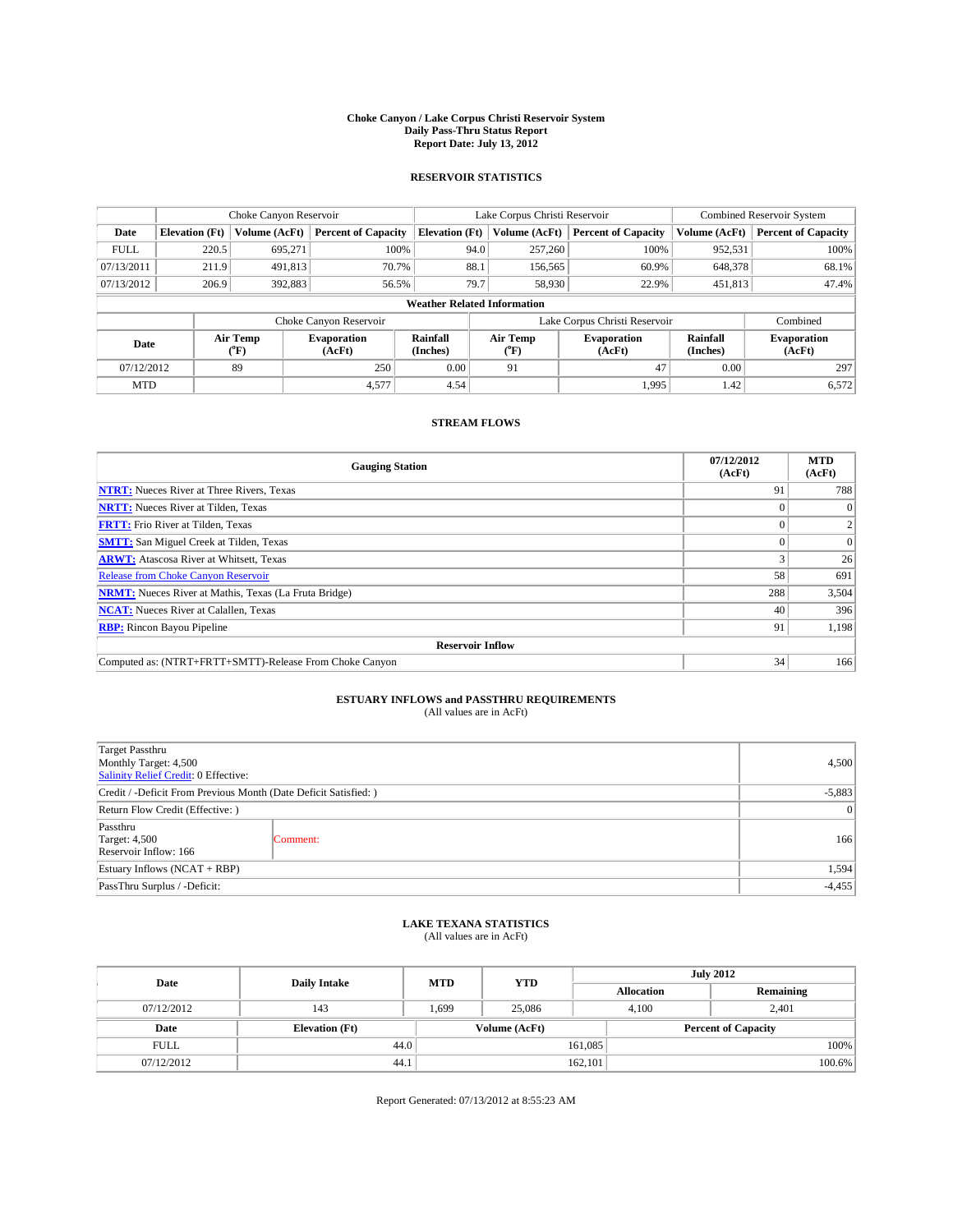#### **Choke Canyon / Lake Corpus Christi Reservoir System Daily Pass-Thru Status Report Report Date: July 14, 2012**

### **RESERVOIR STATISTICS**

|             |                                    | Choke Canyon Reservoir |                              |                       | Lake Corpus Christi Reservoir | <b>Combined Reservoir System</b> |                      |                              |  |
|-------------|------------------------------------|------------------------|------------------------------|-----------------------|-------------------------------|----------------------------------|----------------------|------------------------------|--|
| Date        | <b>Elevation</b> (Ft)              | Volume (AcFt)          | <b>Percent of Capacity</b>   | <b>Elevation (Ft)</b> | Volume (AcFt)                 | <b>Percent of Capacity</b>       | Volume (AcFt)        | <b>Percent of Capacity</b>   |  |
| <b>FULL</b> | 220.5                              | 695,271                | 100%                         | 94.0                  | 257,260                       | 100%                             | 952,531              | 100%                         |  |
| 07/14/2011  | 211.8                              | 490,757                | 70.6%                        | 88.0                  | 155,479                       | 60.4%                            | 646,236              | 67.8%                        |  |
| 07/14/2012  | 206.9                              | 393.441                | 56.6%                        | 79.8                  | 59,171                        | 23.0%                            | 452,612              | 47.5%                        |  |
|             | <b>Weather Related Information</b> |                        |                              |                       |                               |                                  |                      |                              |  |
|             |                                    |                        | Choke Canyon Reservoir       |                       |                               | Lake Corpus Christi Reservoir    |                      | Combined                     |  |
| Date        |                                    | Air Temp<br>(°F)       | <b>Evaporation</b><br>(AcFt) | Rainfall<br>(Inches)  | Air Temp<br>(°F)              | <b>Evaporation</b><br>(AcFt)     | Rainfall<br>(Inches) | <b>Evaporation</b><br>(AcFt) |  |
| 07/13/2012  |                                    | 89                     | 229                          | 0.01                  | 93                            | 108                              | 0.22                 | 337                          |  |
| <b>MTD</b>  |                                    |                        | 4.806                        | 4.55                  |                               | 2,103                            | 1.64                 | 6.909                        |  |

### **STREAM FLOWS**

| <b>Gauging Station</b>                                       | 07/13/2012<br>(AcFt) | <b>MTD</b><br>(AcFt) |  |  |  |
|--------------------------------------------------------------|----------------------|----------------------|--|--|--|
| <b>NTRT:</b> Nueces River at Three Rivers, Texas             | 60                   | 848                  |  |  |  |
| <b>NRTT:</b> Nueces River at Tilden, Texas                   |                      |                      |  |  |  |
| <b>FRTT:</b> Frio River at Tilden, Texas                     |                      |                      |  |  |  |
| <b>SMTT:</b> San Miguel Creek at Tilden, Texas               |                      | $\Omega$             |  |  |  |
| <b>ARWT:</b> Atascosa River at Whitsett, Texas               |                      | 31                   |  |  |  |
| Release from Choke Canyon Reservoir                          | 58                   | 748                  |  |  |  |
| <b>NRMT:</b> Nueces River at Mathis, Texas (La Fruta Bridge) | 234                  | 3,738                |  |  |  |
| <b>NCAT:</b> Nueces River at Calallen, Texas                 | 67                   | 463                  |  |  |  |
| <b>RBP:</b> Rincon Bayou Pipeline                            | 72 <sub>1</sub>      | 1,270                |  |  |  |
| <b>Reservoir Inflow</b>                                      |                      |                      |  |  |  |
| Computed as: (NTRT+FRTT+SMTT)-Release From Choke Canyon      | $\overline{c}$       | 168                  |  |  |  |

# **ESTUARY INFLOWS and PASSTHRU REQUIREMENTS**<br>(All values are in AcFt)

| Target Passthru<br>Monthly Target: 4,500<br>Salinity Relief Credit: 0 Effective: |                 |     |  |  |
|----------------------------------------------------------------------------------|-----------------|-----|--|--|
| Credit / -Deficit From Previous Month (Date Deficit Satisfied: )                 |                 |     |  |  |
| Return Flow Credit (Effective: )                                                 | $\vert 0 \vert$ |     |  |  |
| Passthru<br><b>Target: 4,500</b><br>Reservoir Inflow: 168                        | Comment:        | 168 |  |  |
| Estuary Inflows $(NCAT + RBP)$                                                   |                 |     |  |  |
| PassThru Surplus / -Deficit:                                                     | $-4,319$        |     |  |  |

## **LAKE TEXANA STATISTICS** (All values are in AcFt)

| Date        | <b>Daily Intake</b>   | <b>MTD</b> | <b>YTD</b>    | <b>July 2012</b>  |                            |           |  |
|-------------|-----------------------|------------|---------------|-------------------|----------------------------|-----------|--|
|             |                       |            |               | <b>Allocation</b> |                            | Remaining |  |
| 07/13/2012  | 143                   | 1.842      | 25,229        | 4,100             | 2,258                      |           |  |
| Date        | <b>Elevation</b> (Ft) |            | Volume (AcFt) |                   | <b>Percent of Capacity</b> |           |  |
| <b>FULL</b> | 44.0                  |            |               | 161,085           |                            | 100%      |  |
| 07/13/2012  | 44.1                  |            |               | 162,101           |                            | 100.6%    |  |

Report Generated: 07/14/2012 at 9:05:36 AM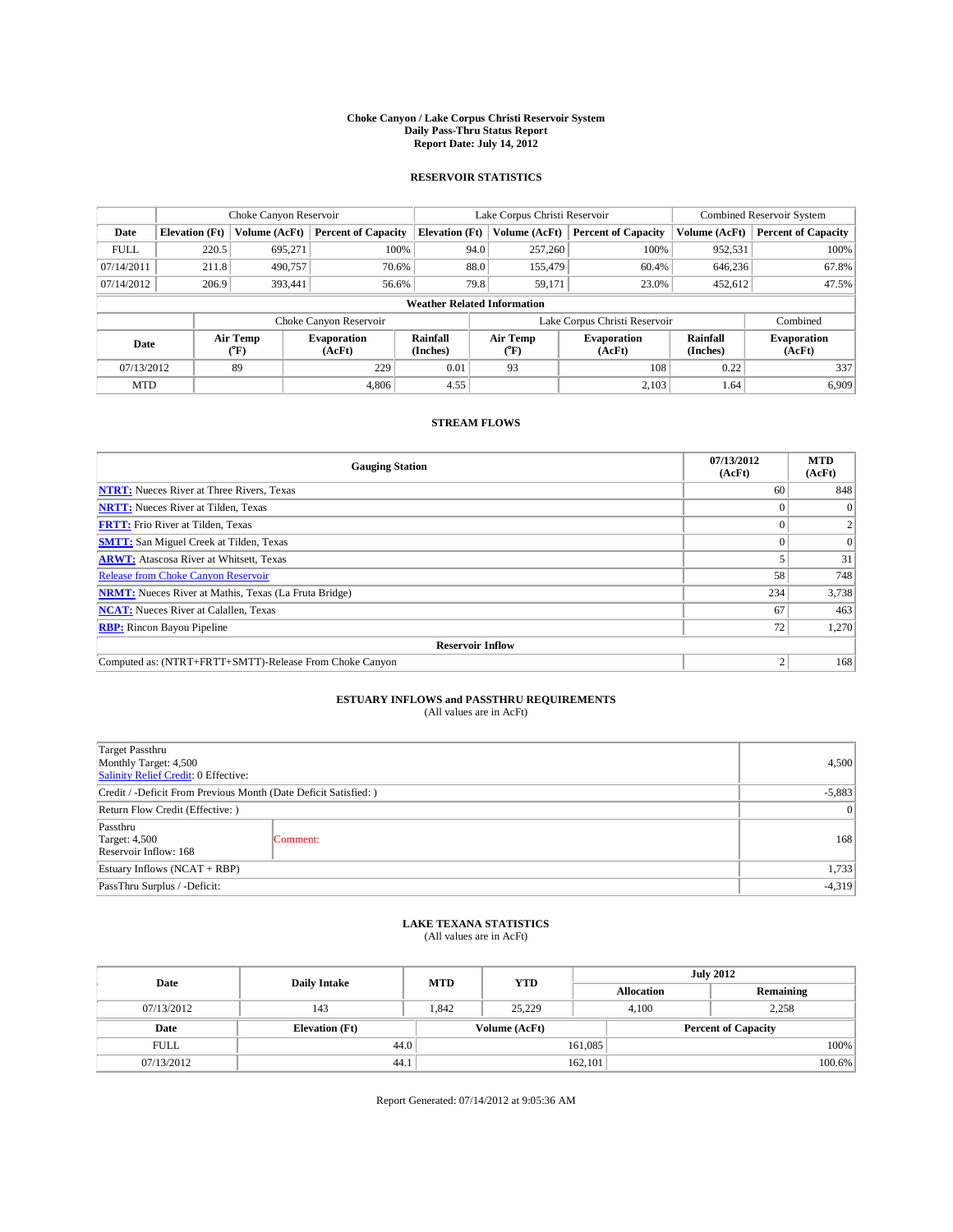#### **Choke Canyon / Lake Corpus Christi Reservoir System Daily Pass-Thru Status Report Report Date: July 15, 2012**

### **RESERVOIR STATISTICS**

|             | Choke Canyon Reservoir             |                  | Lake Corpus Christi Reservoir |                       |      |                       | Combined Reservoir System     |                      |                              |
|-------------|------------------------------------|------------------|-------------------------------|-----------------------|------|-----------------------|-------------------------------|----------------------|------------------------------|
| Date        | <b>Elevation</b> (Ft)              | Volume (AcFt)    | <b>Percent of Capacity</b>    | <b>Elevation (Ft)</b> |      | Volume (AcFt)         | <b>Percent of Capacity</b>    | Volume (AcFt)        | <b>Percent of Capacity</b>   |
| <b>FULL</b> | 220.5                              | 695,271          | 100%                          |                       | 94.0 | 257,260               | 100%                          | 952,531              | 100%                         |
| 07/15/2011  | 211.8                              | 489,917          | 70.5%                         |                       | 88.0 | 155,016               | 60.3%                         | 644,933              | 67.7%                        |
| 07/15/2012  | 206.9                              | 393,069          | 56.5%                         |                       | 79.7 | 58,930                | 22.9%                         | 451,999              | 47.5%                        |
|             | <b>Weather Related Information</b> |                  |                               |                       |      |                       |                               |                      |                              |
|             |                                    |                  | Choke Canyon Reservoir        |                       |      |                       | Lake Corpus Christi Reservoir |                      | Combined                     |
| Date        |                                    | Air Temp<br>(°F) | <b>Evaporation</b><br>(AcFt)  | Rainfall<br>(Inches)  |      | Air Temp<br>$(^{0}F)$ | <b>Evaporation</b><br>(AcFt)  | Rainfall<br>(Inches) | <b>Evaporation</b><br>(AcFt) |
| 07/14/2012  |                                    | 91               | 348                           | 0.00                  |      | 90                    | 84                            | 0.04                 | 432                          |
| <b>MTD</b>  |                                    |                  | 5,154                         | 4.55                  |      |                       | 2,187                         | 1.68                 | 7,341                        |

### **STREAM FLOWS**

| <b>Gauging Station</b>                                       | 07/14/2012<br>(AcFt) | <b>MTD</b><br>(AcFt) |  |  |  |  |
|--------------------------------------------------------------|----------------------|----------------------|--|--|--|--|
| <b>NTRT:</b> Nueces River at Three Rivers, Texas             | 81                   | 929                  |  |  |  |  |
| <b>NRTT:</b> Nueces River at Tilden, Texas                   |                      | $\theta$             |  |  |  |  |
| <b>FRTT:</b> Frio River at Tilden, Texas                     |                      |                      |  |  |  |  |
| <b>SMTT:</b> San Miguel Creek at Tilden, Texas               |                      | $\overline{0}$       |  |  |  |  |
| <b>ARWT:</b> Atascosa River at Whitsett, Texas               | 13                   | 44                   |  |  |  |  |
| Release from Choke Canyon Reservoir                          | 58                   | 806                  |  |  |  |  |
| <b>NRMT:</b> Nueces River at Mathis, Texas (La Fruta Bridge) | 181                  | 3,918                |  |  |  |  |
| <b>NCAT:</b> Nueces River at Calallen, Texas                 | 119                  | 582                  |  |  |  |  |
| <b>RBP:</b> Rincon Bayou Pipeline                            | $\theta$             | 1,270                |  |  |  |  |
| <b>Reservoir Inflow</b>                                      |                      |                      |  |  |  |  |
| Computed as: (NTRT+FRTT+SMTT)-Release From Choke Canyon      | 24                   | 192                  |  |  |  |  |

# **ESTUARY INFLOWS and PASSTHRU REQUIREMENTS**<br>(All values are in AcFt)

| Target Passthru<br>Monthly Target: 4,500<br>Salinity Relief Credit: 0 Effective: |           |     |  |  |
|----------------------------------------------------------------------------------|-----------|-----|--|--|
| Credit / -Deficit From Previous Month (Date Deficit Satisfied: )                 | $-5,883$  |     |  |  |
| Return Flow Credit (Effective: )                                                 | $\vert$ 0 |     |  |  |
| Passthru<br><b>Target: 4,500</b><br>Reservoir Inflow: 192                        | Comment:  | 192 |  |  |
| Estuary Inflows (NCAT + RBP)                                                     | 1,852     |     |  |  |
| PassThru Surplus / -Deficit:                                                     | $-4,223$  |     |  |  |

## **LAKE TEXANA STATISTICS** (All values are in AcFt)

| Date        | <b>Daily Intake</b>   | <b>MTD</b> | <b>YTD</b>    | <b>July 2012</b>  |                            |           |  |
|-------------|-----------------------|------------|---------------|-------------------|----------------------------|-----------|--|
|             |                       |            |               | <b>Allocation</b> |                            | Remaining |  |
| 07/14/2012  | 143                   | 1,984      | 25,372        | 4,100             | 2,116                      |           |  |
| Date        | <b>Elevation</b> (Ft) |            | Volume (AcFt) |                   | <b>Percent of Capacity</b> |           |  |
| <b>FULL</b> | 44.0                  |            |               | 161,085           |                            | 100%      |  |
| 07/14/2012  | 44.1                  |            |               | 162,101           |                            | 100.6%    |  |

Report Generated: 07/15/2012 at 8:21:33 AM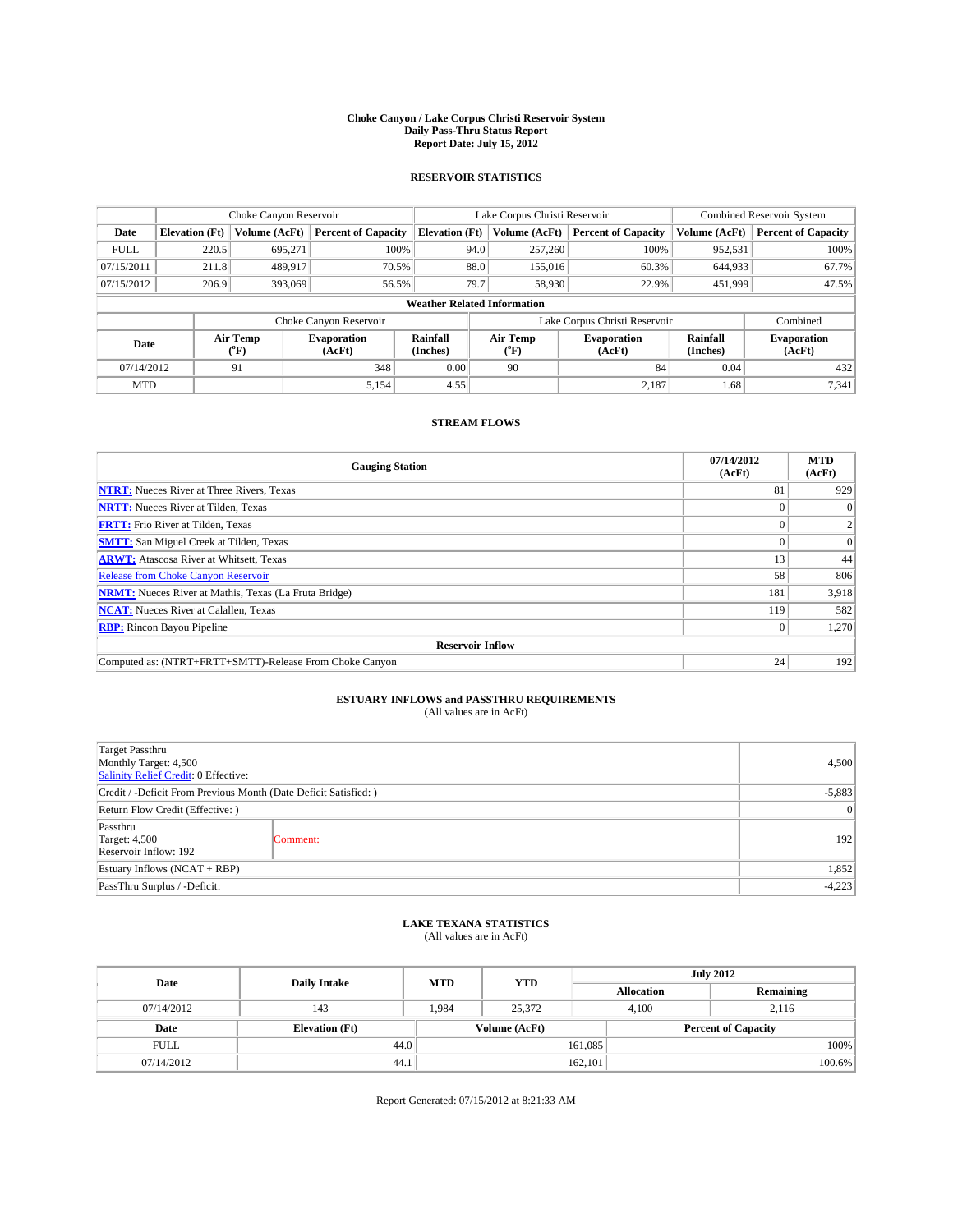#### **Choke Canyon / Lake Corpus Christi Reservoir System Daily Pass-Thru Status Report Report Date: July 16, 2012**

### **RESERVOIR STATISTICS**

|             |                                    | Choke Canyon Reservoir |                              |                       | Lake Corpus Christi Reservoir | <b>Combined Reservoir System</b> |               |                              |  |
|-------------|------------------------------------|------------------------|------------------------------|-----------------------|-------------------------------|----------------------------------|---------------|------------------------------|--|
| Date        | <b>Elevation</b> (Ft)              | Volume (AcFt)          | <b>Percent of Capacity</b>   | <b>Elevation</b> (Ft) | Volume (AcFt)                 | <b>Percent of Capacity</b>       | Volume (AcFt) | <b>Percent of Capacity</b>   |  |
| <b>FULL</b> | 220.5                              | 695,271                | 100%                         | 94.0                  | 257,260                       | 100%                             | 952,531       | 100%                         |  |
| 07/16/2011  | 211.8                              | 489,291                | 70.4%                        |                       | 88.0<br>154,248               | 60.0%                            | 643,539       | 67.6%                        |  |
| 07/16/2012  | 206.8                              | 391.396                | 56.3%                        | 79.7                  | 58,770                        | 22.8%                            | 450,166       | 47.3%                        |  |
|             | <b>Weather Related Information</b> |                        |                              |                       |                               |                                  |               |                              |  |
|             |                                    |                        | Choke Canyon Reservoir       |                       |                               | Lake Corpus Christi Reservoir    |               | Combined                     |  |
| Date        |                                    | Air Temp<br>(°F)       | <b>Evaporation</b><br>(AcFt) | Rainfall<br>(Inches)  | Air Temp<br>("F)              | <b>Evaporation</b><br>(AcFt)     |               | <b>Evaporation</b><br>(AcFt) |  |
|             | 93<br>07/15/2012                   |                        | 369                          | 0.00                  | 94                            | 135                              | 0.15          | 504                          |  |
| <b>MTD</b>  |                                    |                        | 5,523                        | 4.55                  |                               | 2,322                            | 1.83          | 7,845                        |  |

### **STREAM FLOWS**

| <b>Gauging Station</b>                                       | 07/15/2012<br>(AcFt) | <b>MTD</b><br>(AcFt) |  |  |  |  |
|--------------------------------------------------------------|----------------------|----------------------|--|--|--|--|
| <b>NTRT:</b> Nueces River at Three Rivers, Texas             | 69                   | 998                  |  |  |  |  |
| <b>NRTT:</b> Nueces River at Tilden, Texas                   |                      | $\theta$             |  |  |  |  |
| <b>FRTT:</b> Frio River at Tilden, Texas                     |                      |                      |  |  |  |  |
| <b>SMTT:</b> San Miguel Creek at Tilden, Texas               |                      | $\Omega$             |  |  |  |  |
| <b>ARWT:</b> Atascosa River at Whitsett, Texas               |                      | 51                   |  |  |  |  |
| Release from Choke Canyon Reservoir                          | 58                   | 863                  |  |  |  |  |
| <b>NRMT:</b> Nueces River at Mathis, Texas (La Fruta Bridge) | 181                  | 4,099                |  |  |  |  |
| <b>NCAT:</b> Nueces River at Calallen, Texas                 | 113                  | 696                  |  |  |  |  |
| <b>RBP:</b> Rincon Bayou Pipeline                            | $\theta$             | 1,270                |  |  |  |  |
| <b>Reservoir Inflow</b>                                      |                      |                      |  |  |  |  |
| Computed as: (NTRT+FRTT+SMTT)-Release From Choke Canyon      | 12                   | 204                  |  |  |  |  |

# **ESTUARY INFLOWS and PASSTHRU REQUIREMENTS**<br>(All values are in AcFt)

| Target Passthru<br>Monthly Target: 4,500<br>Salinity Relief Credit: 0 Effective: | 4,500     |     |
|----------------------------------------------------------------------------------|-----------|-----|
| Credit / -Deficit From Previous Month (Date Deficit Satisfied: )                 | $-5,883$  |     |
| Return Flow Credit (Effective: )                                                 | $\vert$ 0 |     |
| Passthru<br><b>Target: 4,500</b><br>Comment:<br>Reservoir Inflow: 204            |           | 204 |
| Estuary Inflows (NCAT + RBP)                                                     | 1,965     |     |
| PassThru Surplus / -Deficit:                                                     | $-4,122$  |     |

## **LAKE TEXANA STATISTICS** (All values are in AcFt)

| Date        | <b>Daily Intake</b>   | <b>MTD</b> | <b>YTD</b>    | <b>July 2012</b>  |                            |           |  |
|-------------|-----------------------|------------|---------------|-------------------|----------------------------|-----------|--|
|             |                       |            |               | <b>Allocation</b> |                            | Remaining |  |
| 07/15/2012  | 143                   | 2,127      | 25,515        |                   | 4,100<br>1,973             |           |  |
| Date        | <b>Elevation</b> (Ft) |            | Volume (AcFt) |                   | <b>Percent of Capacity</b> |           |  |
| <b>FULL</b> | 44.0                  |            |               | 161,085           |                            | 100%      |  |
| 07/15/2012  | 44.1                  |            |               | 162,101           |                            | 100.6%    |  |

Report Generated: 07/16/2012 at 8:41:10 AM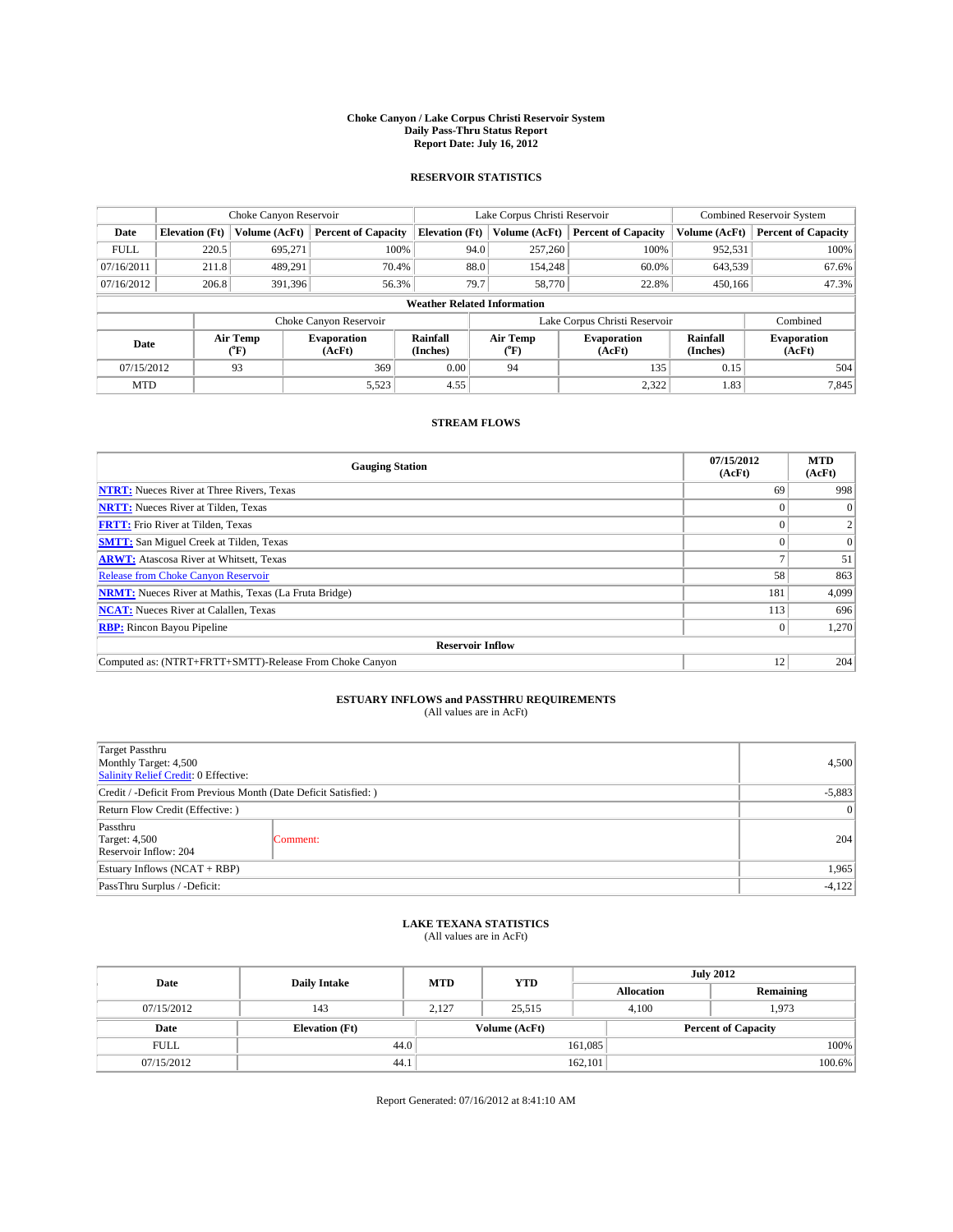#### **Choke Canyon / Lake Corpus Christi Reservoir System Daily Pass-Thru Status Report Report Date: July 17, 2012**

### **RESERVOIR STATISTICS**

|             |                                    | Choke Canyon Reservoir |                              |                       | Lake Corpus Christi Reservoir | Combined Reservoir System     |               |                              |  |
|-------------|------------------------------------|------------------------|------------------------------|-----------------------|-------------------------------|-------------------------------|---------------|------------------------------|--|
| Date        | <b>Elevation</b> (Ft)              | Volume (AcFt)          | <b>Percent of Capacity</b>   | <b>Elevation (Ft)</b> | Volume (AcFt)                 | <b>Percent of Capacity</b>    | Volume (AcFt) | <b>Percent of Capacity</b>   |  |
| <b>FULL</b> | 220.5                              | 695,271                | 100%                         | 94.0                  | 257,260                       | 100%                          | 952,531       | 100%                         |  |
| 07/17/2011  | 211.8                              | 489,917                | 70.5%                        | 87.9                  | 154,094                       | 59.9%                         | 644,011       | 67.6%                        |  |
| 07/17/2012  | 206.9                              | 392.139                | 56.4%                        | 79.7                  | 58,450                        | 22.7%                         | 450,589       | 47.3%                        |  |
|             | <b>Weather Related Information</b> |                        |                              |                       |                               |                               |               |                              |  |
|             |                                    |                        | Choke Canyon Reservoir       |                       |                               | Lake Corpus Christi Reservoir |               | Combined                     |  |
| Date        |                                    | Air Temp<br>(°F)       | <b>Evaporation</b><br>(AcFt) | Rainfall<br>(Inches)  | Air Temp<br>$(^{0}F)$         | <b>Evaporation</b><br>(AcFt)  |               | <b>Evaporation</b><br>(AcFt) |  |
| 07/16/2012  |                                    | 92                     | 380                          | 0.00                  | 92                            | 172                           | 0.00          | 552                          |  |
| <b>MTD</b>  |                                    |                        | 5,903                        | 4.55                  |                               | 2,494                         | 1.83          | 8,397                        |  |

### **STREAM FLOWS**

| <b>Gauging Station</b>                                       | 07/16/2012<br>(AcFt) | <b>MTD</b><br>(AcFt) |  |  |  |  |
|--------------------------------------------------------------|----------------------|----------------------|--|--|--|--|
| <b>NTRT:</b> Nueces River at Three Rivers, Texas             | 62                   | 1,060                |  |  |  |  |
| <b>NRTT:</b> Nueces River at Tilden, Texas                   |                      |                      |  |  |  |  |
| <b>FRTT:</b> Frio River at Tilden, Texas                     |                      |                      |  |  |  |  |
| <b>SMTT:</b> San Miguel Creek at Tilden, Texas               |                      | $\Omega$             |  |  |  |  |
| <b>ARWT:</b> Atascosa River at Whitsett, Texas               |                      | 56                   |  |  |  |  |
| Release from Choke Canyon Reservoir                          | 58                   | 921                  |  |  |  |  |
| <b>NRMT:</b> Nueces River at Mathis, Texas (La Fruta Bridge) | 179                  | 4,278                |  |  |  |  |
| <b>NCAT:</b> Nueces River at Calallen, Texas                 | 64                   | 759                  |  |  |  |  |
| <b>RBP:</b> Rincon Bayou Pipeline                            | $\Omega$             | 1,270                |  |  |  |  |
| <b>Reservoir Inflow</b>                                      |                      |                      |  |  |  |  |
| Computed as: (NTRT+FRTT+SMTT)-Release From Choke Canyon      |                      | 209                  |  |  |  |  |

# **ESTUARY INFLOWS and PASSTHRU REQUIREMENTS**<br>(All values are in AcFt)

| Target Passthru<br>Monthly Target: 4,500<br>Salinity Relief Credit: 0 Effective: | 4,500     |     |
|----------------------------------------------------------------------------------|-----------|-----|
| Credit / -Deficit From Previous Month (Date Deficit Satisfied: )                 | $-5,883$  |     |
| Return Flow Credit (Effective: )                                                 | $\vert$ 0 |     |
| Passthru<br><b>Target: 4,500</b><br>Reservoir Inflow: 209                        | Comment:  | 209 |
| Estuary Inflows (NCAT + RBP)                                                     | 2,029     |     |
| PassThru Surplus / -Deficit:                                                     | $-4,063$  |     |

## **LAKE TEXANA STATISTICS** (All values are in AcFt)

| Date        | <b>Daily Intake</b>   | <b>MTD</b> | <b>YTD</b>    | <b>July 2012</b>  |                            |           |  |
|-------------|-----------------------|------------|---------------|-------------------|----------------------------|-----------|--|
|             |                       |            |               | <b>Allocation</b> |                            | Remaining |  |
| 07/16/2012  | 143                   | 2.270      | 25.658        |                   | 1,830<br>4,100             |           |  |
| Date        | <b>Elevation</b> (Ft) |            | Volume (AcFt) |                   | <b>Percent of Capacity</b> |           |  |
| <b>FULL</b> | 44.0                  |            |               | 161,085           |                            | 100%      |  |
| 07/16/2012  | 44.1                  |            |               | 162,101           |                            | 100.6%    |  |

Report Generated: 07/17/2012 at 9:35:29 AM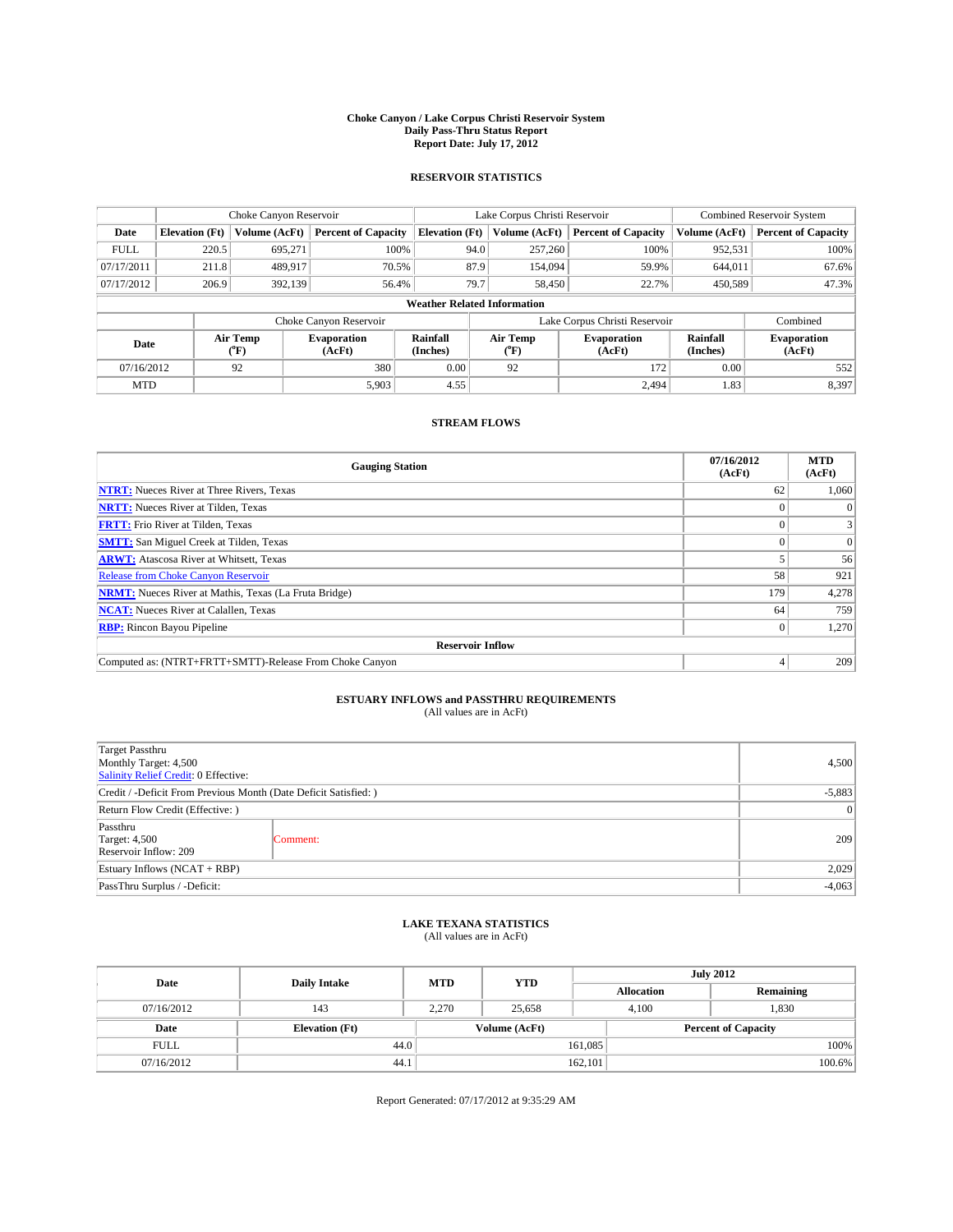#### **Choke Canyon / Lake Corpus Christi Reservoir System Daily Pass-Thru Status Report Report Date: July 18, 2012**

### **RESERVOIR STATISTICS**

|             |                                    | Choke Canyon Reservoir |                              |                       | Lake Corpus Christi Reservoir | Combined Reservoir System     |               |                              |  |
|-------------|------------------------------------|------------------------|------------------------------|-----------------------|-------------------------------|-------------------------------|---------------|------------------------------|--|
| Date        | <b>Elevation</b> (Ft)              | Volume (AcFt)          | <b>Percent of Capacity</b>   | <b>Elevation (Ft)</b> | Volume (AcFt)                 | <b>Percent of Capacity</b>    | Volume (AcFt) | <b>Percent of Capacity</b>   |  |
| <b>FULL</b> | 220.5                              | 695,271                | 100%                         |                       | 257,260<br>94.0               | 100%                          | 952,531       | 100%                         |  |
| 07/18/2011  | 211.8                              | 489,291                | 70.4%                        |                       | 87.9<br>153,328               | 59.6%                         | 642,619       | 67.5%                        |  |
| 07/18/2012  | 206.8                              | 391,582                | 56.3%                        |                       | 79.6<br>58,291                | 22.7%                         | 449,873       | 47.2%                        |  |
|             | <b>Weather Related Information</b> |                        |                              |                       |                               |                               |               |                              |  |
|             |                                    |                        | Choke Canyon Reservoir       |                       |                               | Lake Corpus Christi Reservoir |               | Combined                     |  |
| Date        |                                    | Air Temp<br>(°F)       | <b>Evaporation</b><br>(AcFt) | Rainfall<br>(Inches)  | Air Temp<br>("F)              | <b>Evaporation</b><br>(AcFt)  |               | <b>Evaporation</b><br>(AcFt) |  |
|             | 07/17/2012<br>91                   |                        | 391                          | 0.00                  | 91                            | 130                           | 0.01          | 521                          |  |
| <b>MTD</b>  |                                    |                        | 6.294                        | 4.55                  |                               | 2,624                         | 1.84          | 8,918                        |  |

### **STREAM FLOWS**

| <b>Gauging Station</b>                                       | 07/17/2012<br>(AcFt) | <b>MTD</b><br>(AcFt) |  |  |  |  |  |
|--------------------------------------------------------------|----------------------|----------------------|--|--|--|--|--|
| <b>NTRT:</b> Nueces River at Three Rivers, Texas             | 56                   | 1,116                |  |  |  |  |  |
| <b>NRTT:</b> Nueces River at Tilden, Texas                   |                      | $\Omega$             |  |  |  |  |  |
| <b>FRTT:</b> Frio River at Tilden, Texas                     | $\theta$             |                      |  |  |  |  |  |
| <b>SMTT:</b> San Miguel Creek at Tilden, Texas               |                      | $\Omega$             |  |  |  |  |  |
| <b>ARWT:</b> Atascosa River at Whitsett, Texas               | 3                    | 59                   |  |  |  |  |  |
| Release from Choke Canyon Reservoir                          | 58                   | 979                  |  |  |  |  |  |
| <b>NRMT:</b> Nueces River at Mathis, Texas (La Fruta Bridge) | 161                  | 4,438                |  |  |  |  |  |
| <b>NCAT:</b> Nueces River at Calallen, Texas                 | 64                   | 823                  |  |  |  |  |  |
| <b>RBP:</b> Rincon Bayou Pipeline                            | $\mathbf{0}$         | 1,270                |  |  |  |  |  |
| <b>Reservoir Inflow</b>                                      |                      |                      |  |  |  |  |  |
| Computed as: NRTT+FRTT+SMTT+ARWT                             | 4                    | 212                  |  |  |  |  |  |

# **ESTUARY INFLOWS and PASSTHRU REQUIREMENTS**<br>(All values are in AcFt)

| <b>Target Passthru</b><br>Monthly Target: 4,500<br>Salinity Relief Credit: 0 Effective: | 4,500           |     |
|-----------------------------------------------------------------------------------------|-----------------|-----|
| Credit / -Deficit From Previous Month (Date Deficit Satisfied: )                        | $-5,883$        |     |
| Return Flow Credit (Effective: )                                                        | $\vert 0 \vert$ |     |
| Passthru<br><b>Target: 4,500</b><br>Reservoir Inflow: 212                               | Comment:        | 212 |
| Estuary Inflows (NCAT + RBP)                                                            | 2,092           |     |
| PassThru Surplus / -Deficit:                                                            | $-4,003$        |     |

## **LAKE TEXANA STATISTICS** (All values are in AcFt)

| Date        | <b>Daily Intake</b>   | <b>MTD</b> | <b>YTD</b>    | <b>July 2012</b>  |                            |           |  |
|-------------|-----------------------|------------|---------------|-------------------|----------------------------|-----------|--|
|             |                       |            |               | <b>Allocation</b> |                            | Remaining |  |
| 07/17/2012  | 143                   | 2,413      | 25,800        |                   | 1,687<br>4,100             |           |  |
| Date        | <b>Elevation</b> (Ft) |            | Volume (AcFt) |                   | <b>Percent of Capacity</b> |           |  |
| <b>FULL</b> | 44.0                  |            |               | 161,085           |                            | 100%      |  |
| 07/17/2012  | 44.1                  |            |               | 162,101           |                            | 100.6%    |  |

Report Generated: 07/18/2012 at 9:10:55 AM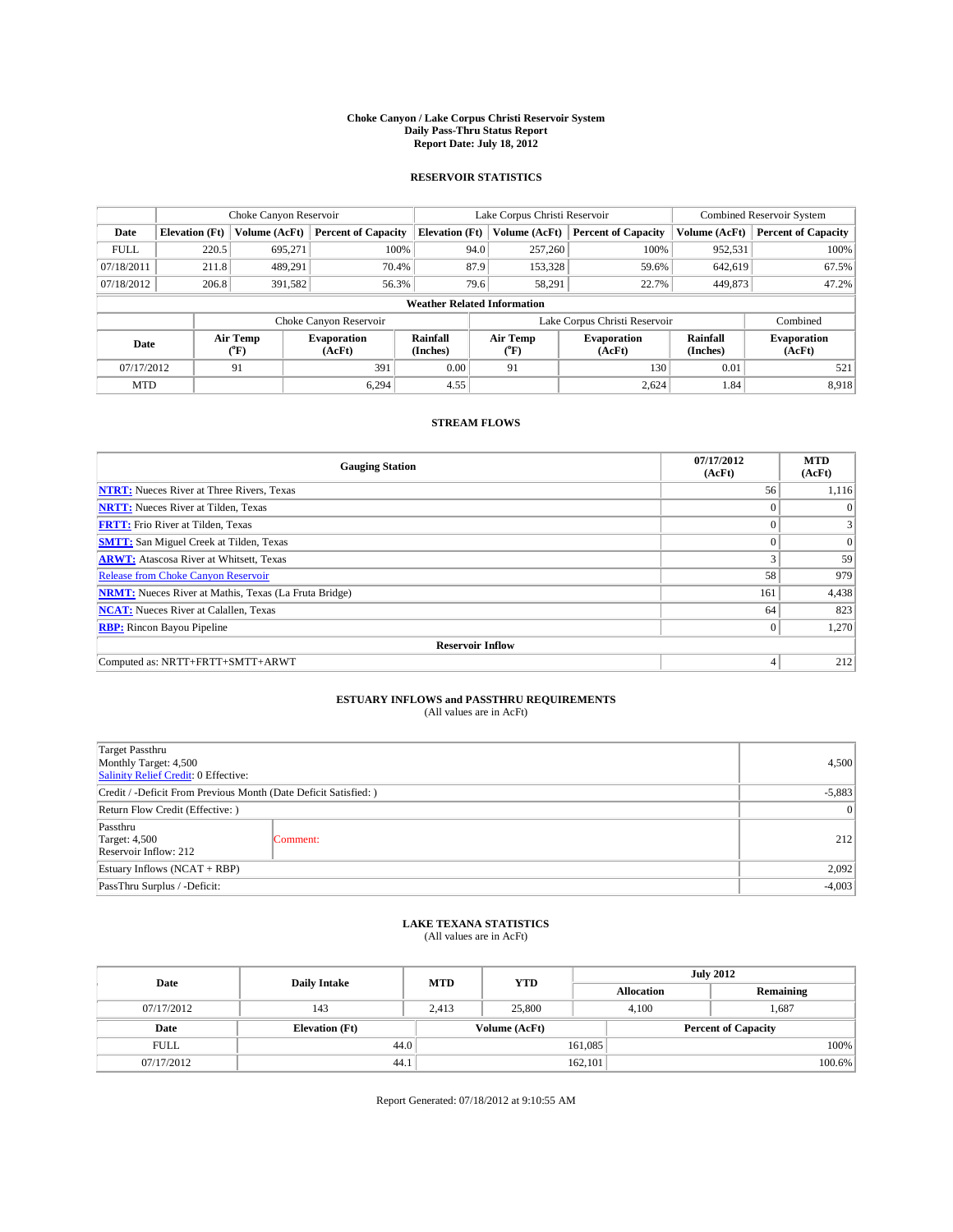#### **Choke Canyon / Lake Corpus Christi Reservoir System Daily Pass-Thru Status Report Report Date: July 19, 2012**

### **RESERVOIR STATISTICS**

|             | Choke Canyon Reservoir             |                                      |                              |                       | Lake Corpus Christi Reservoir | <b>Combined Reservoir System</b> |                      |                              |  |  |
|-------------|------------------------------------|--------------------------------------|------------------------------|-----------------------|-------------------------------|----------------------------------|----------------------|------------------------------|--|--|
| Date        | <b>Elevation</b> (Ft)              | Volume (AcFt)                        | <b>Percent of Capacity</b>   | <b>Elevation (Ft)</b> | Volume (AcFt)                 | <b>Percent of Capacity</b>       | Volume (AcFt)        | Percent of Capacity          |  |  |
| <b>FULL</b> | 220.5                              | 695,271                              | 100%                         | 94.0                  | 257,260                       | 100%                             | 952,531              | 100%                         |  |  |
| 07/19/2011  | 211.7                              | 487,824                              | 70.2%                        |                       | 87.9<br>152.717               | 59.4%                            | 640,541              | $67.2\%$                     |  |  |
| 07/19/2012  | 206.8                              | 391,024                              | 56.2%                        |                       | 79.6<br>58,211                | 22.6%                            | 449.235              | 47.2%                        |  |  |
|             | <b>Weather Related Information</b> |                                      |                              |                       |                               |                                  |                      |                              |  |  |
|             |                                    |                                      | Choke Canyon Reservoir       |                       |                               | Lake Corpus Christi Reservoir    |                      | Combined                     |  |  |
| Date        |                                    | Air Temp<br>$({}^{\circ}\mathrm{F})$ | <b>Evaporation</b><br>(AcFt) | Rainfall<br>(Inches)  | Air Temp<br>("F)              | <b>Evaporation</b><br>(AcFt)     | Rainfall<br>(Inches) | <b>Evaporation</b><br>(AcFt) |  |  |
| 07/18/2012  |                                    | 90                                   | 239                          | 0.28                  | 94                            | 111                              | 0.03                 | 350                          |  |  |
| <b>MTD</b>  |                                    |                                      | 6,533                        | 4.83                  |                               | 2,735                            | 1.87                 | 9,268                        |  |  |

### **STREAM FLOWS**

| <b>Gauging Station</b>                                       | 07/18/2012<br>(AcFt) | <b>MTD</b><br>(AcFt) |
|--------------------------------------------------------------|----------------------|----------------------|
| <b>NTRT:</b> Nueces River at Three Rivers, Texas             | 54                   | 1,169                |
| <b>NRTT:</b> Nueces River at Tilden, Texas                   | $\theta$             | $\theta$             |
| <b>FRTT:</b> Frio River at Tilden, Texas                     |                      | 3                    |
| <b>SMTT:</b> San Miguel Creek at Tilden, Texas               | $\theta$             | $\overline{0}$       |
| <b>ARWT:</b> Atascosa River at Whitsett, Texas               | 3                    | 62                   |
| <b>Release from Choke Canyon Reservoir</b>                   | 58                   | 1,036                |
| <b>NRMT:</b> Nueces River at Mathis, Texas (La Fruta Bridge) | 141                  | 4,579                |
| <b>NCAT:</b> Nueces River at Calallen, Texas                 | 32                   | 854                  |
| <b>RBP:</b> Rincon Bayou Pipeline                            | $\mathbf{0}$         | 1,270                |
| <b>Reservoir Inflow</b>                                      |                      |                      |
| Computed as: NRTT+FRTT+SMTT+ARWT                             | 3                    | 215                  |

# **ESTUARY INFLOWS and PASSTHRU REQUIREMENTS**<br>(All values are in AcFt)

| <b>Target Passthru</b><br>Monthly Target: 4,500<br>Salinity Relief Credit: 0 Effective: | 4,500           |     |  |  |
|-----------------------------------------------------------------------------------------|-----------------|-----|--|--|
| Credit / -Deficit From Previous Month (Date Deficit Satisfied: )                        |                 |     |  |  |
| Return Flow Credit (Effective: )                                                        | $\vert 0 \vert$ |     |  |  |
| Passthru<br><b>Target: 4,500</b><br>Reservoir Inflow: 215                               | Comment:        | 215 |  |  |
| Estuary Inflows (NCAT + RBP)                                                            | 2,124           |     |  |  |
| PassThru Surplus / -Deficit:                                                            | $-3,974$        |     |  |  |

## **LAKE TEXANA STATISTICS** (All values are in AcFt)

| Date        | <b>Daily Intake</b>   | <b>MTD</b> | <b>YTD</b>    | <b>July 2012</b>  |                            |           |  |
|-------------|-----------------------|------------|---------------|-------------------|----------------------------|-----------|--|
|             |                       |            |               | <b>Allocation</b> |                            | Remaining |  |
| 07/18/2012  | 143                   | 2,555      | 25,943        | 4,100             |                            | 1,545     |  |
| Date        | <b>Elevation</b> (Ft) |            | Volume (AcFt) |                   | <b>Percent of Capacity</b> |           |  |
| <b>FULL</b> | 44.0                  |            |               | 161,085           |                            | 100%      |  |
| 07/18/2012  | 44.1                  |            |               | 162,101           |                            | 100.6%    |  |

Report Generated: 07/19/2012 at 10:00:12 AM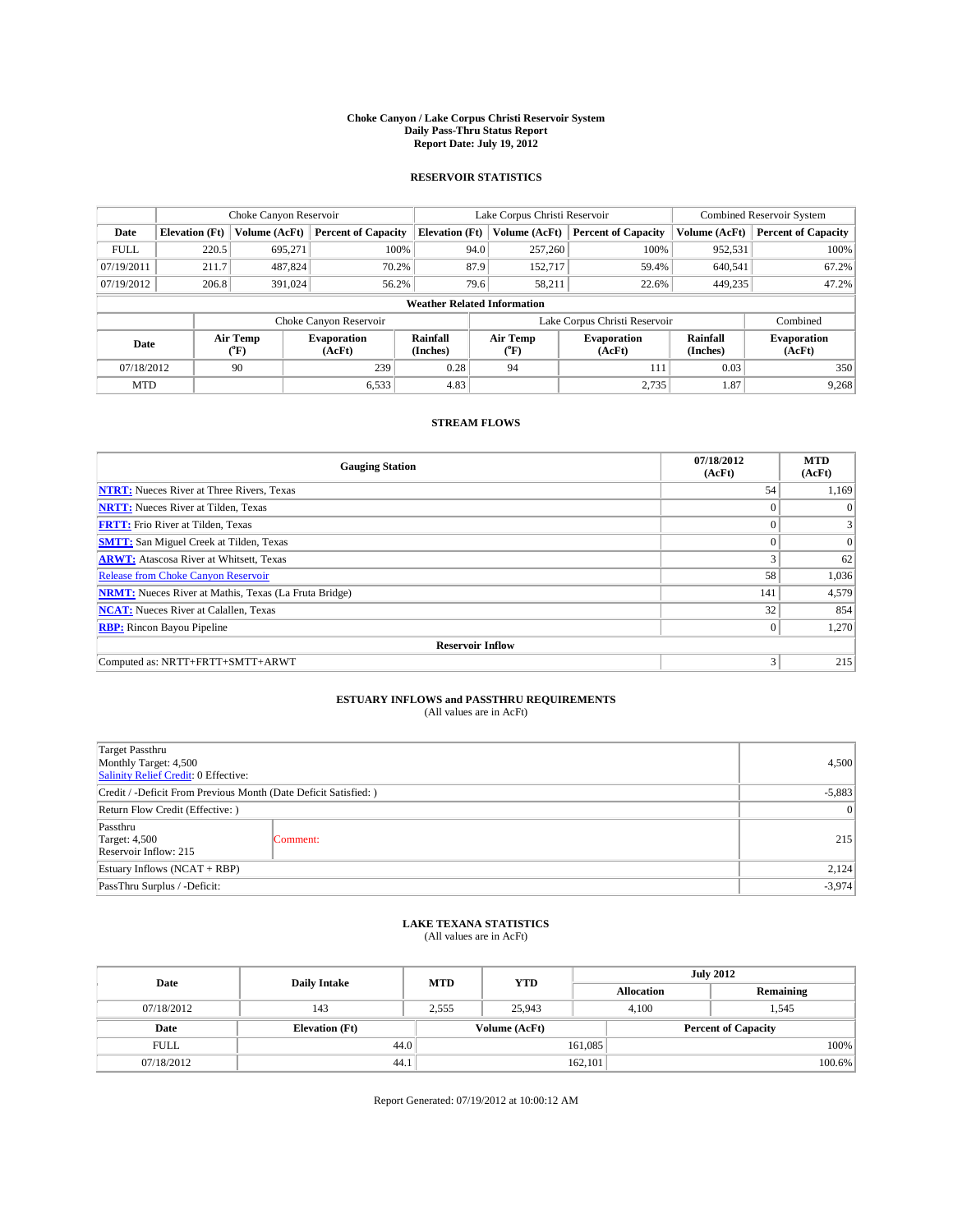#### **Choke Canyon / Lake Corpus Christi Reservoir System Daily Pass-Thru Status Report Report Date: July 20, 2012**

### **RESERVOIR STATISTICS**

|             | Choke Canyon Reservoir             |                  |                              |                       | Lake Corpus Christi Reservoir |                                                  |                               |                      | <b>Combined Reservoir System</b> |  |  |
|-------------|------------------------------------|------------------|------------------------------|-----------------------|-------------------------------|--------------------------------------------------|-------------------------------|----------------------|----------------------------------|--|--|
| Date        | <b>Elevation</b> (Ft)              | Volume (AcFt)    | <b>Percent of Capacity</b>   | <b>Elevation (Ft)</b> |                               | Volume (AcFt)                                    | <b>Percent of Capacity</b>    | Volume (AcFt)        | <b>Percent of Capacity</b>       |  |  |
| <b>FULL</b> | 220.5                              | 695,271          | 100%                         |                       | 94.0                          | 257,260                                          | 100%                          | 952,531              | 100%                             |  |  |
| 07/20/2011  | 211.7                              | 487,824          | 70.2%                        |                       | 87.8                          | 151,651                                          | 58.9%                         | 639,475              | 67.1%                            |  |  |
| 07/20/2012  | 206.8                              | 390,094          | 56.1%                        |                       | 79.6                          | 58,052                                           | 22.6%                         | 448.146              | 47.0%                            |  |  |
|             | <b>Weather Related Information</b> |                  |                              |                       |                               |                                                  |                               |                      |                                  |  |  |
|             |                                    |                  | Choke Canyon Reservoir       |                       |                               |                                                  | Lake Corpus Christi Reservoir |                      | Combined                         |  |  |
| Date        |                                    | Air Temp<br>(°F) | <b>Evaporation</b><br>(AcFt) | Rainfall<br>(Inches)  |                               | Air Temp<br><b>Evaporation</b><br>(AcFt)<br>(°F) |                               | Rainfall<br>(Inches) | <b>Evaporation</b><br>(AcFt)     |  |  |
| 07/19/2012  |                                    | 89               | 271                          | 0.10                  |                               | 94<br>162                                        |                               | 0.00                 | 433                              |  |  |
| <b>MTD</b>  |                                    |                  | 6.804                        | 4.93                  |                               |                                                  | 2,897                         | 1.87                 | 9,701                            |  |  |

### **STREAM FLOWS**

| <b>Gauging Station</b>                                       | 07/19/2012<br>(AcFt) | <b>MTD</b><br>(AcFt) |  |  |  |  |
|--------------------------------------------------------------|----------------------|----------------------|--|--|--|--|
| <b>NTRT:</b> Nueces River at Three Rivers, Texas             | 58                   | 1,227                |  |  |  |  |
| <b>NRTT:</b> Nueces River at Tilden, Texas                   |                      |                      |  |  |  |  |
| <b>FRTT:</b> Frio River at Tilden, Texas                     |                      |                      |  |  |  |  |
| <b>SMTT:</b> San Miguel Creek at Tilden, Texas               |                      | $\Omega$             |  |  |  |  |
| <b>ARWT:</b> Atascosa River at Whitsett, Texas               |                      | 64                   |  |  |  |  |
| Release from Choke Canyon Reservoir                          | 58                   | 1,094                |  |  |  |  |
| <b>NRMT:</b> Nueces River at Mathis, Texas (La Fruta Bridge) | 141                  | 4,720                |  |  |  |  |
| <b>NCAT:</b> Nueces River at Calallen, Texas                 |                      | 860                  |  |  |  |  |
| <b>RBP:</b> Rincon Bayou Pipeline                            | $_{0}$               | 1,270                |  |  |  |  |
| <b>Reservoir Inflow</b>                                      |                      |                      |  |  |  |  |
| Computed as: (NTRT+FRTT+SMTT)-Release From Choke Canyon      | $\Omega$             | 215                  |  |  |  |  |

# **ESTUARY INFLOWS and PASSTHRU REQUIREMENTS**<br>(All values are in AcFt)

| Target Passthru<br>Monthly Target: 4,500<br>Salinity Relief Credit: 0 Effective: |           |     |  |  |
|----------------------------------------------------------------------------------|-----------|-----|--|--|
| Credit / -Deficit From Previous Month (Date Deficit Satisfied: )                 | $-5,899$  |     |  |  |
| Return Flow Credit (Effective: )                                                 | $\vert$ 0 |     |  |  |
| Passthru<br><b>Target: 4,500</b><br>Reservoir Inflow: 215                        | Comment:  | 215 |  |  |
| Estuary Inflows (NCAT + RBP)                                                     | 2,129     |     |  |  |
| PassThru Surplus / -Deficit:                                                     | $-3,985$  |     |  |  |

## **LAKE TEXANA STATISTICS** (All values are in AcFt)

| Date        | <b>Daily Intake</b>   | <b>MTD</b> | <b>YTD</b>    | <b>July 2012</b>  |                            |           |  |
|-------------|-----------------------|------------|---------------|-------------------|----------------------------|-----------|--|
|             |                       |            |               | <b>Allocation</b> |                            | Remaining |  |
| 07/19/2012  | 142                   | 2,698      | 26,085        |                   | 402،<br>4,100              |           |  |
| Date        | <b>Elevation</b> (Ft) |            | Volume (AcFt) |                   | <b>Percent of Capacity</b> |           |  |
| <b>FULL</b> | 44.0                  |            |               | 161,085           |                            | 100%      |  |
| 07/19/2012  | 44.2                  |            |               | 163,121           |                            | 101.3%    |  |

Report Generated: 07/20/2012 at 1:33:51 PM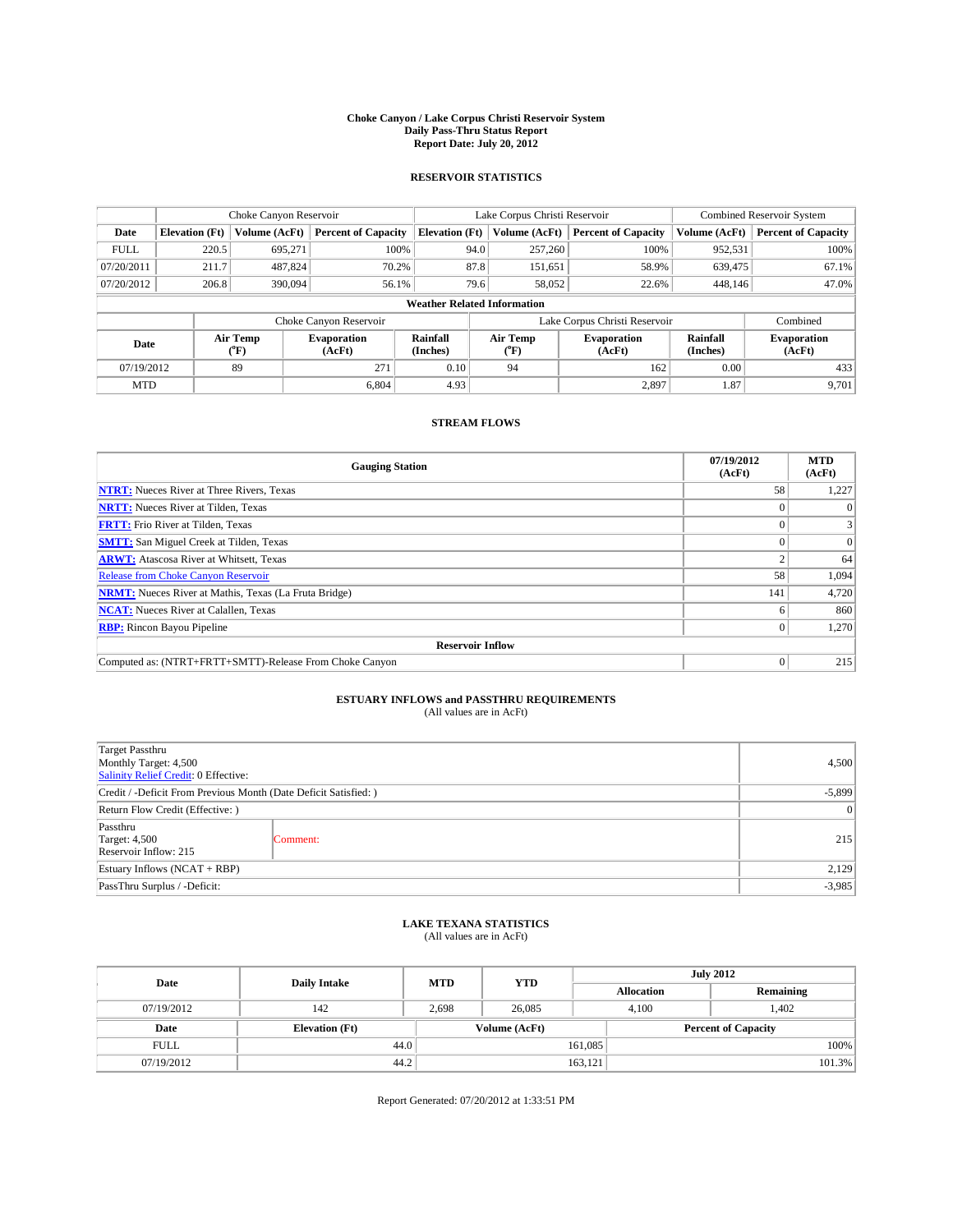#### **Choke Canyon / Lake Corpus Christi Reservoir System Daily Pass-Thru Status Report Report Date: July 21, 2012**

### **RESERVOIR STATISTICS**

|             | Choke Canyon Reservoir             |                  |                              |                       | Lake Corpus Christi Reservoir |                  |                               |                      | Combined Reservoir System    |  |  |
|-------------|------------------------------------|------------------|------------------------------|-----------------------|-------------------------------|------------------|-------------------------------|----------------------|------------------------------|--|--|
| Date        | <b>Elevation</b> (Ft)              | Volume (AcFt)    | <b>Percent of Capacity</b>   | <b>Elevation</b> (Ft) |                               | Volume (AcFt)    | <b>Percent of Capacity</b>    | Volume (AcFt)        | <b>Percent of Capacity</b>   |  |  |
| <b>FULL</b> | 220.5                              | 695,271          | 100%                         |                       | 94.0                          | 257,260          | 100%                          | 952,531              | 100%                         |  |  |
| 07/21/2011  | 211.6                              | 486,345          | 70.0%                        |                       | 87.8                          | 151,195          | 58.8%                         | 637,540              | 66.9%                        |  |  |
| 07/21/2012  | 206.7                              | 389,908          | 56.1%                        |                       | 79.6                          | 57,656           | 22.4%                         | 447,564              | 47.0%                        |  |  |
|             | <b>Weather Related Information</b> |                  |                              |                       |                               |                  |                               |                      |                              |  |  |
|             |                                    |                  | Choke Canyon Reservoir       |                       |                               |                  | Lake Corpus Christi Reservoir |                      | Combined                     |  |  |
| Date        |                                    | Air Temp<br>(°F) | <b>Evaporation</b><br>(AcFt) | Rainfall<br>(Inches)  |                               | Air Temp<br>("F) | <b>Evaporation</b><br>(AcFt)  | Rainfall<br>(Inches) | <b>Evaporation</b><br>(AcFt) |  |  |
| 07/20/2012  |                                    | 94               | 412                          | 0.00                  | 99                            |                  | 180                           | 0.00                 | 592                          |  |  |
| <b>MTD</b>  |                                    |                  | 7.216                        | 4.93                  |                               |                  | 3.077                         | 1.87                 | 10,293                       |  |  |

### **STREAM FLOWS**

| <b>Gauging Station</b>                                       | 07/20/2012<br>(AcFt) | <b>MTD</b><br>(AcFt) |  |  |  |  |
|--------------------------------------------------------------|----------------------|----------------------|--|--|--|--|
| <b>NTRT:</b> Nueces River at Three Rivers, Texas             | 54                   | 1,280                |  |  |  |  |
| <b>NRTT:</b> Nueces River at Tilden, Texas                   |                      | $\theta$             |  |  |  |  |
| <b>FRTT:</b> Frio River at Tilden, Texas                     | $\theta$             |                      |  |  |  |  |
| <b>SMTT:</b> San Miguel Creek at Tilden, Texas               |                      | $\Omega$             |  |  |  |  |
| <b>ARWT:</b> Atascosa River at Whitsett, Texas               | 2                    | 66                   |  |  |  |  |
| Release from Choke Canyon Reservoir                          | 58                   | 1,151                |  |  |  |  |
| <b>NRMT:</b> Nueces River at Mathis, Texas (La Fruta Bridge) | 139                  | 4,859                |  |  |  |  |
| <b>NCAT:</b> Nueces River at Calallen, Texas                 | 17                   | 877                  |  |  |  |  |
| <b>RBP:</b> Rincon Bayou Pipeline                            | $\Omega$             | 1,270                |  |  |  |  |
| <b>Reservoir Inflow</b>                                      |                      |                      |  |  |  |  |
| Computed as: NRTT+FRTT+SMTT+ARWT                             | $\overline{2}$       | 218                  |  |  |  |  |

# **ESTUARY INFLOWS and PASSTHRU REQUIREMENTS**<br>(All values are in AcFt)

| Target Passthru<br>Monthly Target: 4,500<br>Salinity Relief Credit: 0 Effective: |           |     |  |  |
|----------------------------------------------------------------------------------|-----------|-----|--|--|
| Credit / -Deficit From Previous Month (Date Deficit Satisfied: )                 | $-5,899$  |     |  |  |
| Return Flow Credit (Effective: )                                                 | $\vert$ 0 |     |  |  |
| Passthru<br><b>Target: 4,500</b><br>Reservoir Inflow: 218                        | Comment:  | 218 |  |  |
| Estuary Inflows $(NCAT + RBP)$                                                   | 2,146     |     |  |  |
| PassThru Surplus / -Deficit:                                                     | $-3,970$  |     |  |  |

## **LAKE TEXANA STATISTICS** (All values are in AcFt)

| Date        | <b>Daily Intake</b>   | <b>MTD</b> | <b>YTD</b>    | <b>July 2012</b>  |                            |           |  |
|-------------|-----------------------|------------|---------------|-------------------|----------------------------|-----------|--|
|             |                       |            |               | <b>Allocation</b> |                            | Remaining |  |
| 07/20/2012  | 142                   | 2,840      | 26,227        |                   | 1,260<br>4,100             |           |  |
| Date        | <b>Elevation</b> (Ft) |            | Volume (AcFt) |                   | <b>Percent of Capacity</b> |           |  |
| <b>FULL</b> | 44.0                  |            |               | 161,085           |                            | 100%      |  |
| 07/20/2012  | 44.1                  |            |               | 162,101           |                            | 100.6%    |  |

Report Generated: 07/21/2012 at 8:06:35 AM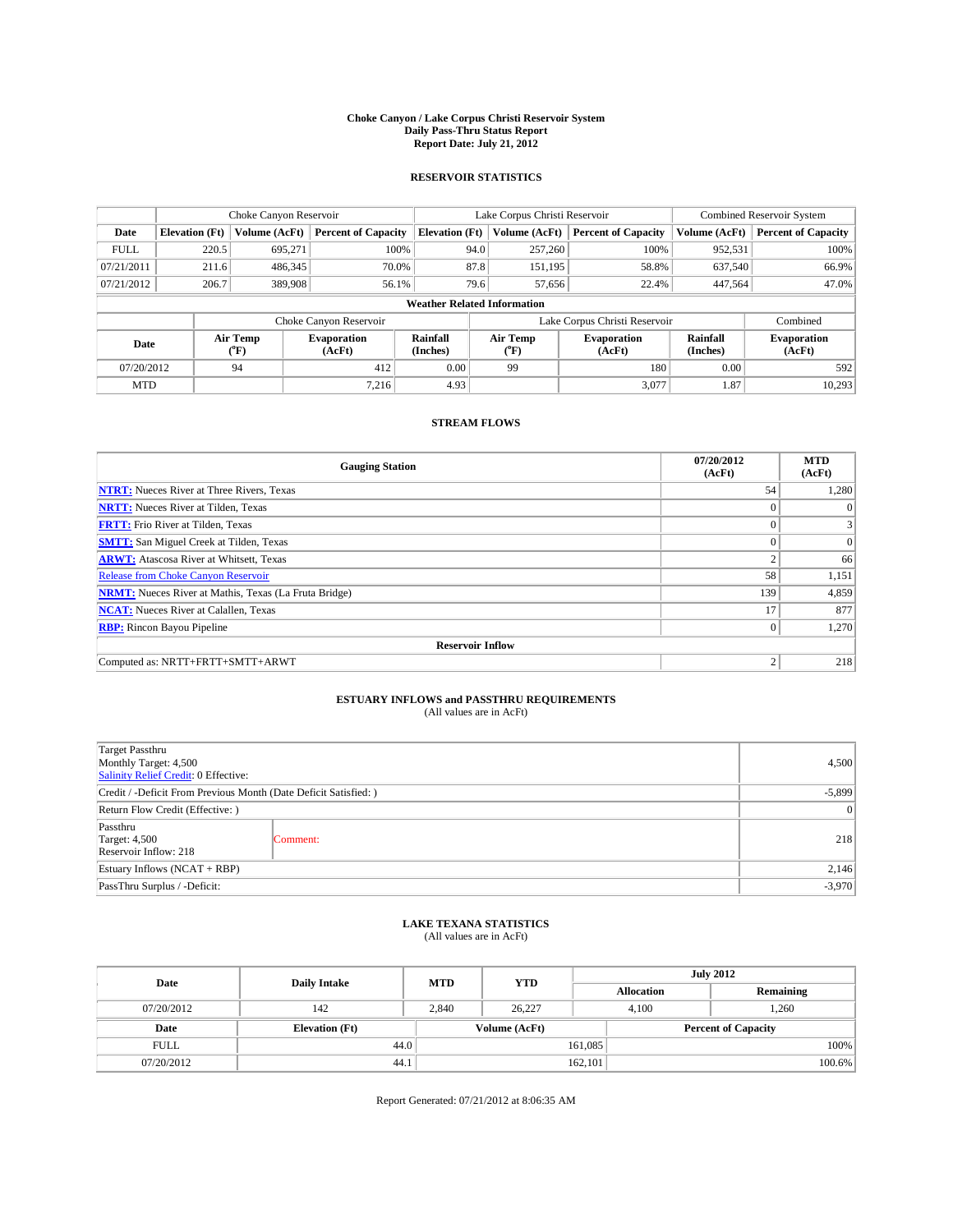#### **Choke Canyon / Lake Corpus Christi Reservoir System Daily Pass-Thru Status Report Report Date: July 22, 2012**

### **RESERVOIR STATISTICS**

|             | Choke Canyon Reservoir             |                  |                              |                       | Lake Corpus Christi Reservoir |                  |                               |                      | <b>Combined Reservoir System</b> |  |  |
|-------------|------------------------------------|------------------|------------------------------|-----------------------|-------------------------------|------------------|-------------------------------|----------------------|----------------------------------|--|--|
| Date        | <b>Elevation</b> (Ft)              | Volume (AcFt)    | <b>Percent of Capacity</b>   | <b>Elevation</b> (Ft) |                               | Volume (AcFt)    | <b>Percent of Capacity</b>    | Volume (AcFt)        | <b>Percent of Capacity</b>       |  |  |
| <b>FULL</b> | 220.5                              | 695,271          | 100%                         |                       | 94.0                          | 257,260          | 100%                          | 952,531              | 100%                             |  |  |
| 07/22/2011  | 211.5                              | 484,672          | 69.7%                        |                       | 87.7                          | 150,135          | 58.4%                         | 634,807              | 66.6%                            |  |  |
| 07/22/2012  | 206.8                              | 390,094          | 56.1%                        |                       | 79.5                          | 57,182           | 22.2%                         | 447,276              | 47.0%                            |  |  |
|             | <b>Weather Related Information</b> |                  |                              |                       |                               |                  |                               |                      |                                  |  |  |
|             |                                    |                  | Choke Canyon Reservoir       |                       |                               |                  | Lake Corpus Christi Reservoir |                      | Combined                         |  |  |
| Date        |                                    | Air Temp<br>(°F) | <b>Evaporation</b><br>(AcFt) | Rainfall<br>(Inches)  |                               | Air Temp<br>("F) | <b>Evaporation</b><br>(AcFt)  | Rainfall<br>(Inches) | <b>Evaporation</b><br>(AcFt)     |  |  |
| 07/21/2012  |                                    | 96               | 423                          | 0.00                  |                               | 100              | 202                           | 0.00                 | 625                              |  |  |
| <b>MTD</b>  |                                    |                  | 7.639                        | 4.93                  |                               |                  | 3,279                         | 1.87                 | 10.918                           |  |  |

### **STREAM FLOWS**

| <b>Gauging Station</b>                                       | 07/21/2012<br>(AcFt) | <b>MTD</b><br>(AcFt) |  |  |  |  |
|--------------------------------------------------------------|----------------------|----------------------|--|--|--|--|
| <b>NTRT:</b> Nueces River at Three Rivers, Texas             | 52                   | 1,332                |  |  |  |  |
| <b>NRTT:</b> Nueces River at Tilden, Texas                   | $\theta$             | $\Omega$             |  |  |  |  |
| <b>FRTT:</b> Frio River at Tilden, Texas                     | $\theta$             | 3                    |  |  |  |  |
| <b>SMTT:</b> San Miguel Creek at Tilden, Texas               | $\Omega$             | $\theta$             |  |  |  |  |
| <b>ARWT:</b> Atascosa River at Whitsett, Texas               | 34                   | 100                  |  |  |  |  |
| Release from Choke Canyon Reservoir                          | 58                   | 1,209                |  |  |  |  |
| <b>NRMT:</b> Nueces River at Mathis, Texas (La Fruta Bridge) | 139                  | 4,998                |  |  |  |  |
| <b>NCAT:</b> Nueces River at Calallen, Texas                 | $\overline{2}$       | 879                  |  |  |  |  |
| <b>RBP:</b> Rincon Bayou Pipeline                            | $\Omega$             | 1,270                |  |  |  |  |
| <b>Reservoir Inflow</b>                                      |                      |                      |  |  |  |  |
| Computed as: NRTT+FRTT+SMTT+ARWT                             | 34                   | 251                  |  |  |  |  |

# **ESTUARY INFLOWS and PASSTHRU REQUIREMENTS**<br>(All values are in AcFt)

| Target Passthru<br>Monthly Target: 4,500<br>Salinity Relief Credit: 0 Effective: | 4,500     |     |
|----------------------------------------------------------------------------------|-----------|-----|
| Credit / -Deficit From Previous Month (Date Deficit Satisfied: )                 | $-5,899$  |     |
| Return Flow Credit (Effective: )                                                 | $\vert$ 0 |     |
| Passthru<br><b>Target: 4,500</b><br>Reservoir Inflow: 251                        | Comment:  | 251 |
| Estuary Inflows $(NCAT + RBP)$                                                   | 2,148     |     |
| PassThru Surplus / -Deficit:                                                     | $-4,002$  |     |

## **LAKE TEXANA STATISTICS** (All values are in AcFt)

| Date        | <b>Daily Intake</b>   | <b>MTD</b> | <b>YTD</b>    | <b>July 2012</b>  |                            |           |  |
|-------------|-----------------------|------------|---------------|-------------------|----------------------------|-----------|--|
|             |                       |            |               | <b>Allocation</b> |                            | Remaining |  |
| 07/21/2012  | 142                   | 2.982      | 26,370        |                   | 1,118<br>4,100             |           |  |
| Date        | <b>Elevation</b> (Ft) |            | Volume (AcFt) |                   | <b>Percent of Capacity</b> |           |  |
| <b>FULL</b> | 44.0                  |            |               | 161,085           |                            | 100%      |  |
| 07/21/2012  | 44.1                  |            |               | 162,101           | 100.6%                     |           |  |

Report Generated: 07/22/2012 at 8:05:07 AM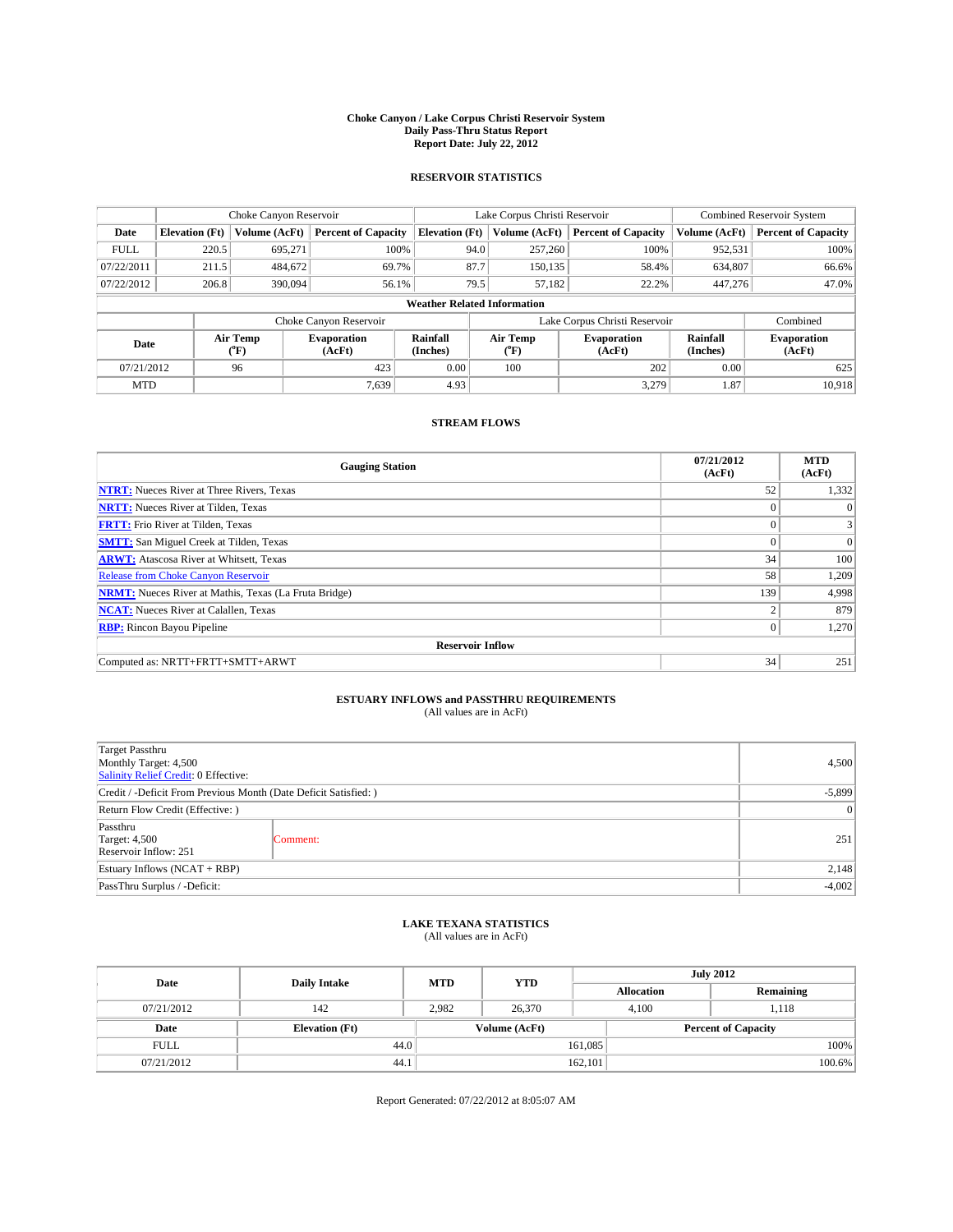#### **Choke Canyon / Lake Corpus Christi Reservoir System Daily Pass-Thru Status Report Report Date: July 23, 2012**

### **RESERVOIR STATISTICS**

|             | Choke Canyon Reservoir             |                  |                            |                       | Lake Corpus Christi Reservoir | <b>Combined Reservoir System</b> |                      |                              |  |
|-------------|------------------------------------|------------------|----------------------------|-----------------------|-------------------------------|----------------------------------|----------------------|------------------------------|--|
| Date        | <b>Elevation</b> (Ft)              | Volume (AcFt)    | <b>Percent of Capacity</b> | <b>Elevation</b> (Ft) | Volume (AcFt)                 | <b>Percent of Capacity</b>       | Volume (AcFt)        | Percent of Capacity          |  |
| <b>FULL</b> | 220.5                              | 695,271          | 100%                       | 94.0                  | 257,260                       | 100%                             | 952,531              | 100%                         |  |
| 07/23/2011  | 211.5                              | 484,672          | 69.7%                      | 87.7                  | 150,135                       | 58.4%                            | 634,807              | $66.6\%$                     |  |
| 07/23/2012  | 206.8                              | 390,094          | 56.1%                      | 79.5                  | 56,946                        | 22.1%                            | 447,040              | 46.9%                        |  |
|             | <b>Weather Related Information</b> |                  |                            |                       |                               |                                  |                      |                              |  |
|             |                                    |                  | Choke Canyon Reservoir     |                       |                               | Lake Corpus Christi Reservoir    |                      | Combined                     |  |
| Date        |                                    | Air Temp<br>(°F) | Evaporation<br>(AcFt)      | Rainfall<br>(Inches)  | Air Temp<br>("F)              | <b>Evaporation</b><br>(AcFt)     | Rainfall<br>(Inches) | <b>Evaporation</b><br>(AcFt) |  |
| 07/22/2012  |                                    | 95               | 433                        | 0.00                  | 97                            | 165                              | 0.00                 | 598                          |  |
| <b>MTD</b>  |                                    |                  | 8.072                      | 4.93                  |                               | 3.444                            | 1.87                 | 11.516                       |  |

### **STREAM FLOWS**

| <b>Gauging Station</b>                                       | 07/22/2012<br>(AcFt) | <b>MTD</b><br>(AcFt) |  |  |  |  |  |
|--------------------------------------------------------------|----------------------|----------------------|--|--|--|--|--|
| <b>NTRT:</b> Nueces River at Three Rivers, Texas             | 3                    | 1,335                |  |  |  |  |  |
| <b>NRTT:</b> Nueces River at Tilden, Texas                   |                      | $\Omega$             |  |  |  |  |  |
| <b>FRTT:</b> Frio River at Tilden, Texas                     | $\mathbf{0}$         |                      |  |  |  |  |  |
| <b>SMTT:</b> San Miguel Creek at Tilden, Texas               |                      | $\Omega$             |  |  |  |  |  |
| <b>ARWT:</b> Atascosa River at Whitsett, Texas               | 20                   | 120                  |  |  |  |  |  |
| <b>Release from Choke Canyon Reservoir</b>                   | 58                   | 1,266                |  |  |  |  |  |
| <b>NRMT:</b> Nueces River at Mathis, Texas (La Fruta Bridge) | 149                  | 5,147                |  |  |  |  |  |
| <b>NCAT:</b> Nueces River at Calallen, Texas                 | q                    | 887                  |  |  |  |  |  |
| <b>RBP:</b> Rincon Bayou Pipeline                            | $\mathbf{0}$         | 1,270                |  |  |  |  |  |
| <b>Reservoir Inflow</b>                                      |                      |                      |  |  |  |  |  |
| Computed as: NRTT+FRTT+SMTT+ARWT                             | 20                   | 271                  |  |  |  |  |  |

# **ESTUARY INFLOWS and PASSTHRU REQUIREMENTS**<br>(All values are in AcFt)

| Target Passthru<br>Monthly Target: 4,500<br>Salinity Relief Credit: 0 Effective: | 4,500     |     |
|----------------------------------------------------------------------------------|-----------|-----|
| Credit / -Deficit From Previous Month (Date Deficit Satisfied: )                 | $-5,899$  |     |
| Return Flow Credit (Effective: )                                                 | $\vert$ 0 |     |
| Passthru<br><b>Target: 4,500</b><br>Reservoir Inflow: 271                        | Comment:  | 271 |
| Estuary Inflows $(NCAT + RBP)$                                                   | 2,157     |     |
| PassThru Surplus / -Deficit:                                                     | $-4,014$  |     |

## **LAKE TEXANA STATISTICS** (All values are in AcFt)

| Date        | <b>Daily Intake</b>   | <b>MTD</b> | <b>YTD</b>    | <b>July 2012</b>  |                            |           |  |
|-------------|-----------------------|------------|---------------|-------------------|----------------------------|-----------|--|
|             |                       |            |               | <b>Allocation</b> |                            | Remaining |  |
| 07/22/2012  | 142                   | 3,125      | 26,512        |                   | 4,100<br>975               |           |  |
| Date        | <b>Elevation</b> (Ft) |            | Volume (AcFt) |                   | <b>Percent of Capacity</b> |           |  |
| <b>FULL</b> | 44.0                  |            |               | 161,085           |                            | 100%      |  |
| 07/22/2012  | 44.2                  |            |               | 162,101           |                            | 100.6%    |  |

Report Generated: 07/23/2012 at 8:09:45 AM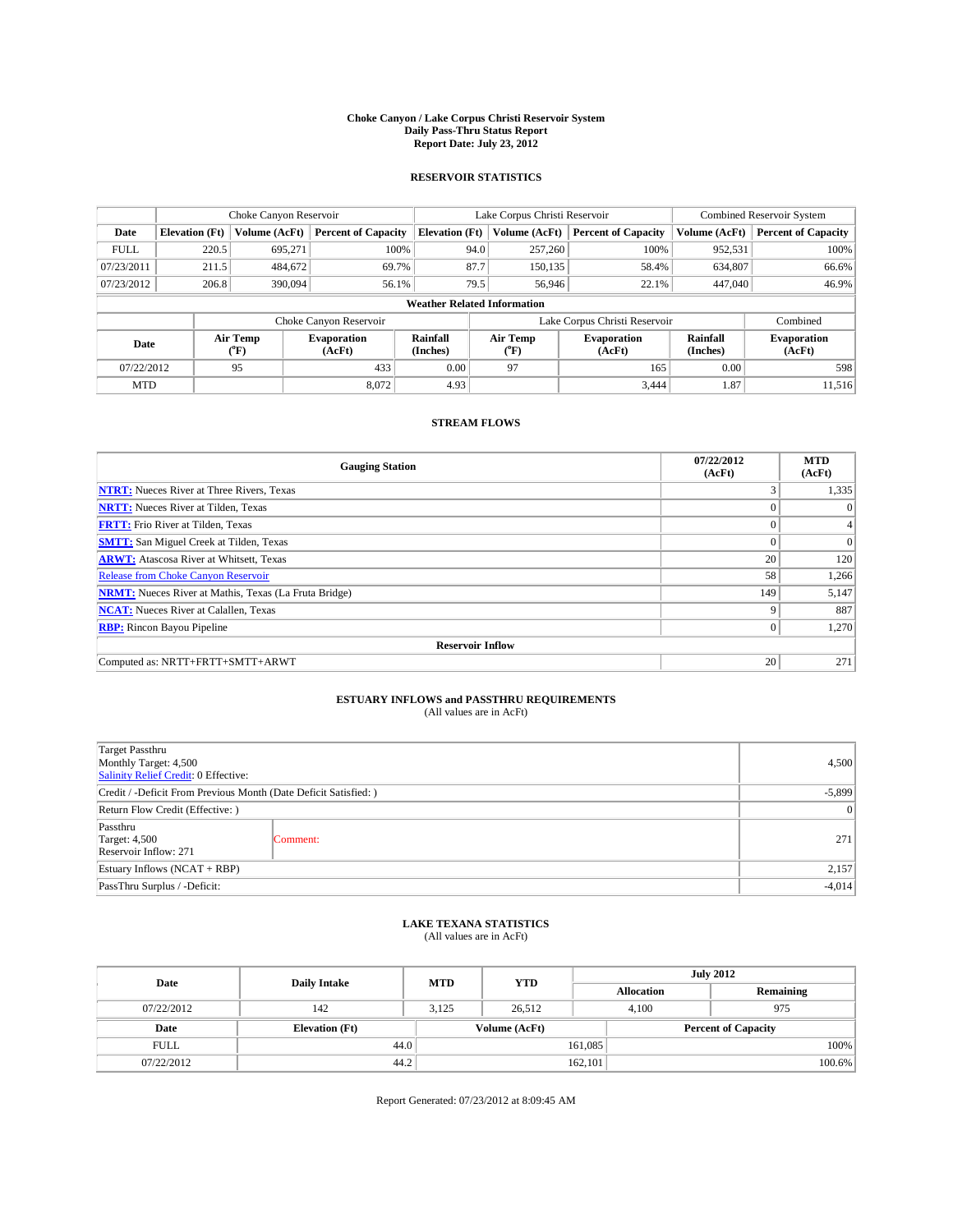#### **Choke Canyon / Lake Corpus Christi Reservoir System Daily Pass-Thru Status Report Report Date: July 24, 2012**

### **RESERVOIR STATISTICS**

|             |                                    | Choke Canyon Reservoir |                              |                       | Lake Corpus Christi Reservoir | <b>Combined Reservoir System</b> |                      |                              |  |
|-------------|------------------------------------|------------------------|------------------------------|-----------------------|-------------------------------|----------------------------------|----------------------|------------------------------|--|
| Date        | <b>Elevation</b> (Ft)              | Volume (AcFt)          | <b>Percent of Capacity</b>   | <b>Elevation</b> (Ft) | Volume (AcFt)                 | <b>Percent of Capacity</b>       | Volume (AcFt)        | <b>Percent of Capacity</b>   |  |
| <b>FULL</b> | 220.5                              | 695,271                | 100%                         | 94.0                  | 257,260                       | 100%                             | 952,531              | 100%                         |  |
| 07/24/2011  | 211.6                              | 485,090                | 69.8%                        | 87.6                  | 149,380                       | 58.1%                            | 634,470              | 66.6%                        |  |
| 07/24/2012  | 206.7                              | 388,420                | 55.9%                        | 79.4                  | 56,632                        | 22.0%                            | 445,052              | 46.7%                        |  |
|             | <b>Weather Related Information</b> |                        |                              |                       |                               |                                  |                      |                              |  |
|             |                                    |                        | Choke Canyon Reservoir       |                       |                               | Lake Corpus Christi Reservoir    |                      | Combined                     |  |
| Date        |                                    | Air Temp<br>(°F)       | <b>Evaporation</b><br>(AcFt) | Rainfall<br>(Inches)  | Air Temp<br>("F)              | <b>Evaporation</b><br>(AcFt)     | Rainfall<br>(Inches) | <b>Evaporation</b><br>(AcFt) |  |
| 07/23/2012  |                                    | 93                     | 303                          | 0.23                  | 96                            | 201                              | 0.00                 | 504                          |  |
| <b>MTD</b>  |                                    |                        | 8,375                        | 5.16                  |                               | 3,645                            | 1.87                 | 12,020                       |  |

### **STREAM FLOWS**

| <b>Gauging Station</b>                                       | 07/23/2012<br>(AcFt) | <b>MTD</b><br>(AcFt) |  |  |  |  |
|--------------------------------------------------------------|----------------------|----------------------|--|--|--|--|
| <b>NTRT:</b> Nueces River at Three Rivers, Texas             | 67                   | 1,469                |  |  |  |  |
| <b>NRTT:</b> Nueces River at Tilden, Texas                   |                      | $\theta$             |  |  |  |  |
| <b>FRTT:</b> Frio River at Tilden, Texas                     |                      |                      |  |  |  |  |
| <b>SMTT:</b> San Miguel Creek at Tilden, Texas               |                      | $\Omega$             |  |  |  |  |
| <b>ARWT:</b> Atascosa River at Whitsett, Texas               | 14                   | 134                  |  |  |  |  |
| <b>Release from Choke Canyon Reservoir</b>                   | 58                   | 1,324                |  |  |  |  |
| <b>NRMT:</b> Nueces River at Mathis, Texas (La Fruta Bridge) | 157                  | 5,304                |  |  |  |  |
| <b>NCAT:</b> Nueces River at Calallen, Texas                 |                      | 887                  |  |  |  |  |
| <b>RBP:</b> Rincon Bayou Pipeline                            | $_{0}$               | 1,270                |  |  |  |  |
| <b>Reservoir Inflow</b>                                      |                      |                      |  |  |  |  |
| Computed as: (NTRT+FRTT+SMTT)-Release From Choke Canyon      | 10                   | 274                  |  |  |  |  |

# **ESTUARY INFLOWS and PASSTHRU REQUIREMENTS**<br>(All values are in AcFt)

| Target Passthru<br>Monthly Target: 4,500<br>Salinity Relief Credit: 0 Effective: | 4,500     |     |  |  |
|----------------------------------------------------------------------------------|-----------|-----|--|--|
| Credit / -Deficit From Previous Month (Date Deficit Satisfied: )                 |           |     |  |  |
| Return Flow Credit (Effective: )                                                 | $\vert$ 0 |     |  |  |
| Passthru<br><b>Target: 4,500</b><br>Reservoir Inflow: 274                        | Comment:  | 274 |  |  |
| Estuary Inflows (NCAT + RBP)                                                     |           |     |  |  |
| PassThru Surplus / -Deficit:                                                     | $-4,016$  |     |  |  |

## **LAKE TEXANA STATISTICS** (All values are in AcFt)

| Date        | <b>Daily Intake</b>   | <b>MTD</b> | <b>YTD</b>    | <b>July 2012</b>  |                            |           |  |
|-------------|-----------------------|------------|---------------|-------------------|----------------------------|-----------|--|
|             |                       |            |               | <b>Allocation</b> |                            | Remaining |  |
| 07/23/2012  | 142                   | 3,267      | 26.654        |                   | 833<br>4,100               |           |  |
| Date        | <b>Elevation</b> (Ft) |            | Volume (AcFt) |                   | <b>Percent of Capacity</b> |           |  |
| <b>FULL</b> | 44.0                  |            |               | 161,085           | 100%                       |           |  |
| 07/23/2012  | 44.1                  |            |               | 162,101           | 100.6%                     |           |  |

Report Generated: 07/24/2012 at 10:05:52 AM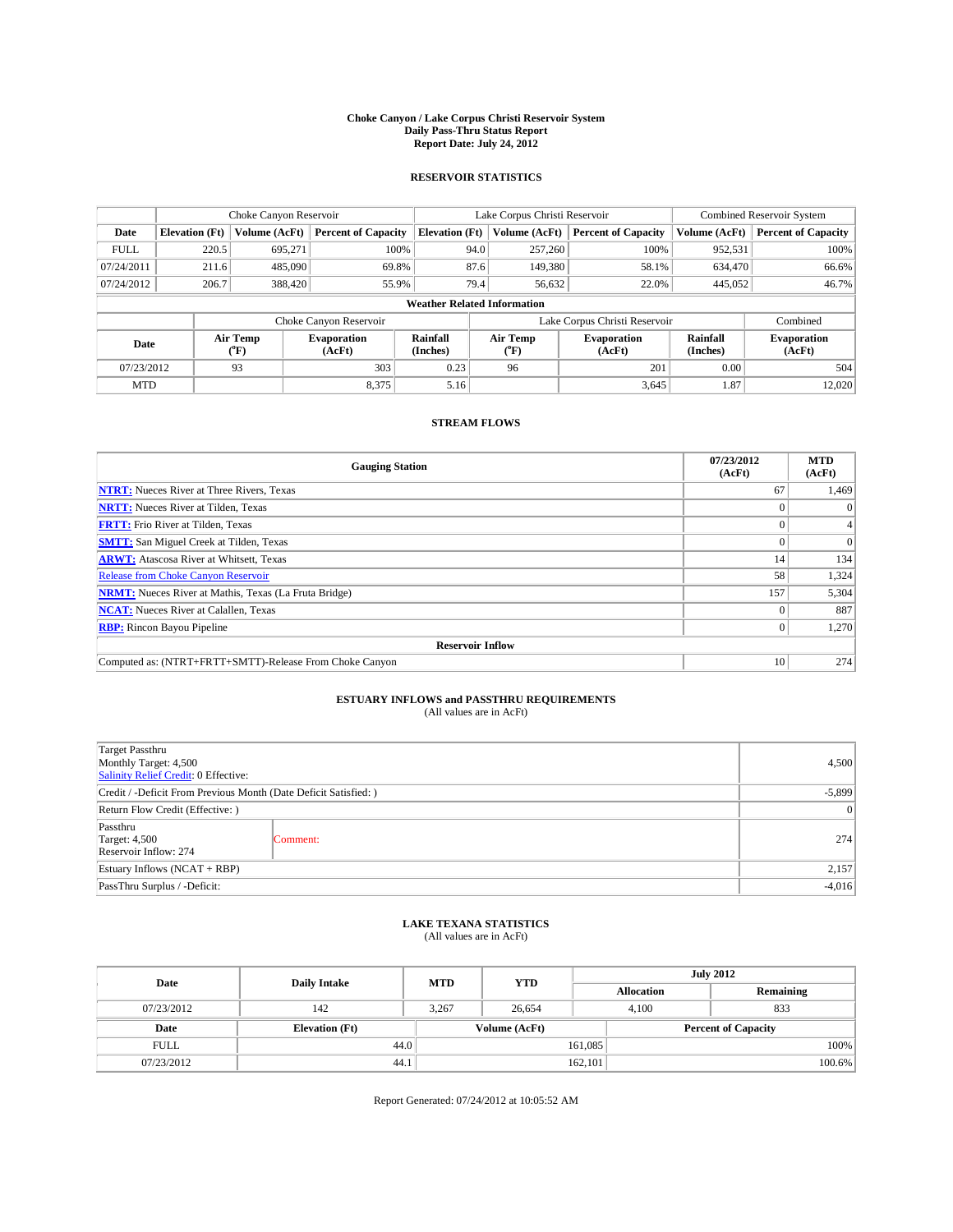#### **Choke Canyon / Lake Corpus Christi Reservoir System Daily Pass-Thru Status Report Report Date: July 25, 2012**

### **RESERVOIR STATISTICS**

|             | Choke Canyon Reservoir             |                  | Lake Corpus Christi Reservoir |                       |                               |                  | <b>Combined Reservoir System</b> |                      |                              |
|-------------|------------------------------------|------------------|-------------------------------|-----------------------|-------------------------------|------------------|----------------------------------|----------------------|------------------------------|
| Date        | <b>Elevation</b> (Ft)              | Volume (AcFt)    | <b>Percent of Capacity</b>    | <b>Elevation</b> (Ft) |                               | Volume (AcFt)    | <b>Percent of Capacity</b>       | Volume (AcFt)        | <b>Percent of Capacity</b>   |
| <b>FULL</b> | 220.5                              | 695,271          | 100%                          |                       | 94.0                          | 257,260          | 100%                             | 952,531              | 100%                         |
| 07/25/2011  | 211.5                              | 484,672          | 69.7%                         |                       | 87.6                          | 148,778          | 57.8%                            | 633,450              | 66.5%                        |
| 07/25/2012  | 206.7                              | 388,792          | 55.9%                         |                       | 79.4                          | 56,241           | 21.9%                            | 445,033              | 46.7%                        |
|             | <b>Weather Related Information</b> |                  |                               |                       |                               |                  |                                  |                      |                              |
|             |                                    |                  | Choke Canyon Reservoir        |                       | Lake Corpus Christi Reservoir |                  |                                  |                      | Combined                     |
| Date        |                                    | Air Temp<br>(°F) | <b>Evaporation</b><br>(AcFt)  | Rainfall<br>(Inches)  |                               | Air Temp<br>("F) | <b>Evaporation</b><br>(AcFt)     | Rainfall<br>(Inches) | <b>Evaporation</b><br>(AcFt) |
|             | 07/24/2012<br>96                   |                  | 433                           | 0.00                  |                               | 227<br>99        |                                  | 0.00                 | 660                          |
| <b>MTD</b>  |                                    |                  | 8.808                         | 5.16                  |                               |                  | 3,872                            | 1.87                 | 12,680                       |

### **STREAM FLOWS**

| <b>Gauging Station</b>                                       | 07/24/2012<br>(AcFt) | <b>MTD</b><br>(AcFt) |  |  |  |  |
|--------------------------------------------------------------|----------------------|----------------------|--|--|--|--|
| <b>NTRT:</b> Nueces River at Three Rivers, Texas             | 64                   | 1,532                |  |  |  |  |
| <b>NRTT:</b> Nueces River at Tilden, Texas                   |                      | $\Omega$             |  |  |  |  |
| <b>FRTT:</b> Frio River at Tilden, Texas                     |                      | 4                    |  |  |  |  |
| <b>SMTT:</b> San Miguel Creek at Tilden, Texas               |                      | $\Omega$             |  |  |  |  |
| <b>ARWT:</b> Atascosa River at Whitsett, Texas               | 8                    | 142                  |  |  |  |  |
| <b>Release from Choke Canyon Reservoir</b>                   | 58                   | 1,382                |  |  |  |  |
| <b>NRMT:</b> Nueces River at Mathis, Texas (La Fruta Bridge) | 197                  | 5,500                |  |  |  |  |
| <b>NCAT:</b> Nueces River at Calallen, Texas                 |                      | 889                  |  |  |  |  |
| <b>RBP:</b> Rincon Bayou Pipeline                            | $\overline{0}$       | 1,270                |  |  |  |  |
| <b>Reservoir Inflow</b>                                      |                      |                      |  |  |  |  |
| Computed as: (NTRT+FRTT+SMTT)-Release From Choke Canyon      | 6                    | 280                  |  |  |  |  |

# **ESTUARY INFLOWS and PASSTHRU REQUIREMENTS**<br>(All values are in AcFt)

| Target Passthru<br>Monthly Target: 4,500<br>Salinity Relief Credit: 0 Effective: | 4,500     |     |
|----------------------------------------------------------------------------------|-----------|-----|
| Credit / -Deficit From Previous Month (Date Deficit Satisfied: )                 | $-5,899$  |     |
| Return Flow Credit (Effective: )                                                 | $\vert$ 0 |     |
| Passthru<br><b>Target: 4,500</b><br>Reservoir Inflow: 280                        | Comment:  | 280 |
| Estuary Inflows (NCAT + RBP)                                                     | 2,158     |     |
| PassThru Surplus / -Deficit:                                                     | $-4,020$  |     |

# **LAKE TEXANA STATISTICS** (All values are in AcFt)

| Date        |                       | <b>MTD</b>    | <b>YTD</b> | <b>July 2012</b>  |                            |           |  |
|-------------|-----------------------|---------------|------------|-------------------|----------------------------|-----------|--|
|             | <b>Daily Intake</b>   |               |            | <b>Allocation</b> |                            | Remaining |  |
| 07/24/2012  | 125                   | 3,392         | 26,779     |                   | 708<br>4,100               |           |  |
| Date        | <b>Elevation</b> (Ft) | Volume (AcFt) |            |                   | <b>Percent of Capacity</b> |           |  |
| <b>FULL</b> | 44.0                  |               |            | 161,085           |                            | 100%      |  |
| 07/24/2012  | 44.1                  |               |            | 162,101           |                            | 100.6%    |  |

Report Generated: 07/25/2012 at 8:48:34 AM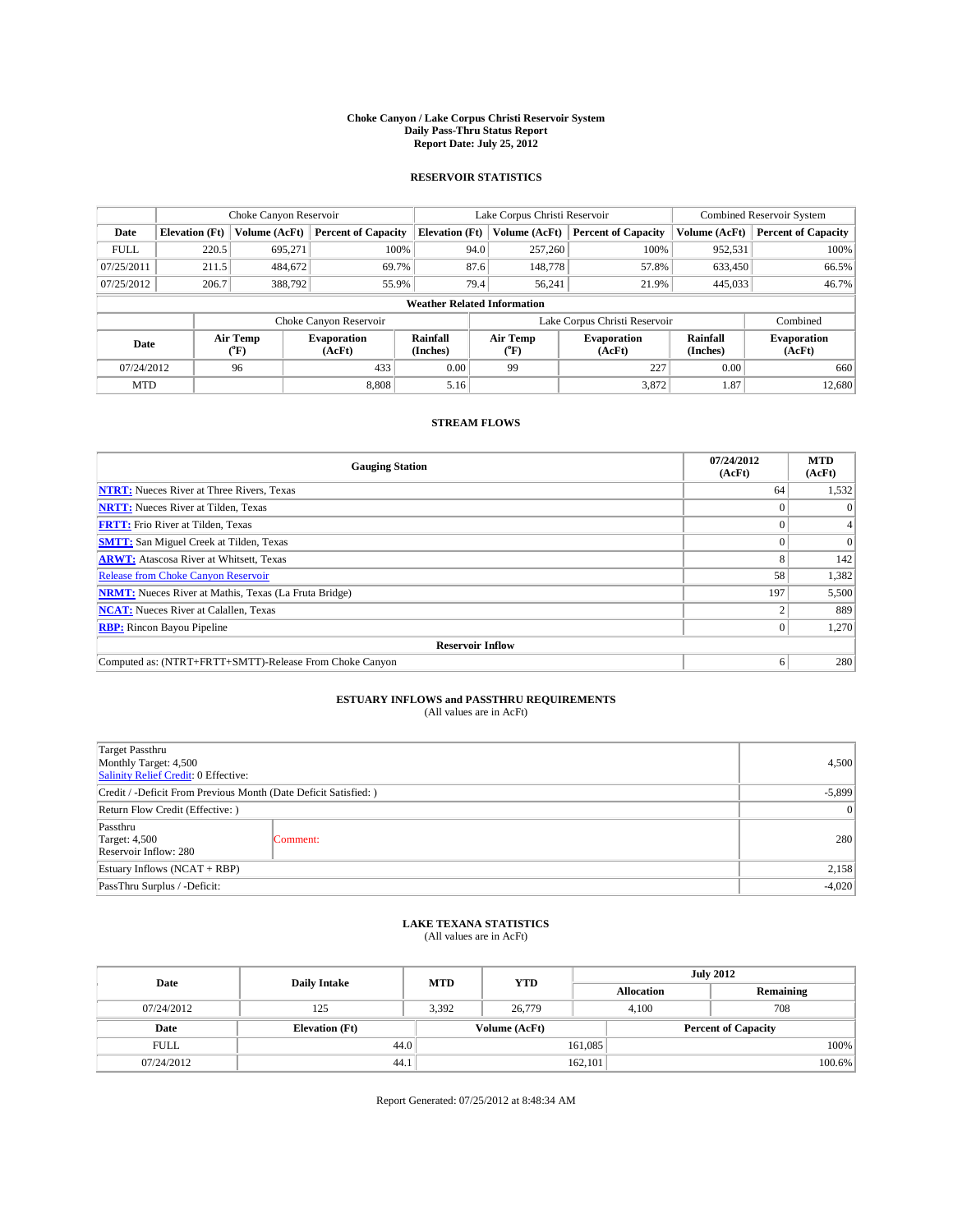#### **Choke Canyon / Lake Corpus Christi Reservoir System Daily Pass-Thru Status Report Report Date: July 26, 2012**

### **RESERVOIR STATISTICS**

|             |                                    | Choke Canyon Reservoir               |                              |                       | Lake Corpus Christi Reservoir | <b>Combined Reservoir System</b> |                      |                              |  |
|-------------|------------------------------------|--------------------------------------|------------------------------|-----------------------|-------------------------------|----------------------------------|----------------------|------------------------------|--|
| Date        | <b>Elevation</b> (Ft)              | Volume (AcFt)                        | <b>Percent of Capacity</b>   | <b>Elevation (Ft)</b> | Volume (AcFt)                 | <b>Percent of Capacity</b>       | Volume (AcFt)        | Percent of Capacity          |  |
| <b>FULL</b> | 220.5                              | 695,271                              | 100%                         | 94.0                  | 257,260                       | 100%                             | 952,531              | 100%                         |  |
| 07/26/2011  | 211.5                              | 483,001                              | 69.5%                        | 87.5                  | 148,027                       | 57.5%                            | 631,028              | $66.2\%$                     |  |
| 07/26/2012  | 206.6                              | 386,933                              | 55.7%                        | 79.3                  | 55,774                        | 21.7%                            | 442,707              | 46.5%                        |  |
|             | <b>Weather Related Information</b> |                                      |                              |                       |                               |                                  |                      |                              |  |
|             |                                    |                                      | Choke Canyon Reservoir       |                       |                               | Lake Corpus Christi Reservoir    |                      | Combined                     |  |
| Date        |                                    | Air Temp<br>$({}^{\circ}\mathrm{F})$ | <b>Evaporation</b><br>(AcFt) | Rainfall<br>(Inches)  | Air Temp<br>("F)              | <b>Evaporation</b><br>(AcFt)     | Rainfall<br>(Inches) | <b>Evaporation</b><br>(AcFt) |  |
| 07/25/2012  |                                    | 96                                   | 485<br>0.00<br>98            |                       | 235                           | 0.00                             | 720                  |                              |  |
| <b>MTD</b>  |                                    |                                      | 9.293                        | 5.16                  |                               | 4.107                            | 1.87                 | 13,400                       |  |

### **STREAM FLOWS**

| <b>Gauging Station</b>                                       | 07/25/2012<br>(AcFt) | <b>MTD</b><br>(AcFt) |  |  |  |  |
|--------------------------------------------------------------|----------------------|----------------------|--|--|--|--|
| <b>NTRT:</b> Nueces River at Three Rivers, Texas             | 54                   | 1,586                |  |  |  |  |
| <b>NRTT:</b> Nueces River at Tilden, Texas                   | $\theta$             | $\Omega$             |  |  |  |  |
| <b>FRTT:</b> Frio River at Tilden, Texas                     | $\theta$             | $\overline{4}$       |  |  |  |  |
| <b>SMTT:</b> San Miguel Creek at Tilden, Texas               | $\theta$             | $\Omega$             |  |  |  |  |
| <b>ARWT:</b> Atascosa River at Whitsett, Texas               | 5                    | 147                  |  |  |  |  |
| Release from Choke Canyon Reservoir                          | 58                   | 1,439                |  |  |  |  |
| <b>NRMT:</b> Nueces River at Mathis, Texas (La Fruta Bridge) | 197                  | 5,697                |  |  |  |  |
| <b>NCAT:</b> Nueces River at Calallen, Texas                 | $\Omega$             | 889                  |  |  |  |  |
| <b>RBP:</b> Rincon Bayou Pipeline                            | $\mathbf{0}$         | 1,270                |  |  |  |  |
| <b>Reservoir Inflow</b>                                      |                      |                      |  |  |  |  |
| Computed as: NRTT+FRTT+SMTT+ARWT                             | 5                    | 285                  |  |  |  |  |

# **ESTUARY INFLOWS and PASSTHRU REQUIREMENTS**<br>(All values are in AcFt)

| Target Passthru<br>Monthly Target: 4,500<br>Salinity Relief Credit: 0 Effective: | 4,500     |     |
|----------------------------------------------------------------------------------|-----------|-----|
| Credit / -Deficit From Previous Month (Date Deficit Satisfied: )                 | $-5,899$  |     |
| Return Flow Credit (Effective: )                                                 | $\vert$ 0 |     |
| Passthru<br><b>Target: 4,500</b><br>Reservoir Inflow: 285                        | Comment:  | 285 |
| Estuary Inflows (NCAT + RBP)                                                     | 2,158     |     |
| PassThru Surplus / -Deficit:                                                     | $-4,025$  |     |

## **LAKE TEXANA STATISTICS** (All values are in AcFt)

| Date        | <b>Daily Intake</b>   | <b>MTD</b> | <b>YTD</b>    | <b>July 2012</b>  |                            |           |  |
|-------------|-----------------------|------------|---------------|-------------------|----------------------------|-----------|--|
|             |                       |            |               | <b>Allocation</b> |                            | Remaining |  |
| 07/25/2012  | 142                   | 3,534      | 26,921        | 4,100             | 566                        |           |  |
| Date        | <b>Elevation</b> (Ft) |            | Volume (AcFt) |                   | <b>Percent of Capacity</b> |           |  |
| <b>FULL</b> | 44.0                  |            |               | 161,085           |                            | 100%      |  |
| 07/25/2012  | 44.1                  |            |               | 162,101           |                            | 100.6%    |  |

Report Generated: 07/26/2012 at 9:58:00 AM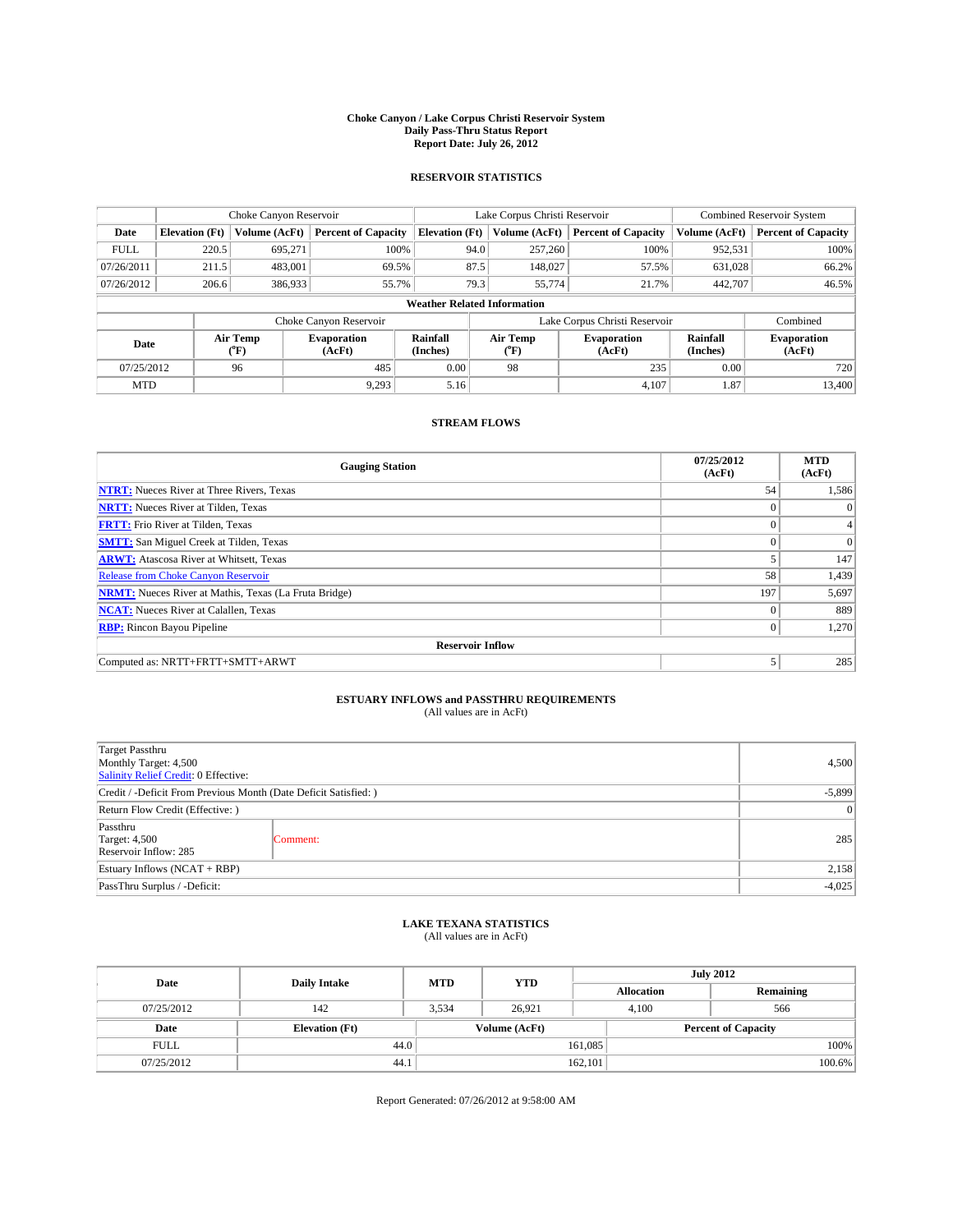#### **Choke Canyon / Lake Corpus Christi Reservoir System Daily Pass-Thru Status Report Report Date: July 27, 2012**

### **RESERVOIR STATISTICS**

|             |                                    | Choke Canyon Reservoir |                              |                       | Lake Corpus Christi Reservoir | <b>Combined Reservoir System</b> |                      |                              |  |
|-------------|------------------------------------|------------------------|------------------------------|-----------------------|-------------------------------|----------------------------------|----------------------|------------------------------|--|
| Date        | <b>Elevation</b> (Ft)              | Volume (AcFt)          | <b>Percent of Capacity</b>   | <b>Elevation</b> (Ft) | Volume (AcFt)                 | <b>Percent of Capacity</b>       | Volume (AcFt)        | <b>Percent of Capacity</b>   |  |
| <b>FULL</b> | 220.5                              | 695,271                | 100%                         | 94.0                  | 257,260                       | 100%                             | 952,531              | 100%                         |  |
| 07/27/2011  | 211.4                              | 481,956                | 69.3%                        | 87.5                  | 147,877                       | 57.5%                            | 629,833              | 66.1%                        |  |
| 07/27/2012  | 206.6                              | 386,561                | 55.6%                        | 79.3                  | 55,310                        | 21.5%                            | 441,871              | 46.4%                        |  |
|             | <b>Weather Related Information</b> |                        |                              |                       |                               |                                  |                      |                              |  |
|             |                                    |                        | Choke Canyon Reservoir       |                       | Lake Corpus Christi Reservoir |                                  | Combined             |                              |  |
| Date        |                                    | Air Temp<br>(°F)       | <b>Evaporation</b><br>(AcFt) | Rainfall<br>(Inches)  | Air Temp<br>("F)              | <b>Evaporation</b><br>(AcFt)     | Rainfall<br>(Inches) | <b>Evaporation</b><br>(AcFt) |  |
| 07/26/2012  | 95                                 |                        | 442                          | 0.00                  | 96                            | 202                              | 0.00                 | 644                          |  |
| <b>MTD</b>  |                                    |                        | 9,735                        | 5.16                  |                               | 4,309                            | 1.87                 | 14,044                       |  |

### **STREAM FLOWS**

| <b>Gauging Station</b>                                       | 07/26/2012<br>(AcFt) | <b>MTD</b><br>(AcFt) |  |  |  |  |
|--------------------------------------------------------------|----------------------|----------------------|--|--|--|--|
| <b>NTRT:</b> Nueces River at Three Rivers, Texas             | 52                   | 1,638                |  |  |  |  |
| <b>NRTT:</b> Nueces River at Tilden, Texas                   | $\theta$             | $\Omega$             |  |  |  |  |
| <b>FRTT:</b> Frio River at Tilden, Texas                     | $\theta$             | $\overline{4}$       |  |  |  |  |
| <b>SMTT:</b> San Miguel Creek at Tilden, Texas               | $\theta$             | $\Omega$             |  |  |  |  |
| <b>ARWT:</b> Atascosa River at Whitsett, Texas               | 3                    | 150                  |  |  |  |  |
| Release from Choke Canyon Reservoir                          | 58                   | 1,497                |  |  |  |  |
| <b>NRMT:</b> Nueces River at Mathis, Texas (La Fruta Bridge) | 210                  | 5,907                |  |  |  |  |
| <b>NCAT:</b> Nueces River at Calallen, Texas                 | $\Omega$             | 889                  |  |  |  |  |
| <b>RBP:</b> Rincon Bayou Pipeline                            | $\mathbf{0}$         | 1,270                |  |  |  |  |
| <b>Reservoir Inflow</b>                                      |                      |                      |  |  |  |  |
| Computed as: NRTT+FRTT+SMTT+ARWT                             | 3                    | 288                  |  |  |  |  |

# **ESTUARY INFLOWS and PASSTHRU REQUIREMENTS**<br>(All values are in AcFt)

| Target Passthru<br>Monthly Target: 4,500<br>Salinity Relief Credit: 0 Effective: | 4,500     |     |
|----------------------------------------------------------------------------------|-----------|-----|
| Credit / -Deficit From Previous Month (Date Deficit Satisfied: )                 | $-5,899$  |     |
| Return Flow Credit (Effective: )                                                 | $\vert$ 0 |     |
| Passthru<br><b>Target: 4,500</b><br>Reservoir Inflow: 288                        | Comment:  | 288 |
| Estuary Inflows $(NCAT + RBP)$                                                   | 2,158     |     |
| PassThru Surplus / -Deficit:                                                     | $-4,028$  |     |

## **LAKE TEXANA STATISTICS** (All values are in AcFt)

| Date        | <b>Daily Intake</b>   | <b>MTD</b> | <b>YTD</b>    | <b>July 2012</b>  |                            |           |  |
|-------------|-----------------------|------------|---------------|-------------------|----------------------------|-----------|--|
|             |                       |            |               | <b>Allocation</b> |                            | Remaining |  |
| 07/26/2012  | 142                   | 3,676      | 27,064        |                   | 4,100<br>424               |           |  |
| Date        | <b>Elevation</b> (Ft) |            | Volume (AcFt) |                   | <b>Percent of Capacity</b> |           |  |
| <b>FULL</b> | 44.0                  |            |               | 161,085           |                            | 100%      |  |
| 07/26/2012  | 44.1                  |            |               | 162,101           |                            | 100.6%    |  |

Report Generated: 07/27/2012 at 9:13:51 AM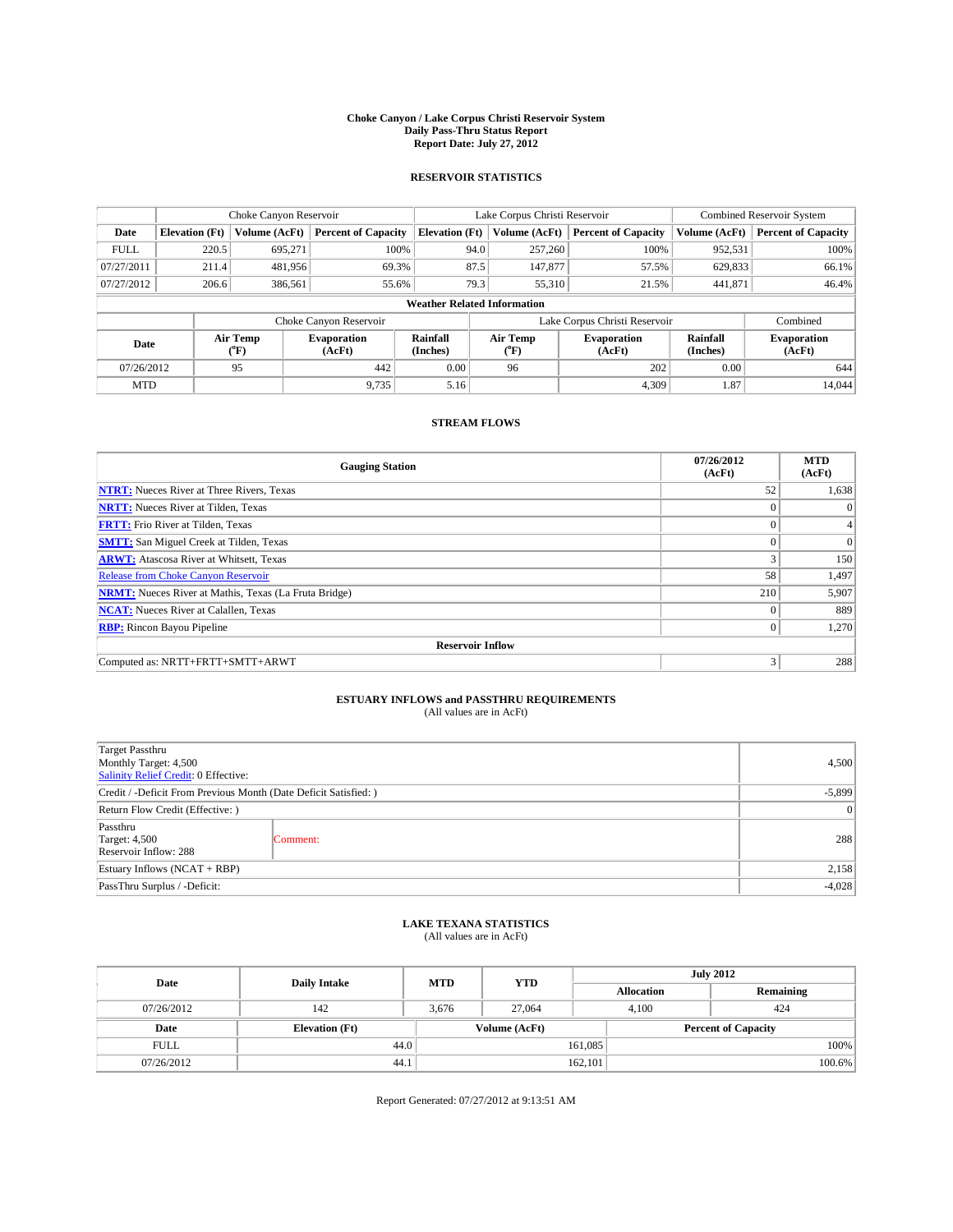#### **Choke Canyon / Lake Corpus Christi Reservoir System Daily Pass-Thru Status Report Report Date: July 28, 2012**

### **RESERVOIR STATISTICS**

|             |                                    | Choke Canyon Reservoir  |                              |                       | Lake Corpus Christi Reservoir | <b>Combined Reservoir System</b> |                      |                              |  |
|-------------|------------------------------------|-------------------------|------------------------------|-----------------------|-------------------------------|----------------------------------|----------------------|------------------------------|--|
| Date        | <b>Elevation</b> (Ft)              | Volume (AcFt)           | <b>Percent of Capacity</b>   | <b>Elevation (Ft)</b> | Volume (AcFt)                 | <b>Percent of Capacity</b>       | Volume (AcFt)        | <b>Percent of Capacity</b>   |  |
| <b>FULL</b> | 220.5                              | 695,271                 | 100%                         | 94.0                  | 257,260                       | 100%                             | 952,531              | 100%                         |  |
| 07/28/2011  | 211.4                              | 481,749                 | 69.3%                        | 87.5                  | 147,129                       | 57.2%                            | 628,878              | 66.0%                        |  |
| 07/28/2012  | 206.6                              | 387,119                 | 55.7%                        |                       | 79.2<br>55,002                | 21.4%                            | 442.121              | 46.4%                        |  |
|             | <b>Weather Related Information</b> |                         |                              |                       |                               |                                  |                      |                              |  |
|             |                                    |                         | Choke Canyon Reservoir       |                       |                               | Lake Corpus Christi Reservoir    |                      | Combined                     |  |
| Date        | Air Temp<br>(°F)                   |                         | <b>Evaporation</b><br>(AcFt) | Rainfall<br>(Inches)  | Air Temp<br>(°F)              | <b>Evaporation</b><br>(AcFt)     | Rainfall<br>(Inches) | <b>Evaporation</b><br>(AcFt) |  |
| 07/27/2012  |                                    | 0.00<br>431<br>98<br>94 |                              | 215                   | 0.00                          | 646                              |                      |                              |  |
| <b>MTD</b>  |                                    |                         | 10.166                       | 5.16                  |                               | 4,524                            | 1.87                 | 14,690                       |  |

### **STREAM FLOWS**

| <b>Gauging Station</b>                                       | 07/27/2012<br>(AcFt) | <b>MTD</b><br>(AcFt) |  |  |  |  |  |
|--------------------------------------------------------------|----------------------|----------------------|--|--|--|--|--|
| <b>NTRT:</b> Nueces River at Three Rivers, Texas             | 50                   | 1,687                |  |  |  |  |  |
| <b>NRTT:</b> Nueces River at Tilden, Texas                   |                      | $\theta$             |  |  |  |  |  |
| <b>FRTT:</b> Frio River at Tilden, Texas                     | $\theta$             |                      |  |  |  |  |  |
| <b>SMTT:</b> San Miguel Creek at Tilden, Texas               |                      | $\Omega$             |  |  |  |  |  |
| <b>ARWT:</b> Atascosa River at Whitsett, Texas               | $\mathfrak{2}$       | 152                  |  |  |  |  |  |
| Release from Choke Canyon Reservoir                          | 58                   | 1,554                |  |  |  |  |  |
| <b>NRMT:</b> Nueces River at Mathis, Texas (La Fruta Bridge) | 238                  | 6,146                |  |  |  |  |  |
| <b>NCAT:</b> Nueces River at Calallen, Texas                 | $\theta$             | 889                  |  |  |  |  |  |
| <b>RBP:</b> Rincon Bayou Pipeline                            | $\Omega$             | 1,270                |  |  |  |  |  |
| <b>Reservoir Inflow</b>                                      |                      |                      |  |  |  |  |  |
| Computed as: NRTT+FRTT+SMTT+ARWT                             | $\overline{2}$       | 290                  |  |  |  |  |  |

# **ESTUARY INFLOWS and PASSTHRU REQUIREMENTS**<br>(All values are in AcFt)

| Target Passthru<br>Monthly Target: 4,500<br>Salinity Relief Credit: 0 Effective: | 4,500     |     |
|----------------------------------------------------------------------------------|-----------|-----|
| Credit / -Deficit From Previous Month (Date Deficit Satisfied: )                 | $-5,899$  |     |
| Return Flow Credit (Effective: )                                                 | $\vert$ 0 |     |
| Passthru<br><b>Target: 4,500</b><br>Reservoir Inflow: 290                        | Comment:  | 290 |
| Estuary Inflows $(NCAT + RBP)$                                                   | 2,158     |     |
| PassThru Surplus / -Deficit:                                                     | $-4,031$  |     |

# **LAKE TEXANA STATISTICS** (All values are in AcFt)

| Date        | <b>Daily Intake</b>   | <b>MTD</b> | <b>YTD</b>    | <b>July 2012</b>  |                            |           |  |
|-------------|-----------------------|------------|---------------|-------------------|----------------------------|-----------|--|
|             |                       |            |               | <b>Allocation</b> |                            | Remaining |  |
| 07/27/2012  | 142                   | 3,819      | 27,206        |                   | 281<br>4,100               |           |  |
| Date        | <b>Elevation</b> (Ft) |            | Volume (AcFt) |                   | <b>Percent of Capacity</b> |           |  |
| <b>FULL</b> | 44.0                  |            |               | 161,085           |                            | 100%      |  |
| 07/27/2012  | 44.0                  |            |               | 161,085           |                            | 100.0%    |  |

Report Generated: 07/28/2012 at 7:54:58 AM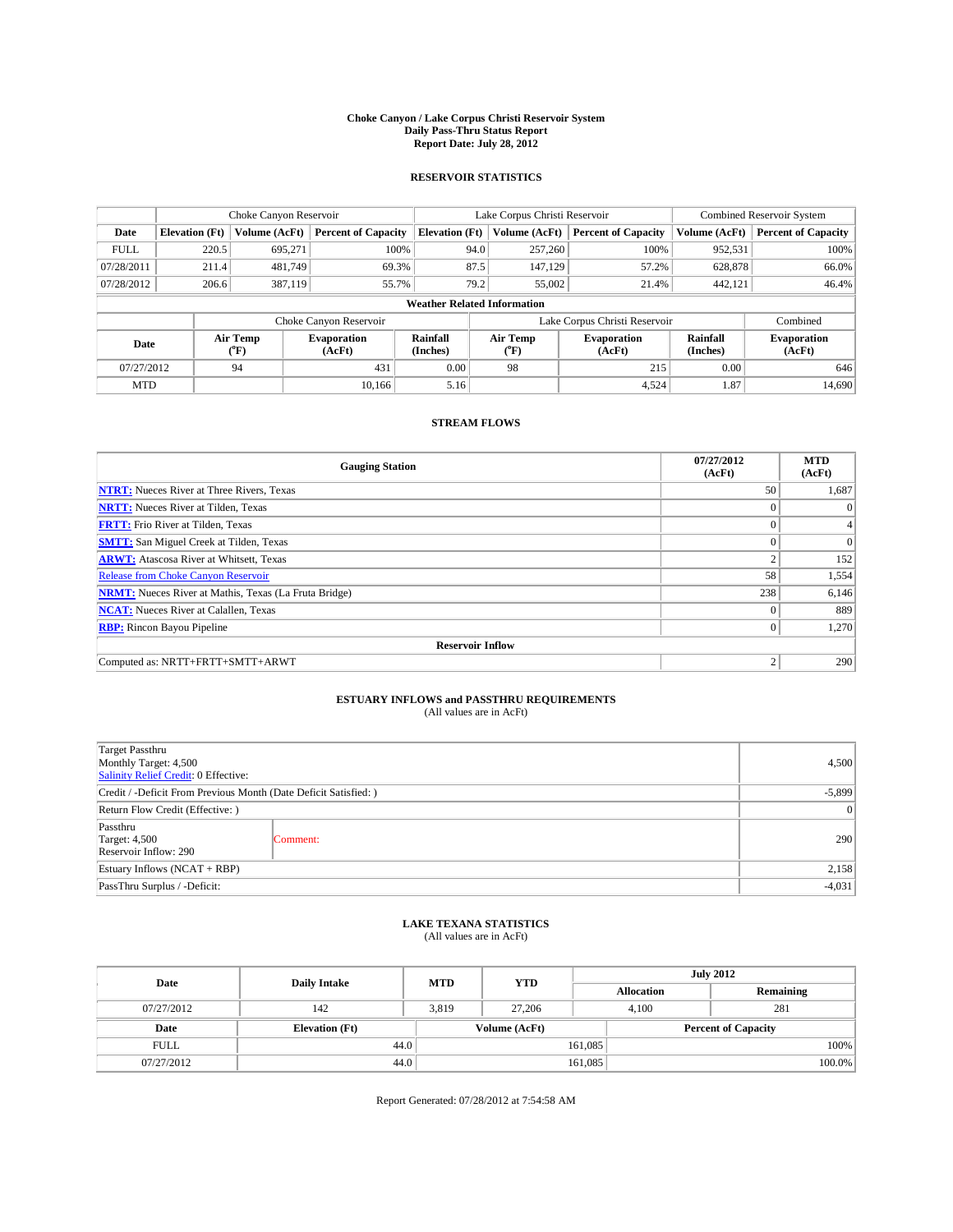#### **Choke Canyon / Lake Corpus Christi Reservoir System Daily Pass-Thru Status Report Report Date: July 29, 2012**

### **RESERVOIR STATISTICS**

|             |                                    | Choke Canyon Reservoir  |                              |                       | Lake Corpus Christi Reservoir | <b>Combined Reservoir System</b> |               |                              |  |
|-------------|------------------------------------|-------------------------|------------------------------|-----------------------|-------------------------------|----------------------------------|---------------|------------------------------|--|
| Date        | <b>Elevation</b> (Ft)              | Volume (AcFt)           | <b>Percent of Capacity</b>   | <b>Elevation</b> (Ft) | Volume (AcFt)                 | <b>Percent of Capacity</b>       | Volume (AcFt) | <b>Percent of Capacity</b>   |  |
| <b>FULL</b> | 220.5                              | 695,271                 | 100%                         | 94.0                  | 257,260                       | 100%                             | 952,531       | 100%                         |  |
| 07/29/2011  | 211.4                              | 481,749                 | 69.3%                        | 87.5                  | 146,830                       | 57.1%                            | 628,579       | 66.0%                        |  |
| 07/29/2012  | 206.6                              | 386,561                 | 55.6%                        | 79.2                  | 54,541                        | 21.2%                            | 441,102       | 46.3%                        |  |
|             | <b>Weather Related Information</b> |                         |                              |                       |                               |                                  |               |                              |  |
|             |                                    |                         | Choke Canyon Reservoir       |                       | Lake Corpus Christi Reservoir |                                  | Combined      |                              |  |
| Date        | Air Temp<br>(°F)                   |                         | <b>Evaporation</b><br>(AcFt) | Rainfall<br>(Inches)  | Air Temp<br>("F)              | <b>Evaporation</b><br>(AcFt)     |               | <b>Evaporation</b><br>(AcFt) |  |
| 07/28/2012  |                                    | 97<br>442<br>0.00<br>99 |                              | 187                   | 0.00                          | 629                              |               |                              |  |
| <b>MTD</b>  |                                    |                         | 10.608                       | 5.16                  |                               | 4,711                            | 1.87          | 15,319                       |  |

### **STREAM FLOWS**

| <b>Gauging Station</b>                                       | 07/28/2012<br>(AcFt) | <b>MTD</b><br>(AcFt) |  |  |  |  |  |
|--------------------------------------------------------------|----------------------|----------------------|--|--|--|--|--|
| <b>NTRT:</b> Nueces River at Three Rivers, Texas             | 48                   | 1,735                |  |  |  |  |  |
| <b>NRTT:</b> Nueces River at Tilden, Texas                   | $\theta$             | $\theta$             |  |  |  |  |  |
| <b>FRTT:</b> Frio River at Tilden, Texas                     |                      |                      |  |  |  |  |  |
| <b>SMTT:</b> San Miguel Creek at Tilden, Texas               | $\theta$             | $\Omega$             |  |  |  |  |  |
| <b>ARWT:</b> Atascosa River at Whitsett, Texas               | 2                    | 153                  |  |  |  |  |  |
| <b>Release from Choke Canyon Reservoir</b>                   | 58                   | 1,612                |  |  |  |  |  |
| <b>NRMT:</b> Nueces River at Mathis, Texas (La Fruta Bridge) | 264                  | 6,410                |  |  |  |  |  |
| <b>NCAT:</b> Nueces River at Calallen, Texas                 | $\Omega$             | 889                  |  |  |  |  |  |
| <b>RBP:</b> Rincon Bayou Pipeline                            | $\mathbf{0}$         | 1,270                |  |  |  |  |  |
| <b>Reservoir Inflow</b>                                      |                      |                      |  |  |  |  |  |
| Computed as: NRTT+FRTT+SMTT+ARWT                             | $\overline{2}$       | 292                  |  |  |  |  |  |

# **ESTUARY INFLOWS and PASSTHRU REQUIREMENTS**<br>(All values are in AcFt)

| Target Passthru<br>Monthly Target: 4,500<br>Salinity Relief Credit: 0 Effective: | 4,500     |     |
|----------------------------------------------------------------------------------|-----------|-----|
| Credit / -Deficit From Previous Month (Date Deficit Satisfied: )                 | $-5,899$  |     |
| Return Flow Credit (Effective: )                                                 | $\vert$ 0 |     |
| Passthru<br><b>Target: 4,500</b><br>Reservoir Inflow: 292                        | Comment:  | 292 |
| Estuary Inflows $(NCAT + RBP)$                                                   | 2,158     |     |
| PassThru Surplus / -Deficit:                                                     | $-4,032$  |     |

# **LAKE TEXANA STATISTICS** (All values are in AcFt)

| Date        | <b>Daily Intake</b>   | <b>MTD</b> | <b>YTD</b>    | <b>July 2012</b>  |                            |           |  |
|-------------|-----------------------|------------|---------------|-------------------|----------------------------|-----------|--|
|             |                       |            |               | <b>Allocation</b> |                            | Remaining |  |
| 07/28/2012  | 142                   | 3,961      | 27.349        |                   | 139<br>4,100               |           |  |
| Date        | <b>Elevation</b> (Ft) |            | Volume (AcFt) |                   | <b>Percent of Capacity</b> |           |  |
| <b>FULL</b> | 44.0                  |            |               | 161,085           |                            | 100%      |  |
| 07/28/2012  | 44.0                  |            |               | 161,085           |                            | 100.0%    |  |

Report Generated: 07/29/2012 at 8:01:45 AM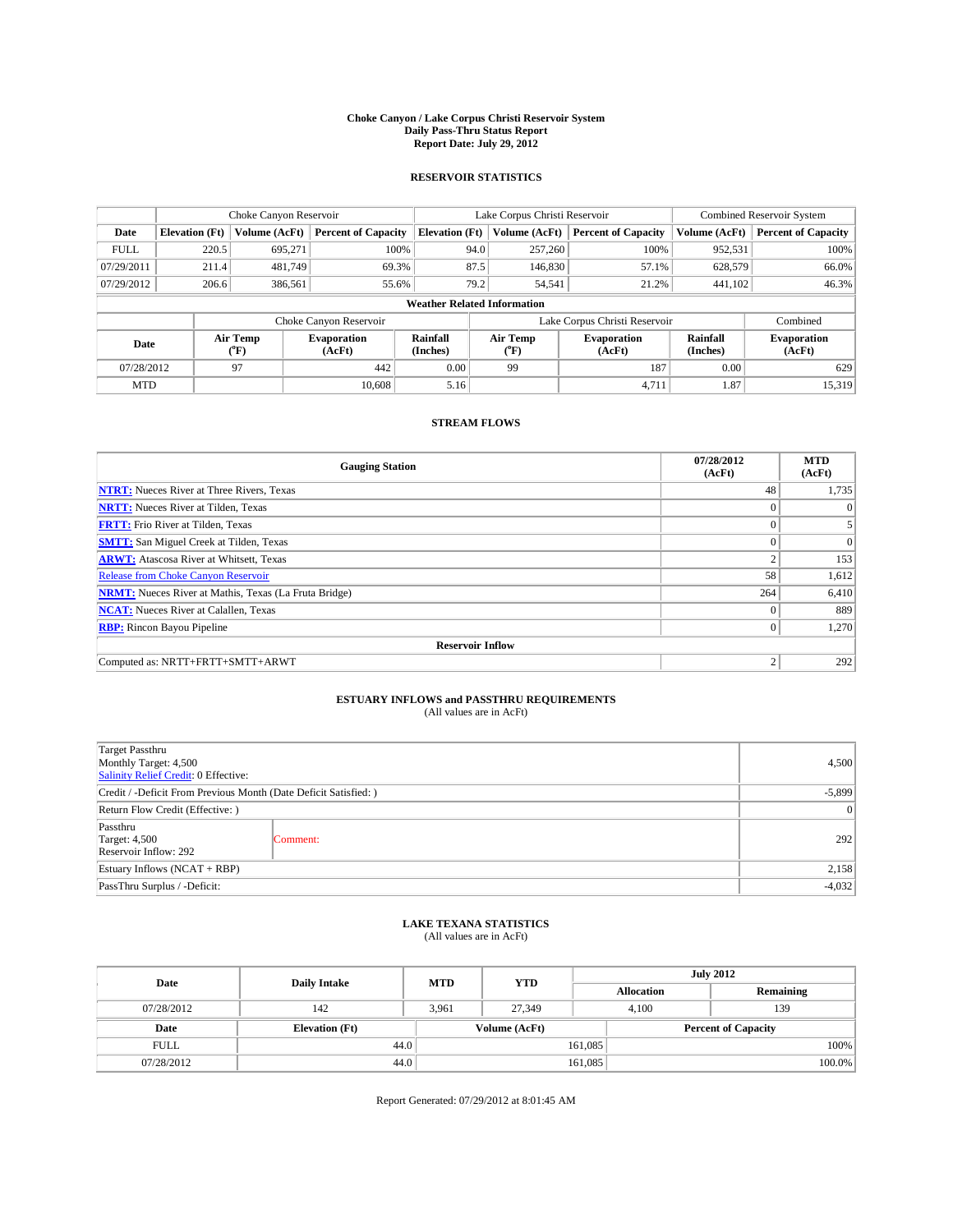#### **Choke Canyon / Lake Corpus Christi Reservoir System Daily Pass-Thru Status Report Report Date: July 30, 2012**

### **RESERVOIR STATISTICS**

|             |                                    | Choke Canyon Reservoir |                            |                       | Lake Corpus Christi Reservoir | <b>Combined Reservoir System</b> |               |                              |  |
|-------------|------------------------------------|------------------------|----------------------------|-----------------------|-------------------------------|----------------------------------|---------------|------------------------------|--|
| Date        | <b>Elevation</b> (Ft)              | Volume (AcFt)          | <b>Percent of Capacity</b> | <b>Elevation</b> (Ft) | Volume (AcFt)                 | <b>Percent of Capacity</b>       | Volume (AcFt) | Percent of Capacity          |  |
| <b>FULL</b> | 220.5                              | 695,271                | 100%                       | 94.0                  | 257,260                       | 100%                             | 952,531       | 100%                         |  |
| 07/30/2011  | 211.3                              | 479,890                | 69.0%                      | 87.4                  | 145,788                       | 56.7%                            | 625,678       | 65.7%                        |  |
| 07/30/2012  | 206.6                              | 386,375                | 55.6%                      | 79.1                  | 54,083                        | 21.0%                            | 440,458       | $46.2\%$                     |  |
|             | <b>Weather Related Information</b> |                        |                            |                       |                               |                                  |               |                              |  |
|             |                                    |                        | Choke Canyon Reservoir     |                       | Lake Corpus Christi Reservoir | Combined                         |               |                              |  |
| Date        |                                    | Air Temp<br>(°F)       | Evaporation<br>(AcFt)      | Rainfall<br>(Inches)  | Air Temp<br>("F)              | <b>Evaporation</b><br>(AcFt)     |               | <b>Evaporation</b><br>(AcFt) |  |
| 07/29/2012  |                                    | 98                     | 441<br>0.00<br>101         |                       | 217                           | 0.00                             | 658           |                              |  |
| <b>MTD</b>  |                                    |                        | 11.049                     | 5.16                  |                               | 4.928                            | 1.87          | 15,977                       |  |

### **STREAM FLOWS**

| <b>Gauging Station</b>                                       | 07/29/2012<br>(AcFt) | <b>MTD</b><br>(AcFt) |  |  |  |  |
|--------------------------------------------------------------|----------------------|----------------------|--|--|--|--|
| <b>NTRT:</b> Nueces River at Three Rivers, Texas             | 48                   | 1,783                |  |  |  |  |
| <b>NRTT:</b> Nueces River at Tilden, Texas                   | $\theta$             | $\Omega$             |  |  |  |  |
| <b>FRTT:</b> Frio River at Tilden, Texas                     | $\theta$             | 5                    |  |  |  |  |
| <b>SMTT:</b> San Miguel Creek at Tilden, Texas               | $\theta$             | $\Omega$             |  |  |  |  |
| <b>ARWT:</b> Atascosa River at Whitsett, Texas               | $\overline{2}$       | 155                  |  |  |  |  |
| <b>Release from Choke Canyon Reservoir</b>                   | 58                   | 1,669                |  |  |  |  |
| <b>NRMT:</b> Nueces River at Mathis, Texas (La Fruta Bridge) | 264                  | 6,674                |  |  |  |  |
| <b>NCAT:</b> Nueces River at Calallen, Texas                 | $\Omega$             | 889                  |  |  |  |  |
| <b>RBP:</b> Rincon Bayou Pipeline                            | $\mathbf{0}$         | 1,270                |  |  |  |  |
| <b>Reservoir Inflow</b>                                      |                      |                      |  |  |  |  |
| Computed as: NRTT+FRTT+SMTT+ARWT                             | $\overline{2}$       | 294                  |  |  |  |  |

# **ESTUARY INFLOWS and PASSTHRU REQUIREMENTS**<br>(All values are in AcFt)

| Target Passthru<br>Monthly Target: 4,500<br>Salinity Relief Credit: 0 Effective: | 4,500     |     |
|----------------------------------------------------------------------------------|-----------|-----|
| Credit / -Deficit From Previous Month (Date Deficit Satisfied: )                 | $-5,899$  |     |
| Return Flow Credit (Effective: )                                                 | $\vert$ 0 |     |
| Passthru<br><b>Target: 4,500</b><br>Reservoir Inflow: 294                        | Comment:  | 294 |
| Estuary Inflows (NCAT + RBP)                                                     | 2,158     |     |
| PassThru Surplus / -Deficit:                                                     | $-4,034$  |     |

## **LAKE TEXANA STATISTICS** (All values are in AcFt)

| Date        | <b>Daily Intake</b>   | <b>MTD</b> | <b>YTD</b>    | <b>July 2012</b>  |                            |           |  |
|-------------|-----------------------|------------|---------------|-------------------|----------------------------|-----------|--|
|             |                       |            |               | <b>Allocation</b> |                            | Remaining |  |
| 07/29/2012  | 144                   | 4,105      | 27,493        |                   | 4,100                      |           |  |
| Date        | <b>Elevation</b> (Ft) |            | Volume (AcFt) |                   | <b>Percent of Capacity</b> |           |  |
| <b>FULL</b> | 44.0                  |            |               | 161,085           |                            | 100%      |  |
| 07/29/2012  | 44.0                  |            |               | 161,085           |                            | 100.0%    |  |

Report Generated: 07/30/2012 at 8:32:35 AM